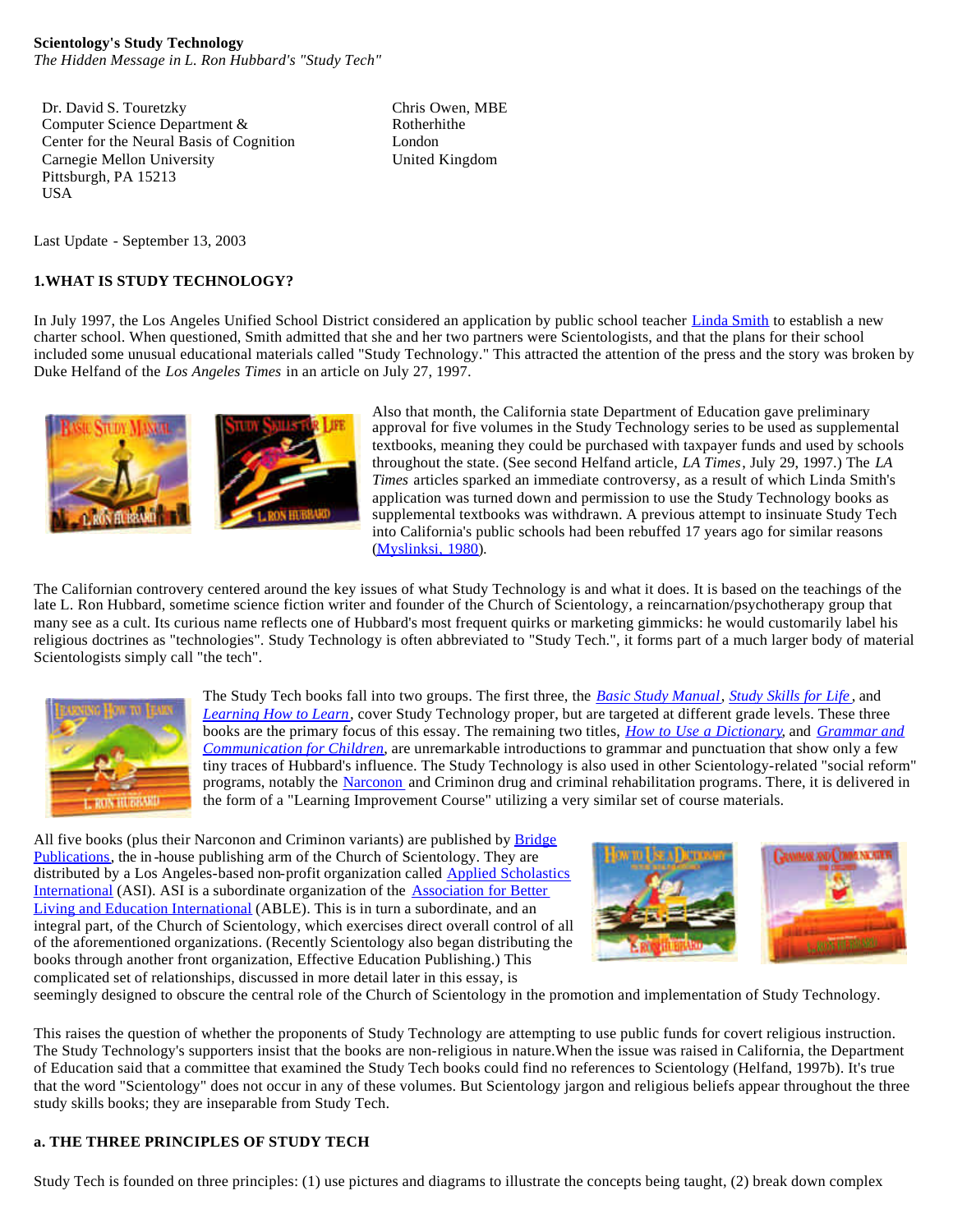concepts so they can be mastered in a series of simple steps, and (3) always seek definitions for unfamiliar terms. These rules make sense and are harmless enough when phrased in plain English. But the Study Tech books present them in a different manner. The three principles are called "mass", "gradients", and "misunderstoods": terms that were invented or redefined by Hubbard and loaded with significance in the Scientology religion. These concepts are presented in a doctrinaire manner that is also characteristic of Scientology religious instruction. Study Tech actually helps lay the groundwork for introducing Scientology doctrines into secular education.

These three principles of Study Tech are laid out in a document known as HCO Bulletin of 25 June 1971 (revised 25 November 1974), "Barriers to Study". The HCO, or Hubbard Communications Office, was a division of the Church of Scientology which for many years served as the personal secretariat of L. Ron Hubbard. Its main output was a constant stream of Policy Letters (Scientology management policy) and Bulletins (religious doctrines, commonly referred to as "the tech[nology]" of Scientology). Study Tech is laid out in a series of HCO Bulletins mostly issued during the 1970s, which are today collected in a set of volumes entitled *The Technical Bulletins of Dianetics and Scientology*, known informally as the "tech volumes" or the "red volumes" since they are printed in red ink. According to the Church of Scientology, these works comprise a major element of Scientology's religious scripture. The source of the Study Tech doctrines is discussed in greater detail later in this essay, under "Where Does Study Tech Come From?"

The HCO Bulletins on Study Technology are also reprinted in various Scientology course packs, such as *The Student Hat*, that are sold as entry-level "religious services" (courses offered for a fee). A disclaimer at the front of each volume and each course pack, including those containing the Study Tech bulletins, states: "This book is part of the religious literature and works of the Scientology Founder, L. Ron Hubbard." The Student Hat course is compulsory for all Scientologists. Before they can cross the Scientology "Bridge to Total Freedom", they are required to "learn how to learn". The same rule applies to all, no matter how literate they may be -- a sign that something more is going on than mere learning. A summary of the "Barriers to Study" is also included in the Scientology Handbook.

# **b. THE MEANING OF "MASS"**

The first principle of Study Tech states that when introducing a new concept, it is important to have an example physically present to "get its mass" (a uniquely Scientological phrase). If it's not possible to present a physical example, then a picture or diagram should be provided. This is not bad advice; educational psychologists have long known that a large component of human learning is visually based. But a picture is worth even more than a thousand words in Study Tech, because according to Hubbard, ONLY pictures can provide the "mass" required to understand a concept. Nothing else will do:

*If one is studying about tractors, the printed page and the spoken word are no substitute for having an actual tractor there. Photographs or motion pictures are helpful because they represent a promise or hope of the mass of a tractor. (Basic Study Manual, p. 31)*

*If you are studying about tractors, words on a page or someone telling you about tractors is no substitute for having an actual tractor there. Photographs or motion pictures are helpful because they at least give the hope of the mass of a tractor. (Study Skills for Life, p. 21.)* 

*But reading books or listening to someone talk does not give you mass. (Learning How to Learn, p. 70).* 

And what is "mass"? The definition offered in Study Tech is:

*The mass of a subject refers to the parts of that subject which are composed of matter and energy and which exist in the material universe. (Basic Study Manual, p. 24)* 

In other words, mass is what can be visualized. But Hubbard's pronouncement that learning cannot take place without visual aids goes too far. Must every sentence of every book be accompanied by a picture? Does a book on political theory, quantum physics, or the life of Shakespeare require a picture to illustrate each concept? Of course not.

Hubbard's Study Tech books claim that several "nonoptimum physical reactions" are associated with "absence of mass".

*Such an absence of mass can actually make a student feel squashed. It can make him feel bent, sort of spinny, sort of dead, bored, and exasperated. (Basic Study Manual, pp. 25-30)* 

When students experience these symptoms, they are immediately interpreted by Scientologist teachers as being the result of learning difficulties -- a most dubious proposition. Hubbard was fond of making this sort of bold assertion, wholly unsupported or even opposed by hard evidence. We will return to the issue of Study Tech's dubious physiological claims later.

# **c. THE SECOND PRINCIPLE: LEARNING ON A GRADIENT**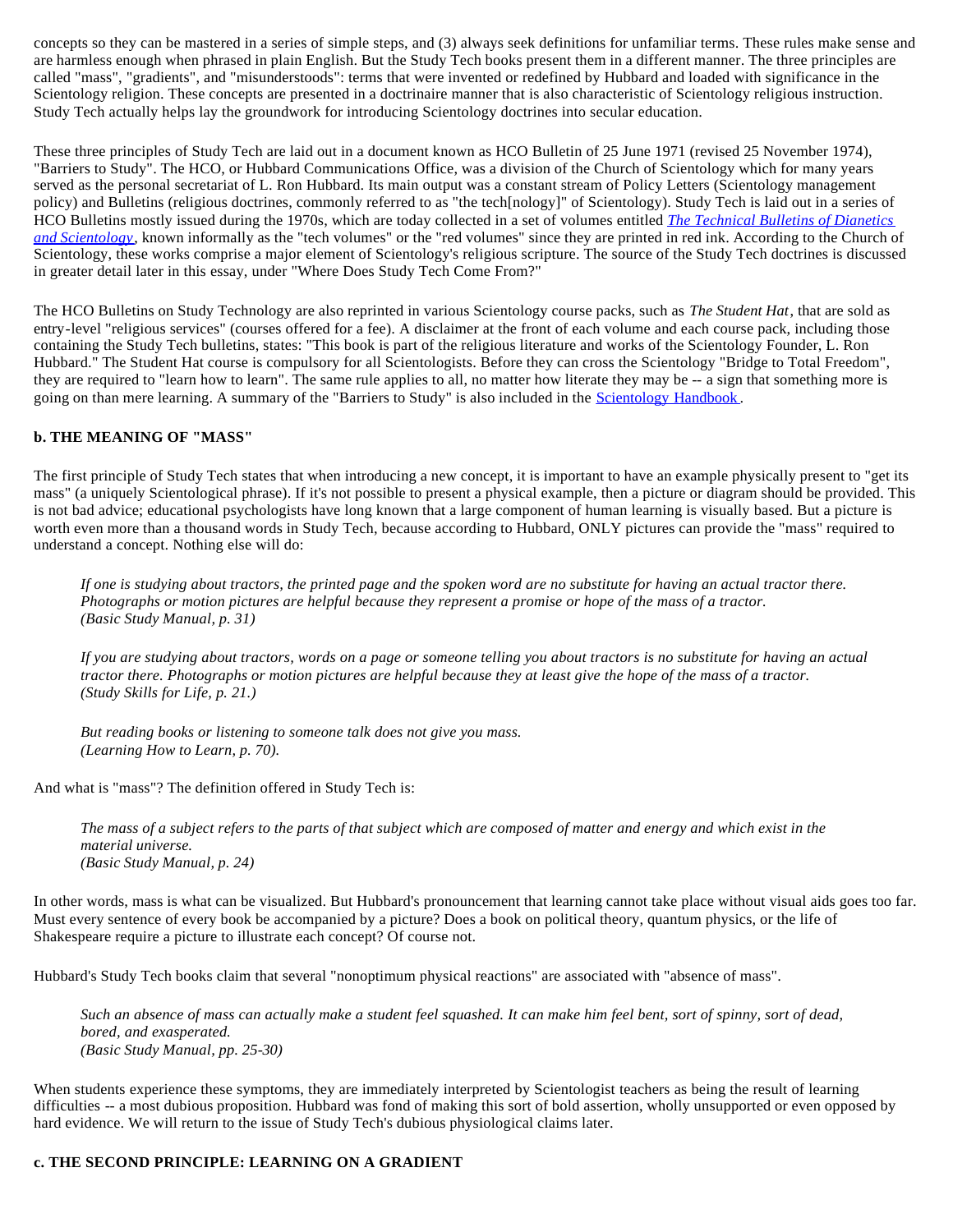*Gradient: a gradual approach to something, taken step by step, level by level, each step or level being, of itself, easily surmountable -- so that, finally, quite complicated and difficult activities or high states of being can be achieved with relative ease. This principle is applied to both Scientology processing and training. (From a glossary provided by the Church of Scientology International. The same definition is provided in the Basic Study* Manual *but for some reason it omits the sentence mentioning Scientology.)*

There is nothing objectionable in the notion that complex ideas should be mastered by breaking them down into simpler steps done in a logical order. But Study Tech turns this sensible advice into rigid dogma, with a warning that violations can have unpleasant consequences. "If you have skipped a gradient you may feel a sort of confusion or reeling" (*Learning How to Learn* , p. 84.) The illustrations of this idea on pp. 84-85 show a boy who was trying to build a doghouse "seeing stars" as if he just got whacked in the head with one of the boards he was hammering.

Within Scientology, the gradient doctrine is an important tool for controlling the flow of information. It discourages beginning students from



looking too closely into Scientology's claims. Students are told to accept things on trust and to wait until they are deemed ready for the facts. This is the bait used to attract many a new member. Scientology evidently takes the view -- probably correctly -- that its more esoteric beliefs, centering on hostile space aliens, would frighten off new members if mentioned early on. Adherents are instead inducted slowly into the secrets of Scientology, learning stage by stage through the use of Study Tech, following the "gradient" laid out for them by the Church. As was demonstrated by Monsieur Mangetout, the Frenchman who ate a bicycle, even a large indigestible mass can be consumed if it is eaten in bite-sized chunks.

Being "out-gradient" is actually considered an ethical violation in Scientology, because it is "out-tech", or contrary to Hubbard's teachings about how one should study. But if a beginning student does encounter some of Hubbard's more outlandish writings, the gradient concept offers a way for them to avoid acknowledging the absurdity. Consider two remarkable claims in Hubbard's 1953 book *Scientology: A History of Man*: that human beings evolved from clams who were preyed upon by birds (p. 53), and that the spirits of most humans go to Mars for

reprogramming when their bodies die (p. 116). Rather than trying to defend such improbable ideas when low-level Scientologists or members of the public ask about them, the response of Scientology officials is that *History of Man* is an "advanced" text -- too steep a gradient for nonbelievers or beginning Scientologists to deal with -- which conveniently rules out any possibility of debating the book on its merits. The questioner is then directed toward entry-level courses so that he or she can learn be properly conditioned before being exposed to this "advanced" material.

An even more troubling application of the gradient principle is Scientology's belief that truth itself must be approached on a gradient. In Hubbard's eyes, there was no such thing as objective truth -- truth is whatever is true for you. This provides the rationale for the Church of Scientology misleading the public about its most controversial teachings, because according to Hubbard, when dealing with "raw public" one must be careful to give them an "acceptable truth" (both are Hubbard's terms.)

For example, Scientology professes its compatability with and respect for other belief systems. The general public and novice Scientologists are told that Scientology is compatible with all other religions (see *What is Scientology?*, 1992 edition, p. 545), and the Church of Scientology often professes mutual respect when campaigning alongside faith groups. The picture from the far side of "The Bridge" is very different. Scientologists who have completed the Church's highest-level and most secret courses will have learned from Hubbard that God was essentially an evil "Big Thetan" presiding over a deserted and run-down heaven, that Christianity was "implanted" by a race of alien invaders 2,000 years ago, that the Ka'aba in Mecca was the unconscious imitation by the Prophet Mohammed of an alien implant mechanism called the "Emanator", and



that Hinduism's doctrines are "very treacherous" (Hubbard, "Heaven," HCO Bulletin of 11 May 1963; "Assists," Class VIII Course lecture #10; "Philadelphia Doctorate Course lecture #14").

As these views would antagonize something like half the world's population, it is scarcely surprising that they are not publicized by Scientology. That does not mean that Scientology is ashamed of such views -- far from it. The problem, as Scientologists would see it, is not that Hubbard's views would be offensive to many but merely that people need to have adequate preparation before being confronted with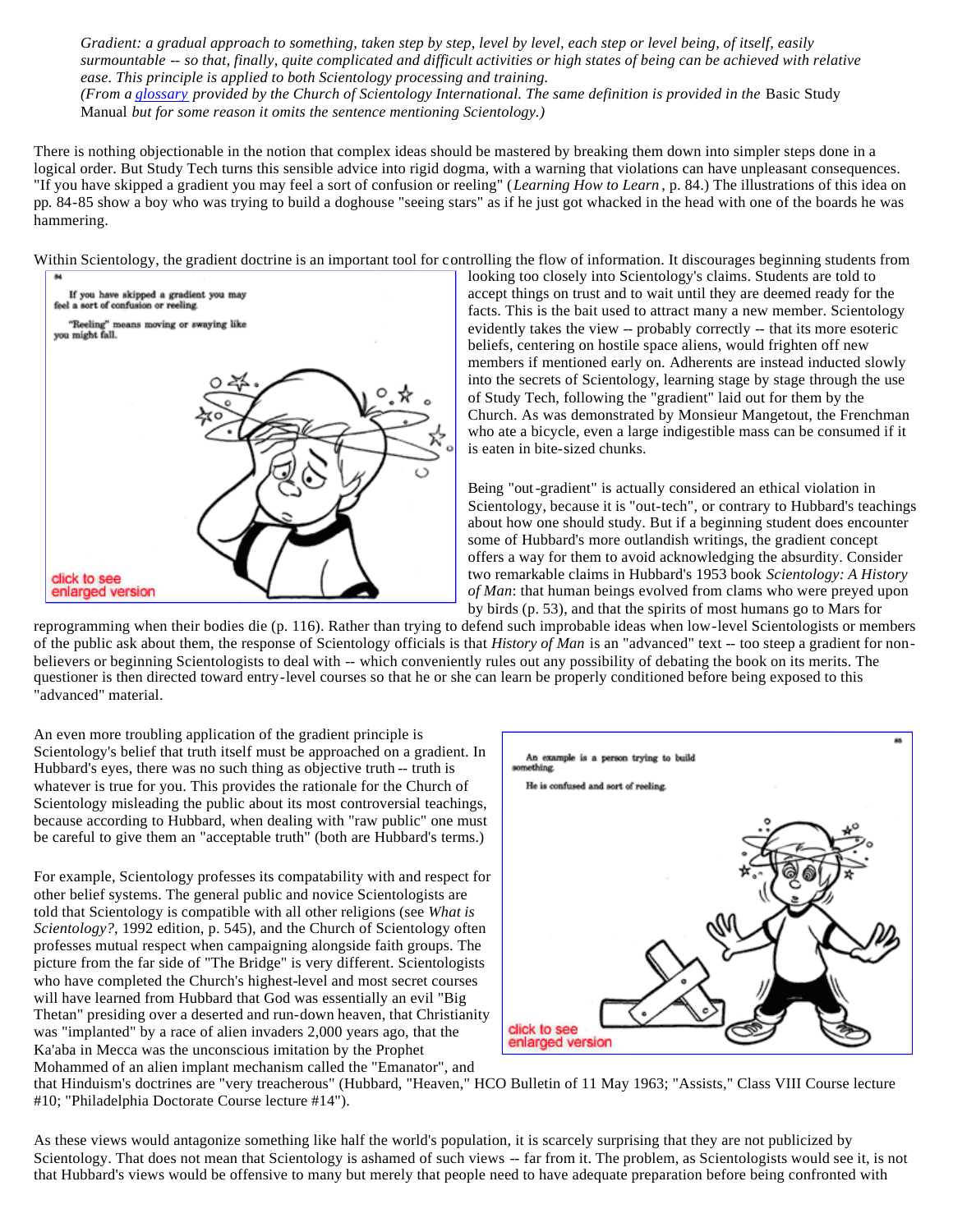them. Revealing this truth too early would would result in "too steep a gradient" for the potential recruit. Hence, deception and economy with the truth is the "ethical" course. Indeed, it is deemed to be positively *un*ethical to present the naked truth to an insufficiently prepared individual. Hubbard's code of "Scientology Ethics" provides for disciplinary sanctions for those found guilty of "issuing data or information to wrong grades or unauthorized persons or groups" (Hubbard, *Introduction to Scientology Ethics*.)

# **d. GO BACK AND FIND YOUR MISUNDERSTOOD**

The third principle of Study Tech centers on the concept of misunderstood words. They're called "misunderstoods" in the books, and abbreviated as M/U or Mis-U in Scientology. Misunderstoods can be "cleared" by looking up the word in a dictionary. This is fine as far as it goes; students should certainly learn to use a dictionary. But according to Hubbard, misunderstood words are not a minor problem; they are in fact "the most important barrier to study" (*Learning How to Learn*, p. 101; *Basic Study Manual*, p. 49), and "the only reason a person would stop studying or get confused or not be able to learn" (*Learning How to Learn* , p. 114; *Basic Study Manual*, preface). In fact, "THE ONLY REASON A PERSON GIVES UP A STUDY OR BECOMES CONFUSED OR UNABLE TO LEARN IS BECAUSE HE HAS GONE PAST A WORD THAT WAS NOT UNDERSTOOD" (*How to Use a Dictionary*, p. 282; capitalization as in the original.) This sentence also appears in the frontmatter of all Scientology religious volumes.

This emphasis on the misunderstood word, in isolation, turns common sense into irrational dogma. Students are told explicitly that when they have a problem with understanding, "It's not a misunderstood phrase or idea or concept, but a misunderstood WORD" (*Basic Study Manual*, p. 153, emphasis as in the original.)

According to the Study Tech materials, a single misunderstood word can cause a person to not remember anything on the page they just read, or make them want to stop studying the subject altogether (*Learning How to Learn* , p. 116; *Basic Study Manual*, pp. 58-59). The books also teach that misunderstood words cause physical symptoms: feeling blank, tired, worried, upset, "like you are not there", or suffering "a sort of nervous hysteria" (*Learning How to Learn, pp. 110-112; Basic Study Manual*, pp. 50-52.) The reason for these symptoms is not explained but the answer lies in other Scientology doctrines not included in the "secularized" version of Study Tech (more on this later).

Hubbard's obsession with misunderstood words leads to a number of uniquely Scientological practices, such as a fondness for dictionaries. Several large dictionaries are found in all Scientology churches. Hubbard's religious writings forbid the use of pocket dictionaries, which he dubbed "dinky dictionaries", because of the inferior quality of their definitions (HCO Bulletin of 19 June 1972 revised 3 June 1986, "Dinky Dictionaries", and HCO Bulletin of 13 February 1981, revised 25 July 1987, "Dictionaries".) Scientology also publishes several dictionaries of its own extensive jargon, including the *Basic Dictionary of Dianetics and Scientology* , the much more comprehensive *Dianetics and Scientology Technical Dictionary* (known as the "tech dictionary"), and *Modern Management Technology Defined: Hubbard Dictionary of Administration and Management* (the "admin dictionary"). As many as 3,000 terms, many of them being neologisms coined by Hubbard himself, are said to be defined in the Scientology dictionaries.

Another strange practice associated with "misunderstoods" is the treatment of yawning. Since misunderstoods are supposed to make one feel tired, anyone caught yawning in a courseroom run under Hubbard's rules is thought to have overlooked a misunderstood word and thus be in dire danger of failing in their studies. They are ordered to go back over what they were reading until they find the misunderstood word and review its definition in the dictionary (Wakefield, 1991, ch. 4). This treatment for yawning is also mentioned in the *Basic Study Manual* (p. 154) and *Learning How to Learn* (p. 136), both of which include pictures of a yawning boy. Beverly Rice, a former Scientologist who once taught at a school run by Applied Scholastics, reported that her students learned to "... NEVER yawn if you were tired. A yawn would bring the supervisor running and meant having to go backwards on your course in the great MU hunt" (message posted to the alt.religion.scientology newgroup on August 17, 1997.)

Yawning may occur for reasons quite unrelated to the task at hand. Even now, scientists do not know for certain why humans and animals yawn, demonstrating the arbitrary and unscientific nature of Hubbard's insistence that "misunderstoods" are the root cause. And there are many other factors besides misunderstood words that can cause lack of comprehension. The material itself could have problems. Bad grammar, faulty logic, disorganized exposition, and obviously false factual statements are examples. Why place all the emphasis on just one possible source of confusion? Study Tech thus provides a convenient blame mechanism. If a concept is not understood, it is always the fault of the student, never the fault of the teacher or source material.

Study Tech's focus on misunderstood words is not just some arbitrary bit of educational dogma. It is an intentional and effective device for suppressing critical thought. In effect, it atomizes language, divorcing words from concepts. The same words might appear in a Shakespearean sonnet or an L. Ron Hubbard bulletin but their collective meaning might be very different. The words themselves may be perfectly comprehensible but their meaning may not be. The context is stripped away, leaving the words to be studied in isolation. But a student cannot ascertain context from isolated words, any more than she could ascertain the design of a house from individual bricks. The most outlandish concepts can thereby be presented in a way that compels word-by-word acceptance.

Study Tech is also an effective method of social control in the classroom. If one expresses disagreement with the material one is studying in Scientology, that's taken as evidence of a misunderstood word. And each M/U must be located and cleared before moving on to other material. Hence, unless a student of Scientology wants to be stuck reading the same page over and over again, looking up definitions in a dictionary ad nauseam, he must keep any negative feelings about the content to himself. If he expresses dislike for a subject and a desire to stop studying it, that is taken as further evidence that he has a misunderstood word. The idea that one can have a legitimate disagreement with something written by "Source", as L. Ron Hubbard is referred to in Scientology, is simply not on the table. All disagreement is dismissed as misunderstanding -- a dangerous attitude for an educational system to promote. Joe Harrington, who was active in Scientology for 24 years,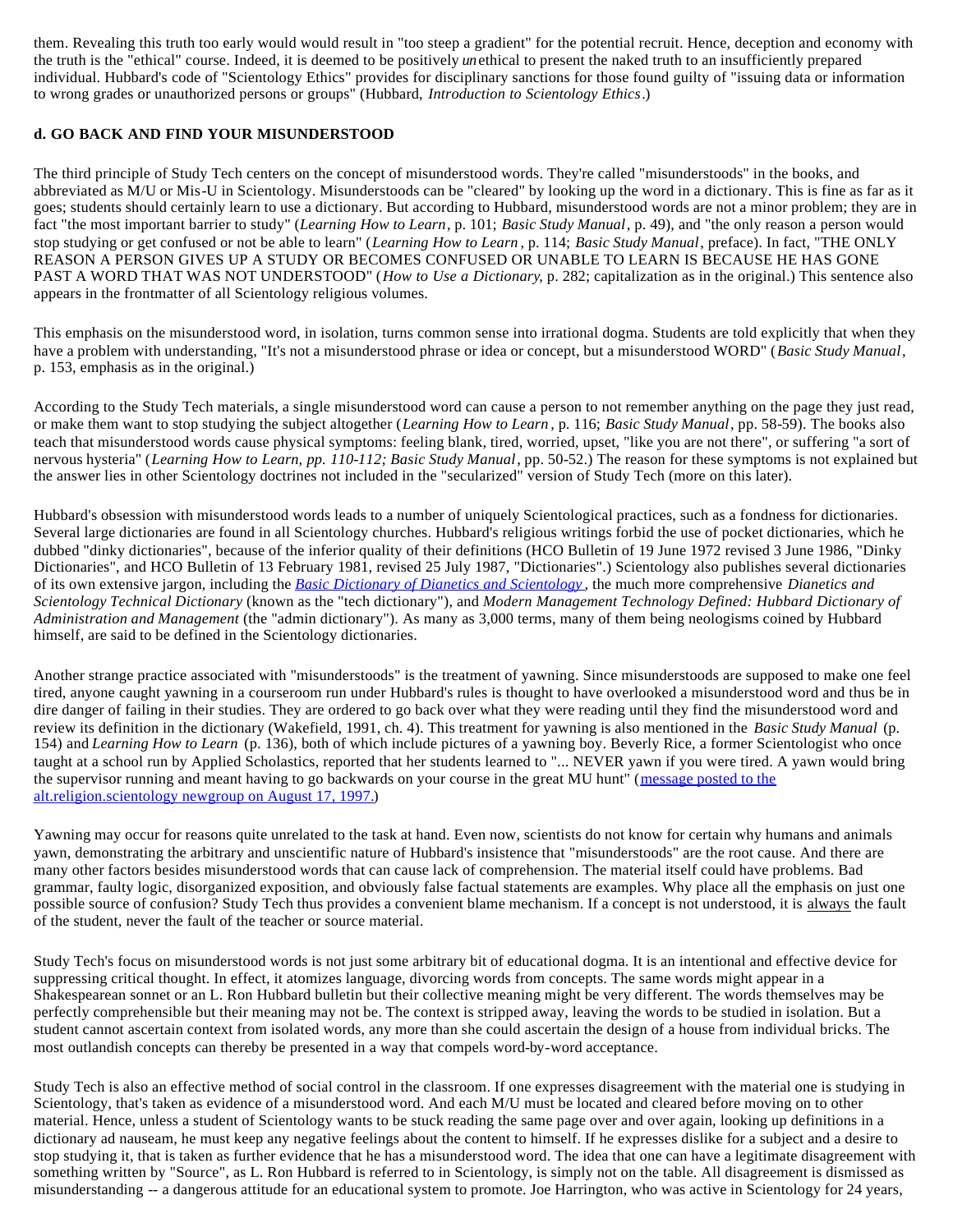wrote the following in a posting to the alt.religion.scientology newsgroup:

*The fundamental tenet of Hubbard's "study tech" is that ANY disagreement with the subject matter being studied, ANY inability to apply the materials, and any non-comprehension of the materials stems ONLY from "misunderstood words" in the "Source" materials. With this mechanism, Hubbard made his "source" materials infalliable. In the Scientology "study tech" mindset, there can be NO dissent with Hubbard's utterances and ANY difficulty the student is having with the subject or the organization stems ONLY from misunderstood words he went past.*

*Using Hubbard's notion of the "misunderstood word", one could introduce a "Source" textbook on geology, written by the President of the Flat Earth Society and have every student who disagreed with the materials look up all the "misunderstood words" they went past, until harmony with the Source material was in place.* 

Harrington's characterization seems accurate. When one of us (DST) asked Heidrun Beer, at the time a devoted Scientologist, what she would do if she found a Hubbard policy she could not agree with, her reply was: "I'd go back and find my misunderstood word." Beer has since broken with the Church.

Worse still, it is implied that misunderstanding (and by extension, disagreement) is the root cause of anti-social behavior and illness. The *Basic Study Manual* claims that a student trapped in an M/U will go out and "commit harmful acts against the more general area." (This is accompanied by a picture of a student vandalizing a restroom). "This is followed by various mental and physical conditions and by various complaints, faultfinding and look-what-you-did-to-me" (*Basic Study Manual*). Disagreement and incomprehension is thus equated with antisocial behavior.

This equation is not unique to Scientology or indeed to religion; it is a common aspect of many authoritarian societies, where failure to conform to the approved ideology is commonly attributed to the dissident being "anti-social". Scientology is an unusually authoritarian belief system. Hubbard prohibited absolutely any deviation from his ideological standards and severely punished any attempts to alter or build on his work. Much of the extensive list of disciplinary offences listed in his rigorous system of "Scientology Ethics" relates to ideological deviation or dissension, banning both completely. This means that, unlike mainstream belief systems, Scientology has an absolute prohibition on critical interpretation (exegesis) of its core texts; it calls such expression "verbal tech". There are no Scientology theologians save the now deceased Hubbard, nor can there be -- it is an authoritarian, ideologically rigid and ultimately intellectually sterile philosophy.

Study Tech reinforces Hubbard's demand that his idea not be re -interpreted, or even debated. He explicitly puts the emphasis on rote learning -- or "duplication" in Scientology jargon -- rather than critical interpretation: "A misunderstood word keeps a person from duplicating what the written materials actually say" (Hubbard, "Method 9 Word Clearing The Right Way," HCO Bulletin of 30 January 1973 revised 19 December 1979).

Hubbard considered it axiomatic that the source material -- in this case, his own writings -- was the only true and accurate source of information on Scientology. Indeed, he called himself "Source" to make just this point, in much the same way as authoritarian rulers often like to call themselves the Leader or the Commander, so as to emphasize their claim to be the only legitimate source of power. Critical or interpretrative material was worthless in his view and should be discarded. This dogma of "false data stripping" appears in the *Basic Study Manual* under a section labeled "False Data," where the book states:

*There is no field in all the society where false data is not rampant. "Experts," "advisers," "friends," "families," seldom go and look at the basic texts on subjects, even when these are known to exist, but indulge in all manner of interpretations and even outright lies to seem wise or expert.*

*Where a subject, such as art, contains innumerable authorities and voluminous opinions you may find that any and all textbooks under that heading reek with false data. The validity of texts is an important factor in study. Therefore it is important that any Supervisor or teacher seeking to strip off false data must utilize basic workable texts. These are most often found to have been written by the original discoverer of the subject and when in doubt, avoid texts which are interpretations of somebody else's work. In short, choose only textual material which is closest to the basic facts of the subject and avoid those which embroider upon them. (Basic Study Manual, p. 256-8)*

"False data stripping" was Hubbard's way of telling Scientologists to disregard any sources of information of which he himself disapproved. The passage quoted above was his riposte to Scientology's critics, who very often include the concerned family and friends of Scientologists. In effect, he is saying, "Ignore these people -- they don't know anything about Scientology and they are probably lying anyway." Hubbard also used this doctrine to identify what he saw as more general sources of "false data," such as particular books, journals or authors. The original HCO Bulletin from which this passage of the *Basic Study Manual* originates goes on to say:

*It can happen, if you do False Data Stripping well and expertly without enforcing your own data on the person, that he can find a whole textbook false -- much to his amazement. In such a case, locate a more fundamental text on the subject. (Examples of false texts: Eastman Kodak; Lord Keynes' treatises on economics; John Dewey's texts on education; Sigmund Freud's texts on the mind; the texts derived from the "work" of Wundt (Leipzig 1879 -- Father of Modern Psychology); and (joke) a textbook on "Proper Conduct for Sheep" written by A. Wolf) ...*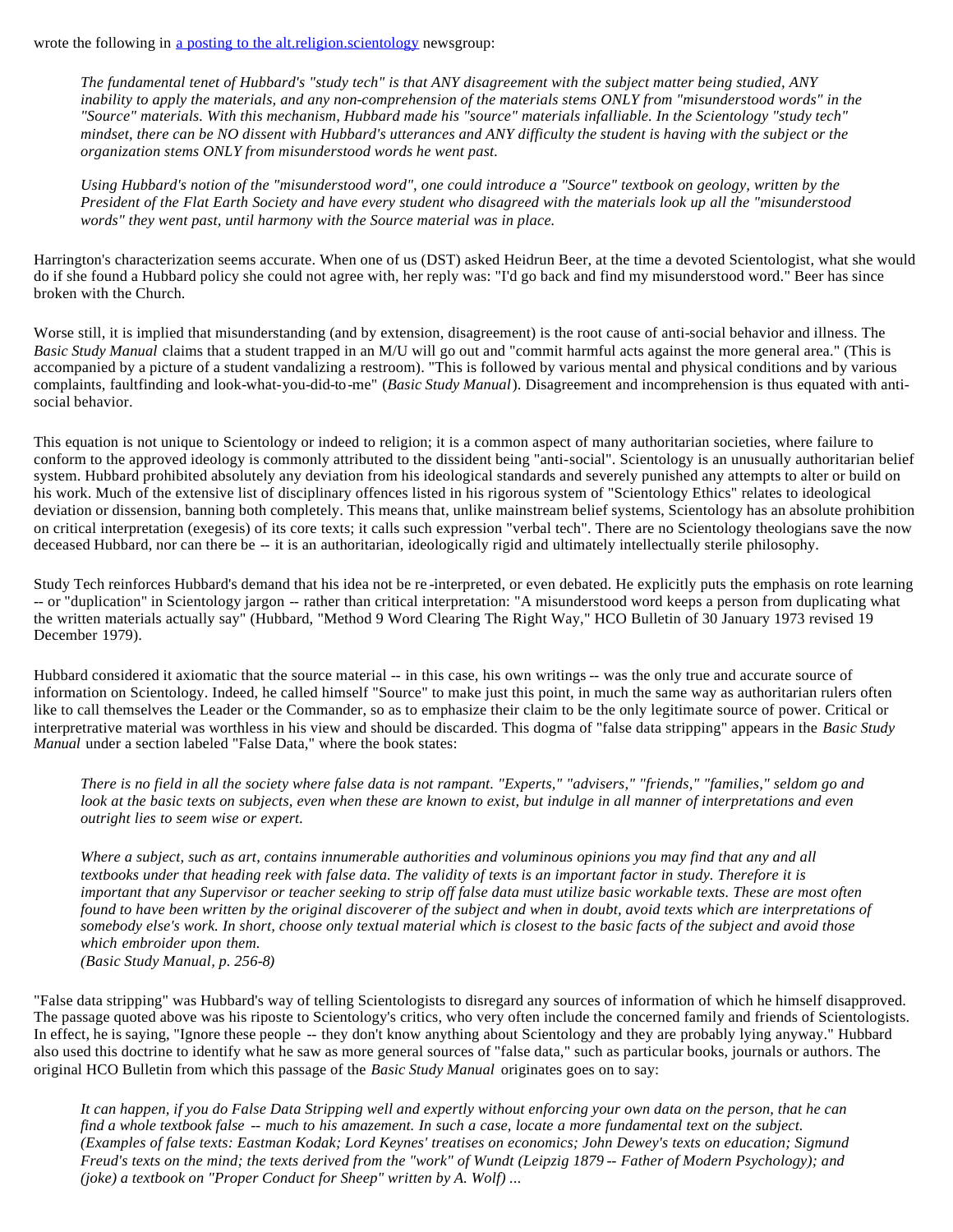*Man's texts and education systems are strewn with false data. These false data effectively block someone's understanding of the true data. The handling given in this HCOB/PL makes it possible to remove that block and enable people to learn data so they can apply it. (Hubbard, HCO Bulletin of 7 August 1979, "False Data Stripping")*

A strict Hubbardian line on "false data stripping" would cut a swathe through learning. Anything that contradicted the theories of L. Ron Hubbard, or was singled out by him for condemnation, would automatically be regarded as "false." This would include anything to do with psychiatry and psychology, much medical knowledge, anything to do with evolution ("man from mud theory" as Hubbard put it), cosmology, atomic physics, economics, educational methods, aspects of biology and so on. In short, it is very much like the sort of line that a conservative religious fundamentalist concerned with Biblical purity would take; creationists also try to get schools to engage in "false data stripping" by dropping or downplaying evolutionary theory.

In denigrating the usefulness of derivative works, Hubbard overlooks or ignores the fact that knowledge does not simply appear from nowhere. There are surprisingly few completely original discoveries. Virtually every aspect of knowledge is developed over time by re examining and building on the work of others. As Sir Isaac Newton, himself no slouch at discovery, once said, "If I have seen further, it is by standing on the shoulders of giants." If Hubbard had been more self-reflective or honest he would have acknowledged that he too owed considerable debts to intellectual predecessors. The Study Tech, for instance, owes much to the ideas of Alfred Korzybyski. In the early days of Scientology, Hubbard credited him along with an eclectic variety of other sages. But by the time the contents of the *Basic Study Manual* were written, Hubbard had decided that Scientology was entirely the fruit of his own inspiration and owed nothing significant to anyone else. His hostility to critical analysis and development was a notable illustration of his authoritarian and dogmatic approach to knowledge.

# **WORD CLEARING**

The remedy for misunderstood words is "word clearing". *Study Skills for Life* (pp. 66-74) includes a simplified treatment of word clearing, using a six-step procedure that begins with looking up the word in a dictionary and using each of its definitions in several example sentences. The student then reviews the derivation of the word, and studies any idioms associated with it. Finally he reviews any additional information provided in the dictionary, such as usage notes or synonyms.

The more comprehensive *Basic Study Manual* describes three separate techniques for "word clearing". They are called Method 3, Method 9, and Method 7, in that peculiar order.

Method 3 Word Clearing is to be used when the student is showing a lack of enthusiasm, is yawning, doodling, daydreaming, or otherwise failing to make progress. The student is instructed to go back over the material he's been reading until he finds the misunderstood word.

*There is one always; there are no exceptions. It may be that the misunderstood word is two pages or more back, but it is always earlier in the text than where the student is now (Basic Study Manual, p. 155).* 

The word is then looked up in a dictionary, and "cleared" by studying the definition, using the word in several sentences, reviewing the derivation, and so on. The *Basic Study Manual* admonishes (p. 159):

*Good Word Clearing is a system of backtracking. You have to look earlier than the point where the student became dull or confused and you'll find that there's a word that he doesn't understand somewhere before the trouble started. If he doesn't brighten up when the word is found and cleared, there will be a misunderstood word even before that one.*

No doubts about the effectiveness of Hubbard's methods are permitted. One must simply apply them until they work.

In the second approach, Method 9 Word Clearing, the student reads aloud to a partner, the "word clearer", who watches for stumbling points. Any hesitation, mispronunciation, or fidgeting is taken as evidence of a misunderstood word. The word clearer must interrupt the student and get him to go back and find this word, which is then cleared by looking it up in a dictionary, verbally paraphrasing each of the definitions to the word clearer, and then using the word in several sentences. In an example given in the *Basic Study Manual* (pp. 188-195), the student reads "The quick brown fox jumped over the lazy fence", but the last word was supposed to be "dog". The word clearer points out the error, and the student goes back and discovers that it is the word "lazy" that she does not understand. After reviewing the dictionary definition, she is able to read the sentence correctly. Later, the two persons switch roles, and when the former word clearer (now in the role of student) reads the same sentence, it comes out "The quick brown fox jumpled..." This mispronunciation is caught and discovered to be due to a lack of understanding of the word "quick", so the dictionary is brought out again.

It's hard to take these idiotic examples seriously, or imagine anyone wanting to subject themselves to such a tedious procedure every time they yawn or make a slip of the tongue. But this is what Scientology says one must do to overcome "the most important barrier to study". And this is what the Study Tech books teach.

Method 7 Word Clearing is intended for "children, foreign language persons, or semiliterates" (*Basic Study Manual*, p. 199), and also involves reading aloud. The word clearer follows along in his own copy of the text, and checks for omitted or misread words, hesitations, or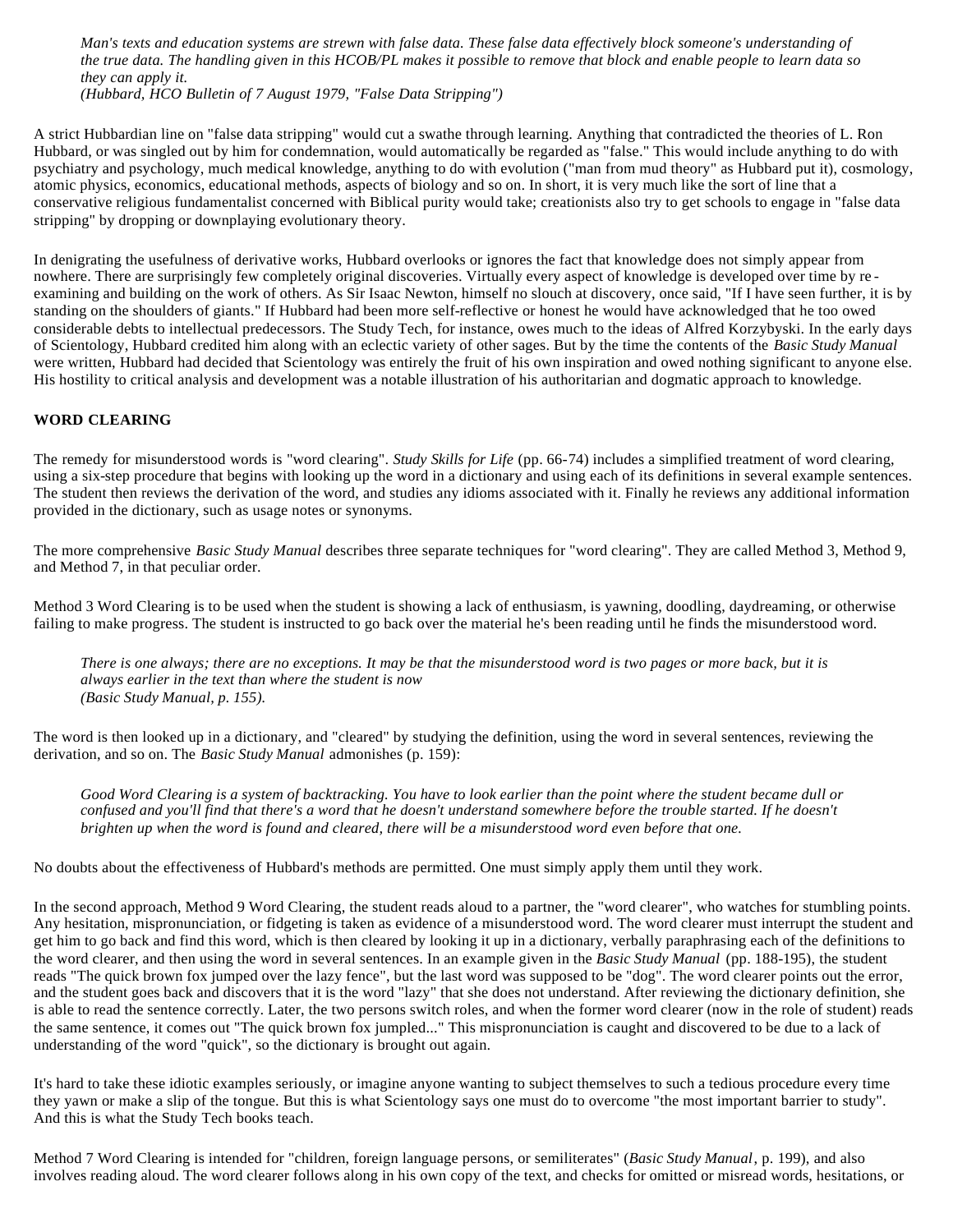frowns. When one of these signs occurs, the word clearer identifies the misunderstood word and looks it up for the student in a dictionary, or simply explains it to him. Method 7 is intended to be used when the student lacks the ability to look up words for himself.

The origin of this peculiar numbering system is revealed in the section of this essay entitled "Word Clearing as Religious Ritual".

# **DEMO KITS AND THE CLAY TABLE**

All three Study Tech books also include sections on "demo kits" and "clay tables" as a means of "getting the mass" of the ideas the student is studying. A demo kit is a collection of odds and ends, such as rubber bands, paperclips, corks, pen tops, thumbtacks, erasers, etc. The student is supposed to "demo" a concept by choosing several objects, assigning them significance, and verbalizing or physically demonstrating the relationships between them.

In secular terminology we would call this "making a model". And while such activities are certainly beneficial at times, the authors of the Study Tech books seem to have no clue about when models are appropriate and when they're not. The example given in the *Basic Study Manual* shows a girl looking down at a random collection of objects on the table in front of her, including a key, a rubber band, and a paperclip. The accompanying thought bubble reads:

> *The key represents the student and he is reading a page which is this rubber band, and he goes past a misunderstood word, shown by a paper clip. When he gets here to the bottom of the page, he will feel blank because of the misunderstood word he didn't look up. Right! That makes sense! (Basic Study Manual, p. 140)*

If this is the best example they can come up with, then the utility of demo kits is a dubious proposition at best.



| If a student ran into something he couldn't quite<br>figure out, a demo kit would assist him to under-   |                                                                       |
|----------------------------------------------------------------------------------------------------------|-----------------------------------------------------------------------|
| stand it. By making the different pieces of the demo-                                                    | THE VEY REMEDIANTS                                                    |
| kit represent the objects he is studying about, the<br>student can move them around and see more clearly | THE STADINT AND NE IS READING<br>A RAGE, WHICH IS THIS RUBBER BAND.   |
| how they relate to each other, etc.                                                                      | AND HE GIVES RAST A MISMINICATIONS.<br>SHOWN BY A PAPER CLIP, WHEN HE |
| By doing this the student is getting mass to go<br>along with the ideas studied.                         | GETS HEIRE TO THE BATTOM OF THE<br><b>RASE, HE WILL FEEL BLANK</b>    |
|                                                                                                          | <b>MCAINE OF THE MISINGSPERSON</b><br>WORD AND DIDN'T LOOK UP.        |
|                                                                                                          | <b>BIGHT! THAT MAKES SENSE!</b>                                       |
|                                                                                                          |                                                                       |
|                                                                                                          |                                                                       |
|                                                                                                          |                                                                       |
|                                                                                                          |                                                                       |
|                                                                                                          |                                                                       |
|                                                                                                          |                                                                       |
|                                                                                                          |                                                                       |
|                                                                                                          |                                                                       |
|                                                                                                          |                                                                       |
|                                                                                                          |                                                                       |
| click to see<br>enlarged version                                                                         |                                                                       |



clay table is a more elaborate model-making practice, unique to Scientology. Once again, the instructions for this activity come directly from Scientology scripture, such as HCO Bulletin 11 October 1967, "Clay Table Training". Students construct a "clay demo" of a concept by modeling its components in clay and assigning a paper label to each. The instructor is supposed to be able to infer the concept by viewing the completed clay demo scene. An example given in the Study Tech books is a clay demo of a pencil: the labeled parts are a thin cylinder with a point on one end labeled "lead", another cylinder wapped around it labeled "wood", and a blob at the end opposite the point labeled "rubber".

Students are cautioned to label each object as they make it, for a rather peculiar reason:

*This comes from the data that optimum learning requires an equal balance of mass and significance and that too much of* 

*one without the other can make the student feel bad. If a student makes all the masses of his demonstration at once, without*  labeling them, he is sitting there with all those significances stacking up in his mind instead of putting down each one (in the *form of a label) as he goes. (Basic Study Manual. p. 144)* 

The books go on to show how thoughts can be represented in clay. One makes a human figure (with a label saying "person"), and then makes a sort of clay lariat coming out of its head. The loop of the lariat lies on the table, and within the loop one puts a model of the thing being thought about. For example, a person thinking of a ball would be modeled as a human figure labeled "person", a lariat labeled "thought" coming out of its head, and a ball of clay labeled "ball" sitting within the loop of the lariat (*Basic Study Manual*, p. 145; *Study Skills for Life*, p. 92).

Clay table work is not only used to improve the student's understanding of ideas. Within Scientology, "clay table processing", using the same materials and notational conventions, is a type of auditing, or religious counseling. In HCO Bulletin 27 October 1989, "How to Do Clay Table Processing", Hubbard warns:

*Clay Table Processing is an AUDITED action and is done per the rules of auditing and is always done with an auditor or student auditor or Supervisor standing right there running the process on the person.*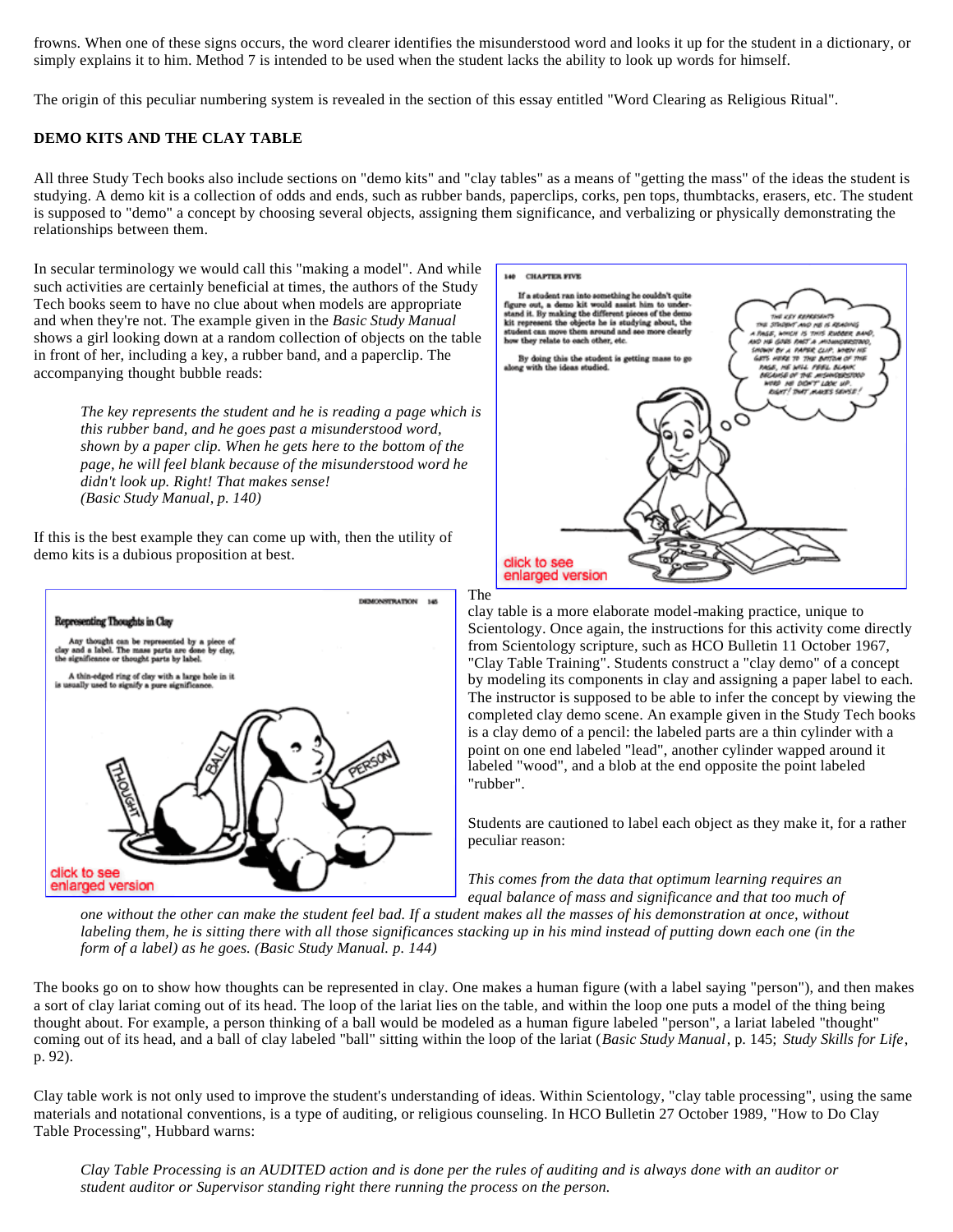Whether religious or not, the use of a clay table is a clearly a simple-minded approach to understanding abstract concepts. Rather than promoting understanding, it seems much more likely that clay tables work -- assuming that they work at all -- as a visual memory aid. For instance, when discussing the composition of a water molecule, one could either describe it verbally as "two hydrogen atoms attached to one oxygen atom" or visually as two similarly-colored blobs of Play-Doh stuck onto one differently-colored blob. Humans are naturally very visually-oriented creatures -- we had art long before we had writing -- so it is not surprising that we often find images easier to recall than words. That is fine if the only goal is the accurate recitation of rote-learned facts. This is, in fact, the only goal that Hubbard was interested in with his Scientology students. But it is useless in developing the critical skills that are so necessary in the non-Scientology world, and that Hubbard was so conspicuously uninterested in encouraging.

## **2. STUDY TECH AND L. RON HUBBARD**

Applied Scholastics and its associated organizations are strangely tongue-tied about the man who invented Study Technology. L. Ron Hubbard is invariably described as an "author and humanitarian", with no mention that he was an author of pulp science fiction, and that his "humanitarian" work consisted of his 36 years as leader and guru of Dianetics and Scientology. Indeed, Scientology is not even mentioned on Applied Scholastics' website despite it being the defining feature of Hubbard's life. So what role did Hubbard really play in the development of the Study Tech books? And what qualified this college dropout to be an educator?

# **a. WHO WROTE THE STUDY TECH BOOKS?**

A curious fact about the Study Tech books is that they list no author or editor. The covers all say "Based on the works of L. Ron Hubbard", and the copyright registration is held by the L. Ron Hubbard Library, the business alias of the Church of Scientology's corporate alter ego, the Church of Spiritual Technology. But while the copyright dates are 1992 (or in the case of the *Basic Study Manual* , 1990), Hubbard died in 1986. So who wrote these books?

The decision to list no author or editor was made by Scientology's publisher, Bridge Publications, on the grounds that:

*"Mr. Hubbard was the author of the ideas and the technology of study... As they are Mr. Hubbard's ideas and methodologies, and his alone, Bridge Publications assigned the credit where it is incontrovertibly due, to L. Ron Hubbard, the originator." (Scott D. Welch, Senior Vice President of Bridge Publications, in a letter to the editor of Education Week, published October 10, 1997)*

But why was no one credited for the work of putting Hubbard's ideas into textbook form? With a few minor exceptions very early in the Church's history, no one other than L. Ron Hubbard has ever received named authorship or editorial credit for any publication containing Scientology "technology". Scientology holds Hubbard to be the only source of approved knowledge. He is referred to as "Source" in the Church's publications. During Hubbard's lifetime, aides wrote many of his technical bulletins, but the faithful were told that the aides wrote only what Hubbard dictated, and that he approved every document before it was issued.

Despite his death, the Church of Scientology continues to publish new Hubbard religious works, with the explanation that Hubbard left a huge body of unpublished material. A great deal of his output was reportedly dictated onto all manner of recording formats, and the Church has put an enormous amount of work into transcribing and conserving the original recordings. A senior Church committee periodically selects what it regards as key pieces of previously undiscovered "tech" and issues them as new bulletins. It is also engaged in a major process of "cleaning up" Hubbard's previous publications to remove what are claimed to be unwanted amendments sneaked in by members of his staff. The ostensible idea is to "purify" the scripture of Scientology and return it to a "Golden Age of Tech," using only that material which definitely originated with Hubbard.

It is a "High Crime" in Scientology to alter any of Hubbard's writings. This explains why the *Basic Study Manual* has to list the three word clearing methods as numbers 3, 9, and 7. Renumbering these methods would be a fundamental alteration of "the tech", and would make the *Basic Study Manual* incompatible with Scientology scripture. But, curiously, although the overall scheme is still very much Hubbard's, the details have changed with varying levels of subtlety. Dissident Scientologists have identified many changes made to original Hubbard materials, including taped lectures, that indisputably were entirely the work of the man himself. This process of systematic alteration is apparent throughout Hubbard's works, not just those marketed as being part of Scientology proper. Despite the absolute prohibition on "simplifying" Hubbard's works, this is exactly what has happened in the case of the Study Tech manuals and other related "social reform" publications.

#### **b. HUBBARD THE EDUCATOR**

Hubbard is promoted by Applied Scholastics and the Church of Scientology as a world-renowned educator and developer of education skills. Applied Scholastics' website provides a short biographical sketch of Hubbard's career in education. Another, more detailed, account is given in the Church of Scientology's official L. Ron Hubbard website under the heading of "Ron the Humanitarian - Education." The biography given in the manual of the "100% Proficiency Training Workshop," a course delivered by an offshoot of Applied Scholastics, is typical:

*His personal research projects comprise "major contributions to the prevention and cure of social ills such as drug addiction, crime, and illiteracy. His contributions in these areas have found widespread acceptance and use throughout the world in many sectors of society, including families, schools, businesses, governments and religious organisations... Although mainly*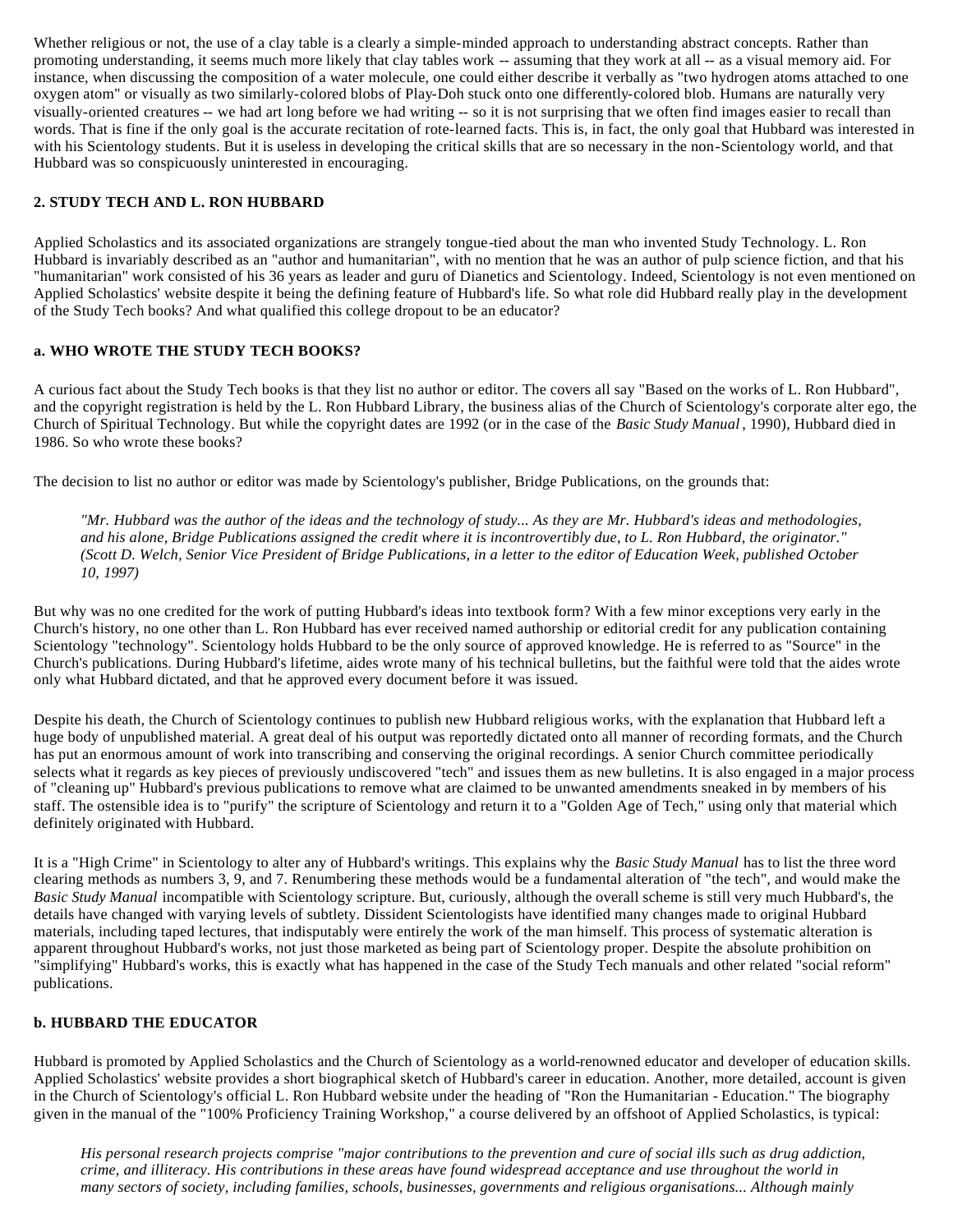*known for his career as a writer, L Ron Hubbard was fully professional in many fields. His career as an educator spanned the globe and the decades from the 1920s to the 1980s. It spanned the lecture halls of Harvard University and the ships and crews he commanded and trained during WWII, as well as the expedition crews he led as a member of the Explorer's Club." His research "formed the basis of entirely new subjects in the fields of mental science and religious philosophy." He also recognised a collection of barriers to learning "apparently not previously recognised by educators, yet they proved to be the senior factors in all learning." (quoted in Magill magazine, June 2002)*

The reality, however, was somewhat different. He was a college dropout with no qualifications beyond a purchased degree from a notorious Los Angeles degree mill. Nor had he any experience of teaching children other than one month in a native school on Guam in 1927, when he was just 16 years old. None of this, of course, is mentioned in any official account of Hubbard's career as an educator. Remarkably, Applied Scholastics omits entirely any mention of the fact that he spent 30 years teaching Scientologists, or that Study Technology itself was invented to "educate" Scientologists.

Since he died in 1986, unauthorized biographers have documented in considerable detail how Hubbard systematically falsified his life story to exaggerate his own achievements and make it appear that Scientology was the culmination of a lifetime of effort (Atack, 1990; Miller, 1988; Owen, 1999). His teaching "career" was no exception to this rule. Applied Scholastics and Scientology both allude to how

L. Ron Hubbard's concern for education began when he realized the "influence of a mislearned word on a life." At that time, *he was teaching English in a school in Guam. (Applied Scholastics, " L. Ron Hubbard & Education")* 

What none of the official accounts mention is that he taught at the school for just one month. According to contemporary accounts, he found it a challenge and "good experience" but one that he did not particularly want to repeat. His diary recorded his dislike of the natives of Guam, the Chamorros. He referred to them as "gooks" who were "really more or less savage at heart." He considered them more intelligent than the Filipinos, but felt that they had hardly been touched by civilization. They were far inferior to American youngsters. His diary gives only the briefest mention of his teaching "career," in the course of a paragraph discussing the remarkable effect that his flaming red hair had on the local people:

*Whenever I sat down outside a doorway, the children would gather around me with a very dumb and astonished look upon their faces. The real test came when I commenced a teacher's career. The Chamarroettes would not study, they would just look at my hair. (Hubbard, personal diary for June -July 1927)*

Hubbard's dissatisfaction with the Guamese natives made itself felt in other contemporary records. When he got back to his home town of Helena, Montana, the local newspaper interviewed him about his voyage to the Far East. He described his tour of the region, on which he had been accompanied by his parents, and mentioned his time in the Guamese school:

*"While with my parents in Guam I taught school for about a month. It was good experience and in my opinion an adventure. The natives were none too easy to handle and I would not care to continue as a teacher there." ("Ronald Hubbard Tells of His Trip to Orient and Many Experiences", Helena newspaper, September 1927)*

According to Applied Scholastics and Scientology's accounts, Hubbard devised novel methods of teaching utterly foreign concepts to the natives:

*"In order to convey the utterly foreign concept of a skyscraper, he tells of sketching nipa huts, one atop the other, until he had a sketch resembling the Woolworth Building." (L. Ron Hubbard, The Humanitarian - Education, p. 10)*

This is not mentioned anywhere in his diary and only appears in a Scientology lecture of January 15, 1957 entitled "Evil." It is highly probable that he invented the anecdote on the spot to dramatize the point that he was making. Hubbard did this sort of thing on many occasions, inadvertently setting his Scientologist biographers a hopeless task when it came to reconciling his multiple and often contradictory accounts of his own past.

Hubbard's schooling was disrupted by his father's Naval service abroad and by his own impetuousness, when at the age of 17 he abandoned high school and travelled to his father's post at Guam without his parents' knowledge or consent. They reluctantly accepted his *fait accompli*, and what would have been Hubbard's twelfth grade was completed on Guam, taught by his mother. On returning to the United States he enrolled first at the Swavely Prep School, Manassas and then the Woodward School for Boys, an institution for difficult students and slow learners. He graduated at the age of 19, a year late.

The next major step in Hubbard's education was his enrollment at George Washington University in Washington, D.C. This was not a successful venture. At his father's prompting, he had signed onto a degree course in civil engineering, a subject in which he had little interest and less aptitude. His grades were correspondingly poor, averaging only a 'D'. The Church of Scientology claims that "From the outset, George Washington University failed to impress him"; it would be truer to turn the statement the other way round. Hubbard was placed on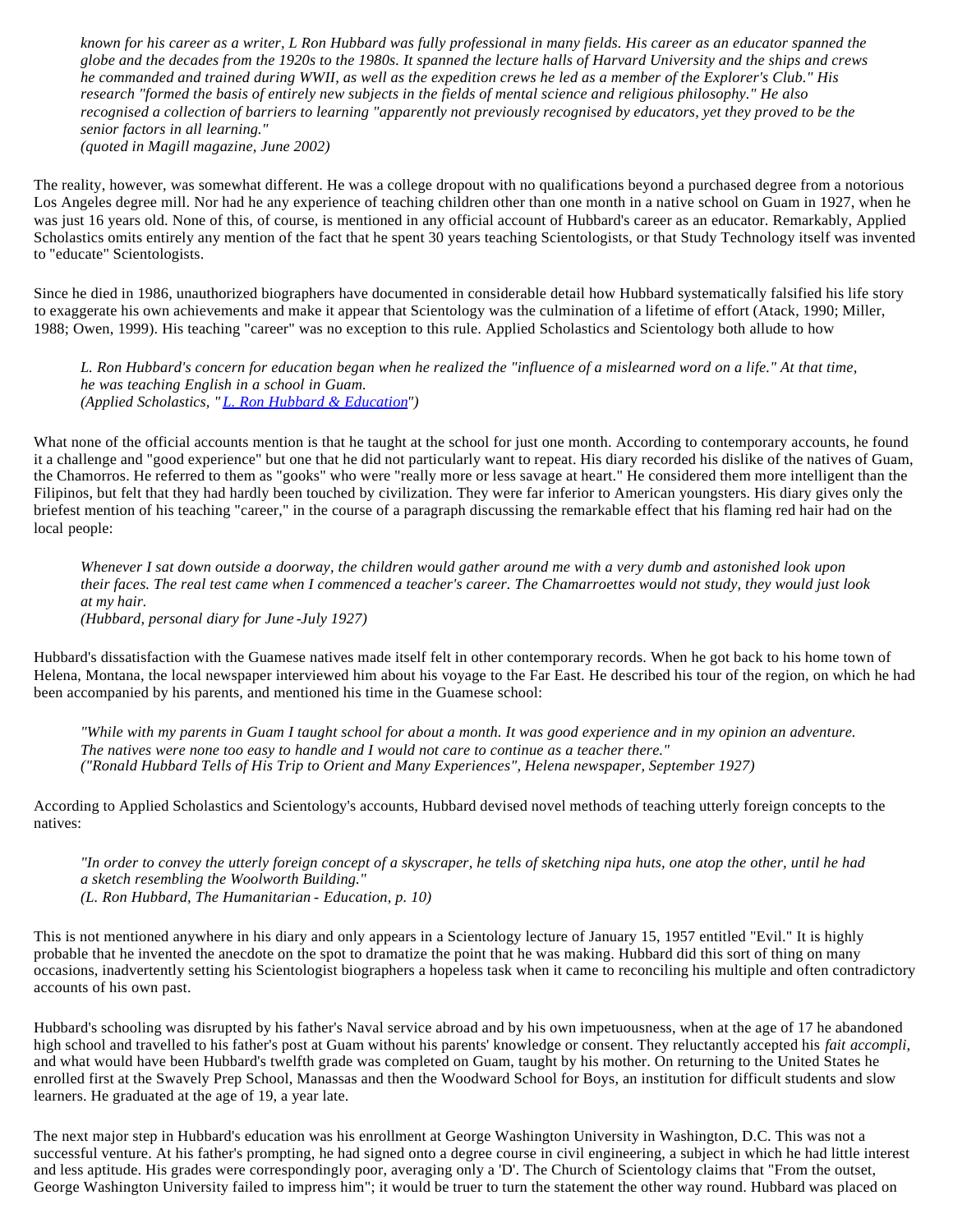probation at the end of his first year for his poor results but suffered a further slippage in the second year. He did not return to GWU for his third year, apparently deciding that the degree was unattainable.

Scientology and Applied Scholastics either do not mention his flunking at all, or else attribute it to an improbable and unsupported switch of attention to "the greater track of research towards Dianetics and Scientology." It is claimed that Hubbard's time at GWU was crucial in his development as an educator, as it was there that he supposedly learned of the damage being wrought by "Wundtian psychology" and embarked on the research that led to Scientology. The official Scientology account (in "L. Ron Hubbard, The Humanitarian") cites a claim by Hubbard concerning a visit to the GWU psychology department, headed by a Dr. Fred Moss. Again, though, there is no contemporary evidence of this. The account is based on yet another dubious anecdote related many years after the fact, this time in a Scientology lecture entitled "Universes," delivered in Phoenix on April 6, 1954.

In fact, Hubbard's problems at GWU appear to have been largely self-made. He had always had difficulties with mathematics, which was a real problem for a would -be civil engineer. But he did not bother to spend much time on academic matters at GWU. He instead spent much of his time trying to become a "barnstorming" glider pilot. Having established a glider club at GWU and got himself elected president, Hubbard soon qualified for a pilot's license. He gave a far higher priority to his gliding endeavors than to his coursework, routinely cutting classes if they got in the way of his "going up." In just two months in 1930, he recorded 116 flights (Miller, p. 49). On top of that, he also wrote a steady stream of articles for the *Sportsman Pilot* journal and for GWU's own internal newspaper, which he edited. It is hardly surprising that his academic career suffered as a result.

After he dropped out of university in 1932, Hubbard lived a hand-to-mouth existence as a modestly successful though financially troubled writer of pulp fiction stories. Some of his biographies claim that he lectured at GWU during this period. He did do this but only once, in 1934, having been invited by one of his old professors to give a talk on creative writing.

Hubbard joined the U.S. Navy in 1941, a few months before Pearl Harbor, as a Lieutenant (junior grade). He had a remarkably error-strewn service, twice being removed from command, and spent most of the war ashore without once seeing action against the enemy (Owen, 1999). Nonetheless, Scientology and Applied Scholastics claim Hubbard's war service as another milestone in his development as an educator:

#### *"During the Second World War, he became involved in the direct instruction of military personnel as well as the redrafting of instructional materials." (Applied Scholastics, " L. Ron Hubbard & Education")*

This vague description of "direct instruction of military personnel" may be a reference to his overseeing the commissioning of the USS YP-422, a harbour patrol boat based in Boston, from which he was summarily removed after only two months in command. Or it may be a reference to his subsequent tour of duty at the Submarine Chaser Center in Florida, at which he was supposed to be undergoing training but ended up regaling fellow students with his (completely fictional) exploits aboard a destroyer fighting Nazi U -Boats in the North Atlantic. His shipmate Lt. Thomas Moulton recalled decades later that Hubbard was "used as something of an authority in the classroom" (Miller, p. 130). As for his work on "instructional materials," that may refer to the two weeks' work that Hubbard did in 1941 for the Navy Hydrographic Office concerning the Sailing Directions for British Columbia, a coastline with which he was familiar following a private voyage the previous year. None of these episodes amounted to much at all in terms of Hubbard's own educational development.

Scientology used to claim that Hubbard attended Princeton University. This claim, however, seems to have been abandoned in recent years after being exposed as false. He had attended the US Navy's School of Military Government on the Princeton campus in 1944. The school was, however, not part of Princeton University.

Hubbard's "modern science of mental health," Dianetics, became an unexpected and lucrative success following its launch in June 1950. The delivery of education now suddenly became a serious issue for him. From 1950 through to the mid-1970s, much of his work on Dianetics and Scientology was imparted to his followers through lecturing, which he soon found to be a highly profitable activity. It was a perfect role for Hubbard. He was a natural and extremely fluent public speaker. At his peak in the 1960s, he was able to deliver two one-hour lectures a day, five days a week, without notes and very often seemingly making them up as he went along. He recorded literally hundreds of lectures; today, they serve a crucial role in indoctrinating Scientologists, who know "Ron" chiefly as a voice on a tape. Many ex-Scientologists have commented on the impact that his "rich and jocular" dispensations of wisdom had on them (Atack, 1992).

Seemingly not content just to enjoy the near-worship of his followers, Hubbard also craved the respect of his peers. His lack of a degree became an embarassment to him during this period. In the 1950s he appended the title "C.E." to his name, despite never having actually qualified as a civil engineer. He also claimed to have been a "nuclear physicist" on the basis of having attended a class in "Atomic and Molecular Phenomena" during his civil engineering course. In 1953, he decided to



Hubbard lecturing Scientologists in the late 1950s (*Channel 4 Television, "Secret Lives - L. Ron Hubbard")*

bolster his academic credentials with a degree purchased for \$20 from "Sequoia University," a notorious Californian degree mill run by a Los Angeles chiropodist named Joseph Hough. On 27 February, Hubbard sent a cable to his agent in Los Angeles: "PLEASE INFORM DR HOUGH PHD VERY ACCEPTABLE. PRIVATELY TO YOU. FOR GOSH SAKES EXPEDITE. WORK HERE UTTERLY DEPENDANT ON IT. CABLE REPLY. RON." The reply came through the following day: "PHD GRANTED. HOUGH'S AIRMAIL LETTER OF CONFIRMATION FOLLOWS. GOOD LUCK." (Miller, 1988)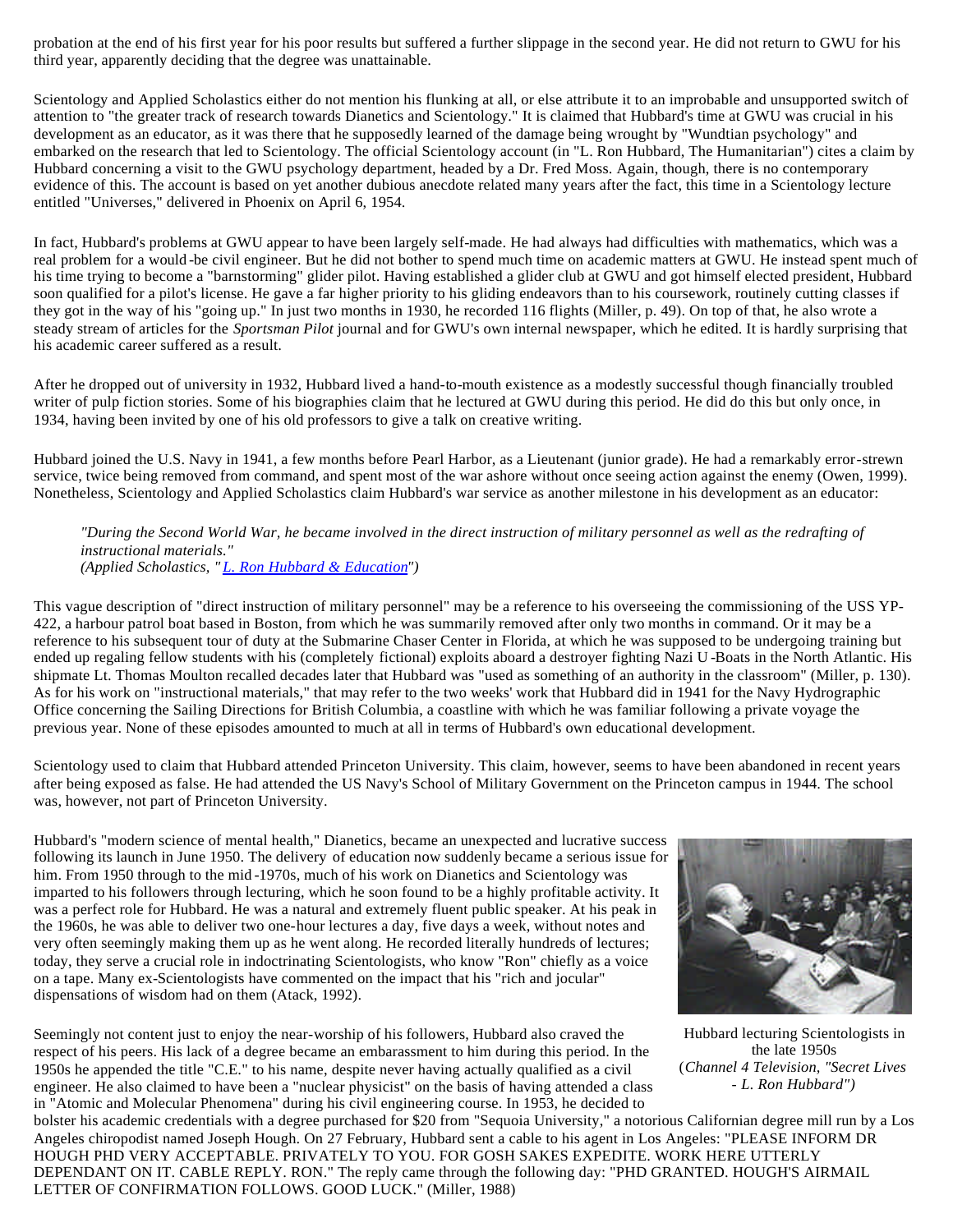Hubbard thereby acquired wholly bogus titles as a "Doctor of Divinity" and "Doctor of Scientology," and subsequently took to referring to himself as "Dr" Hubbard. But this too became an embarassment when the falsity of the degree was pointed out, prompting Hubbard to insist that "I was a Ph.D., Sequoia's University and therefore a perfectly valid doctor under the laws of the State of California" ("Doctor Title Abolished," HCO Policy Letter of 14 February 1966). The latter assertion was certainly untrue, as Sequoia was never accredited and was eventually forced to closed by the Californian authorities. In the end, Hubbard ostentatiously renounced the degree with an announcement in the personal column of *The Times* of London in March 1966. He declared that

*"having reviewed the damage being done in our society with nuclear physics and psychiatry by persons calling themselves "Doctor" [I] do hereby resign in protest my university degree as a Doctor of philosophy (Ph.D.), anticipating an early public outcry against anyone called Doctor." (quoted in Miller, p. 335)* 

If he intended this to have a moral effect on the professions that he chastised, it didn't work. The following day's *Daily Mail* pointed out, somewhat churlishly, that the "degree" had never been valid in the first place.

# **c. HUBBARD AND CHILDREN**

As a teacher of Scientologists, Hubbard's educational efforts focused primarily on adults. But from the very earliest days of Dianetics and Scientology, he paid close attention to children. This was not least because he had five of his own. It has to be said that he was not a very successful father; of his five children, he disowned and disinherited two, and one committed suicide. His surviving children were brought up as Scientologists but never saw him again after he went into hiding in 1977. He was actually closest to the children of other Scientologists, who became his most loyal followers and confidantes. In a bizarre twist, these loyal Scientology children took control of their Church in a "palace coup" in the early 1980s, and continue to run the Church to this day.



Hubbard and his family circa 1960 (*Channel 4 Television, "Secret Lives - L. Ron Hubbard")*

One curious aspect of Scientology's ideology is that children are not actually treated as children. Hubbard claimed that human beings are actually immortal spirits or "thetans," trillions of years old, housed in "meat bodies." An individual's body might be ten years old or thirty, but the thetan - the person himself - would be entitled to equal treatment regardless of physical age.

This underlies the similarity between the two versions of the Study Tech considered in this essay -

that provided to children by Applied Scholastics and to adult drug addicts by Narconon. Both have identical texts, but the Applied Scholastics version features cartoons of children whereas the Narconon one shows adults - an obvious bid to make the first one child-friendly. The methodology in both versions is likewise identical. There is no obvious recognition of the fact that children are different from adults - that, for instance, their vocabulary and experience of language is smaller than that of adults. This reflected Hubbard's view that there was no real difference between the age groups.

For the first 15 years of Scientology, children appear to have been present but largely stayed in the background. They were typically the offspring of local Scientologists who wanted their children to have a Scientology upbringing. At this stage, there were no Scientology -run schools - Hubbard's own children went to a non-Scientologist ("wog") school in East Grinstead in England. Children were encouraged to do Scientology courses as well as regular secular education, and the pages of the Scientology house magazine *The Auditor* featured an everyounger series of pre-teen children showing off their newly-acquired Scientology certificates. In his book *Child Dianetics*, Hubbard wrote:

*It is possible to process a child at any age level beyond the point when he learns to speak. However, no serious processing should be undertaken until the child is at least five. Extensive dianetic processing is not encouraged, except in very unusual circumstances, until the child is at least eight years of age. (Hubbard, Child Dianetics)*

Hubbard eventually took a more relaxed approach, subsequently advising Scientologists that they "may accept a child of any age for processing (except psychos as per present policy)" ("HGC and Academy Prices for Minors," HCO Policy Letter of 29 March 1960).

His treatment of children took a much more sinister turn in the late 1960s. It was a very difficult time for Scientology, and for Hubbard personally: he had been expelled from Britain, convicted of fraud in France and added to the Nixon administration's infamous "enemies list." Hubbard stayed one step ahead of the law by buying his own small fleet of ships, aboard which he, his family and nearly four hundred loyal Scientologists spent the next nine years cruising the Mediterranean. The "Sea Org," as it was dubbed, was soon declared to be "the most élite group on the planet." It became a very powerful faction within Scientology, due to its proximity to Hubbard and the unbridled fanaticism of its members.

A number of those accompanying Hubbard were children - his own and those of crew members. Some were unaccompanied, their parents having quit Scientology or returned to shoreside Scientology organizations. Hubbard organized those children that he deemed most loyal into their own organization within the Sea Org - the "Cadet Org." This was constituted just like the Sea Org in miniature, with all the regular posts being held by children. At one time its Ethics Officer, responsible for discipline, was just eight years old. Hubbard went so far as to redefine the meaning of the word "children." A child, he declared, was "one who cannot handle an org or ship post." Any child who could handle such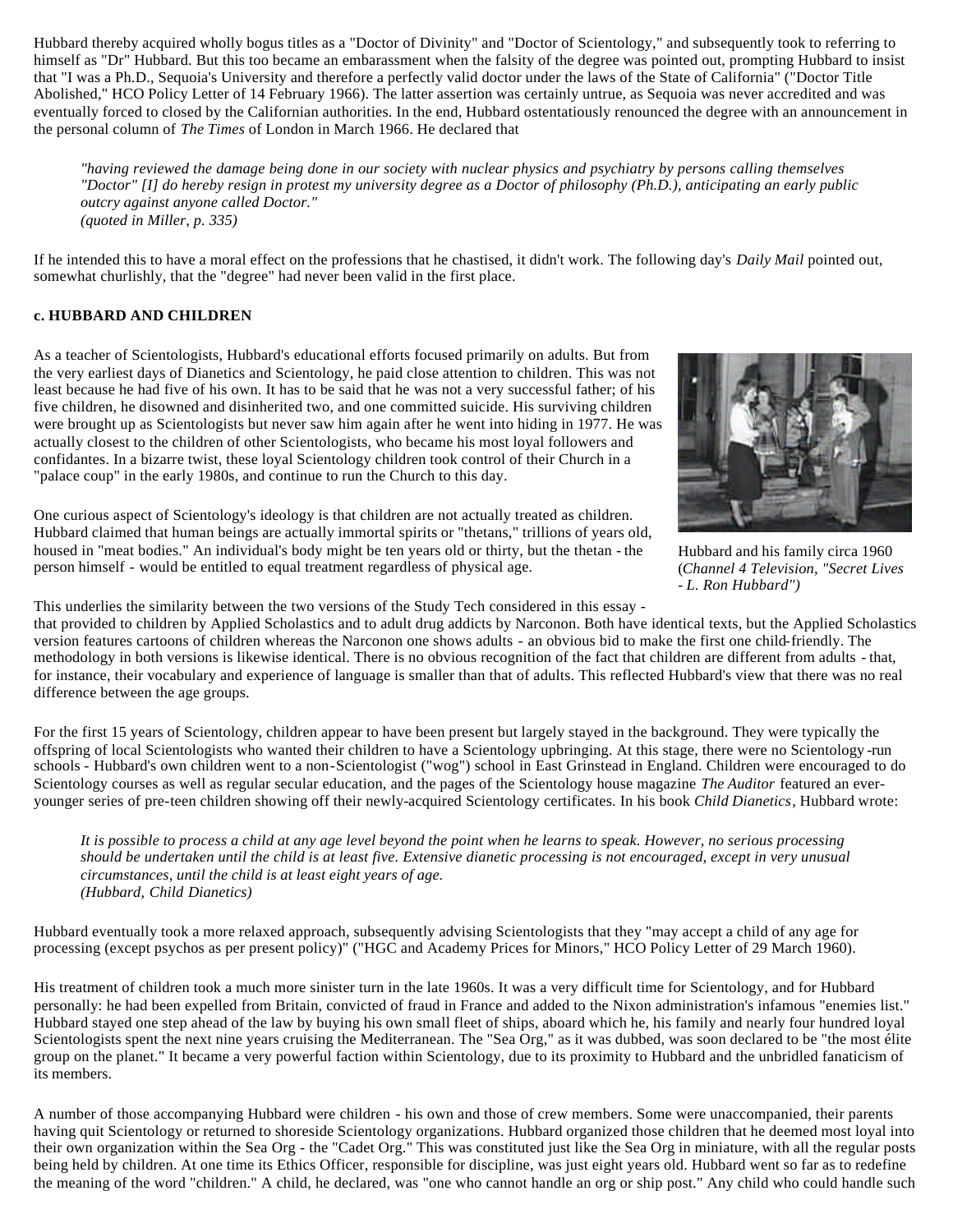a post was no longer a child, but a Cadet.

Scientology children were treated like their parents in another important respect - they were subjected to Hubbard's stringent regime of Scientology Ethics, including the occasionally sadistic punishments that Hubbard inflicted for infringements. Scientology-run schools continue to use Scientology Ethics as the basis for educational discipline. He even devised a "Children's Security Check" for use on children aged between six and twelve (those over twelve were considered to be adults) to identify any possible ethical infractions. The questions for this gruelling, hours-long interrogation included items like:

*"10. Have you ever refused to obey an order from someone you should obey?*

*19. Do you have a secret?*

*34. Who have you made guilty?*

*71. Have you ever been a coward?" ("Security Check Children," HCO Bulletin of 21 September 1961)* 

Aboard his flagship *Apollo*, Hubbard's behavior had become increasingly erratic by the end of the 1960s. Drastic punishments, including being thrown overboard and being confined to the chain locker or bilges, eating out of a bucket, were arbitrarily inflicted on Hubbard's band of followers. Adults and children alike were brutalized. Some of the more thoughtful Scientologists were horrified by the vicious punishments meted out to young children on Hubbard's direct orders. Hana Eltringham, the captain of the *Apollo* , recalled what Hubbard did with a small boy who had chewed a telex:

*"He put this 4½ year old little boy - Derek Greene - into the chain locker for two days and two nights. It's a closed metal container, it's wet, it's full of water and seaweed, it smells bad. But Derek was sitting up, on the chain, in this place, on his own, in the dark, for two days and two nights. He was not allowed to go to the potty. I mean he had to go in the chain locker on his own, soil himself. He was given food. And I never went near it, the chain locker while he was in there, but people heard him crying. That is sheer, total brutality. That is child abuse."*

*(Hana Eltringham, interview on Secret Lives - L. Ron Hubbard, Channel 4 Television, November 19, 1997)*

Children who pleased Hubbard received a different but perhaps no less sinister kind of treatment. He had already been using children to relay his verbal orders around the ship. Around 1970, he established an elite unit made up entirely of children, called the Commodore's Messenger Organization. Its members were almost all teenage girls dressed in tight blue uniforms and gold lanyards. They were trained to relay Hubbard's orders using his exact words and tone of voice; if he was bellowing abuse, they would go to the target of his ire and scream Hubbard's invective at them. They waited on Hubbard hand, foot and finger, 24 hours a day. Organized into six-hour shifts, they would perform every imaginable personal service, no matter how menial. Two would accompany him when he walked on the deck, one carrying his cigarettes, the other an ashtray to catch the ash as it fell. They washed him and massaged him, helped him to dress and undress, mixed his drinks and arranged his clothes. Tanya Burden, then a fourteen-year-old Messenger, later recalled:

*"When he woke up he would yell "Messenger" and two of us would go into his room straight away. He would usually be lying in his bunk in his underwear with one arm outstretched, waiting for us to pull him up to a sitting position. While one of us put a robe round his shoulders, the other one would give him a cigarette, a Kool non-filter, light it and stand ready with an ashtray. I would run into the bathroom to make sure his toothbrush, soap and razor were all laid out in a set fashion and I prepared his bath, checked the shampoo, towel and the temperature of the water.* 

*'When he went into the bathroom we would lay out his clothes, powder his socks and shoes and fold everything ready to get him dressed. Everything had to be right because if it wasn't he would yell at us and we didn't want to upset him. The last thing*  we wanted to do was upset him. When he came out of the shower, he would be in his underwear. Two of us held his pants off *the floor as he stepped into them. He didn't like his trouser legs to touch the floor, God forbid that should happen. We pulled up his pants and buckled his belt, although he zipped them. We put on his shirt, buttoned it up, put his Kools in his shirt pocket, tied his cravat and combed his hair. All this time he'd be standing there watching us run around him. Then we'd follow him out on to the deck carrying anything he might need - cloak, hat, binoculars, ashtray, spare cigarettes, anything he could possibly think of wanting. We felt it was an honor and a privilege to do anything for him." (Tanya Burden, interview with Russell Miller, February 1986)*

The Messengers' physical proximity to Hubbard effectively gave them control of his communications, placing them in an extremely powerful position in a Church that was totally dominated by Hubbard. For his part, Hubbard came to see the Messengers as the only people that he could trust entirely, much to the distress of his family. In 1977, following the arrest of his wife on



Hubbard (on the right) at the wedding of his daughter Diana, circa 1970. Note the group of at least eight teenage Messengers behind him. (*Channel 4 Television, "Secret Lives - L. Ron Hubbard")*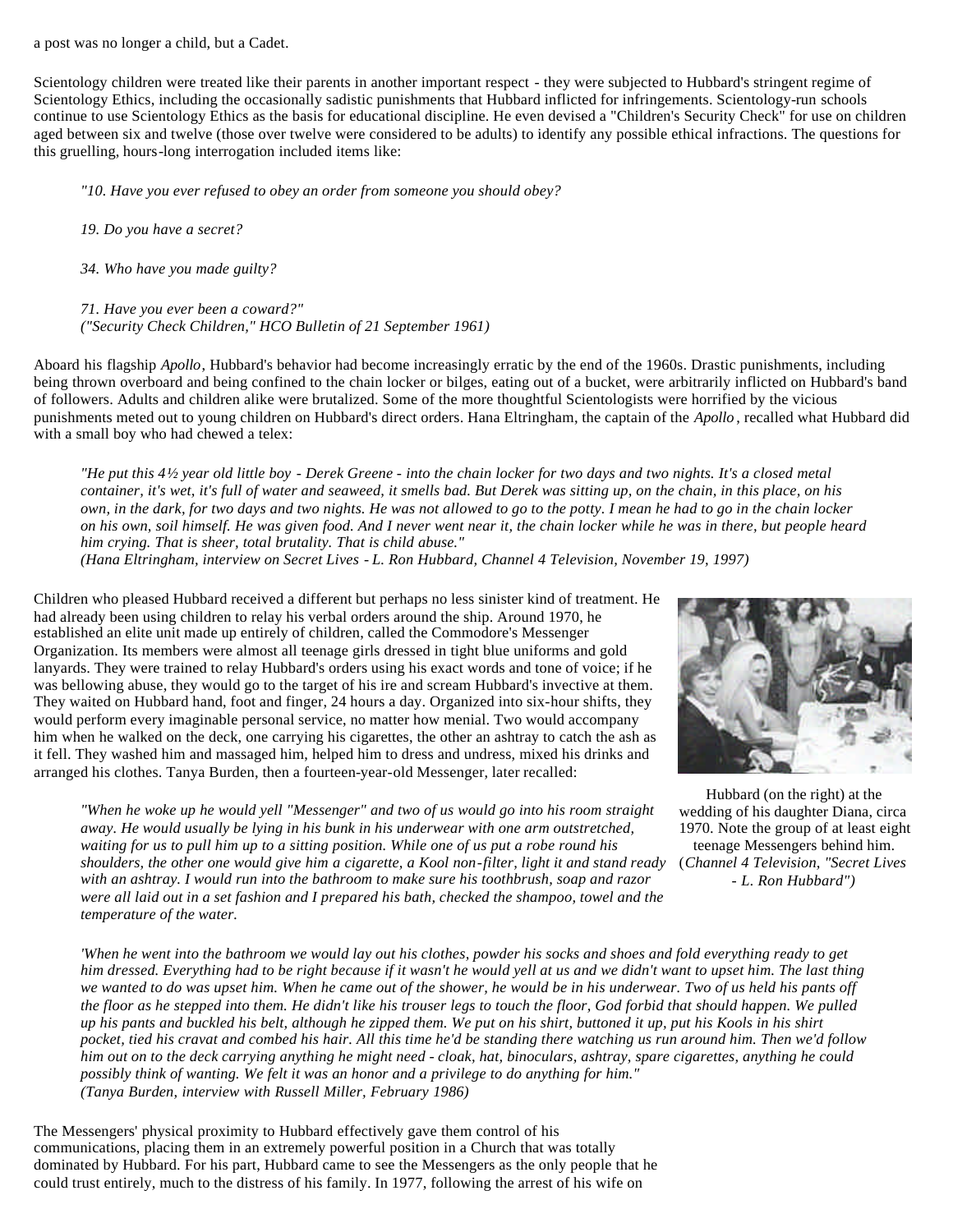charges of conspiracy against the United States Government, Hubbard went into hiding and was never seen in public again.

The Messengers now became his sole conduit to the rest of the world. Using their newly acquired power, they mounted a palace coup in 1980 -81, removing from power (and often expelling from Scientology) most of the Church's leadership. The leader of the "revolutionaries" was a 21-year-old Messenger, David Miscavige. Under his authority, squads of teenage Scientologists fanned out across the world to take over Scientology organizations controlling thousands of staff and assets worth hundreds of millions of dollars. The Commodore's Messenger Organization thus became the top management organization in Scientology. Despite the extreme youth of some of its members, they acquired extraordinary power and responsibilities. A fairly typical example could be found in Britain, where a fourteen -year-old, Gulliver Smithers, was placed in charge of all other Scientology organizations in the country. He was not even the youngest CMO executive in Britain.



Hubbard's fanatical teenage Messengers - soon to become the new masters of Scientology. (*Channel 4 Television, "Secret Lives - L. Ron Hubbard")*

The CMO was disbanded following Hubbard's death in 1986. By this time, and despite considerable turmoil within the Church, its members had gained a lockhold on Scientology's management. The CMO's former members continue to dominate the senior ranks of the Church and former Messenger

David Miscavige remains the head of the Church of Scientology to this day. As a direct result of Hubbard's bizarre management style, Scientology had been taken over by its children.

# **3. STUDY TECH AND SCIENTOLOGY DOCTRINE**

Study Tech is routinely claimed by its supporters to be wholly secular. Applied Scholastics' chief executive officer Bennetta Slaughter told the Associated Press in July 2003 that "we have no religious materials." Ian Lyons, the organization's former President, told National Public radio in an August 1997 interview that "there's nothing religious, there's no Scientology in them." J. Gordon Melton, a University of California religion scholar and author of the *Encyclopedia of American Religion*, has reviewed Applied Scholastics' textbooks and judged them "purely secular." The State of California's textbook review committee agreed when it considered the issue in 1997: "There's no religion mentioned in those books. They don't say anything about Scientology." (*St Louis Post Dispatch*, March 21, 2002)

However, a detailed examination of the Study Tech materials reveals a very different picture. It is certainly true that Study Tech does not mention the word "Scientology." But this is only because that word has systematically been removed from the Study Tech books. In every other respect, Study Tech is *entirely* derived from Scientology. Much of its training materials is taken directly from Scientology religious works, often word-for-word. Because the details of Scientology doctrine are not widely known and its works are not generally available, it can be hard for non-Scientologists to spot the connections. But even the most profoundly unversed reader can hardly fail to spot the similarities -- and direct matches -- when Scientology and Study Tech books are compared side -by-side.

# **a. IS STUDY TECH SECULAR OR RELIGIOUS?**

When controversies have arisen concerning Study Tech, a common issue has been the degree to which Hubbard's educational methods are religious rather than secular. His supporters have often claimed that Study Tech is a "secular adaptation" of Hubbard's work. But this is clearly not the case. There is no indication from Hubbard's writings that he saw the Study Tech as anything other than an integral part of the Scientology belief system. Hubbard himself made this explicitly clear:

### *The Tech of Study is new and is part of the Tech of Scientology. (Hubbard, "The Tech of Study," LRH Executive Directive 11 EU of 20 July 1974)*

In an earlier policy letter, he declared that "Study Tech is our primary bridge to Society" ("Ethics and Study Tech", HCO Policy Letter of 4 April 1972). It is closely identified with Scientology even on the official Study Technology web site. The Scientology influence is apparent throughout the Study Tech manuals. As is the case with course materials for Scientology's other "social reform" programs, Study Tech is riddled with Scientology jargon and religious doctrines. The lengthy glossary at the back of the *Basic Study Manual* includes many Scientology jargon terms and Hubbardian neologisms. Besides "mass", "gradient", "misunderstood" (used as a noun), and "word clearing", other examples of Scientology -specific terms or usage found in the *Basic Study Manual* include "reelingness" (p. 37), "blow" (pp. 58, 97), "doingness" (p. 66), "reality factor" (p. 144), "senior data" (p. 260), and "cause" and "effect" (pp. 273).. A similar set of terms can be found in *Study Skills for Life* , and in *Learning How to Learn*.

The text itself uses a variety of Scientology doctrines. Non-Scientologist reviewers are often unversed in the details of Scientology doctrines, and do not have access to Scientology materials for comparative purposes, so the connections have often been missed. Nonetheless, if a reviewer knows what to look for, Scientology's doctrines are easily found and are visible in a virtually unaltered form. One good example concerns Study Tech's association of different physiological symptoms with violations of each of the three "barriers to study":

- ? Lack of mass causes one to feel squashed, bent, "spinny", dead, bored, or exasperated. In *Learning How to Learn*, additional symptoms listed include headaches (p. 64) and eyestrain (p. 66).
- $\leq$  Too steep a gradient causes a feeling of confusion or "reelingness".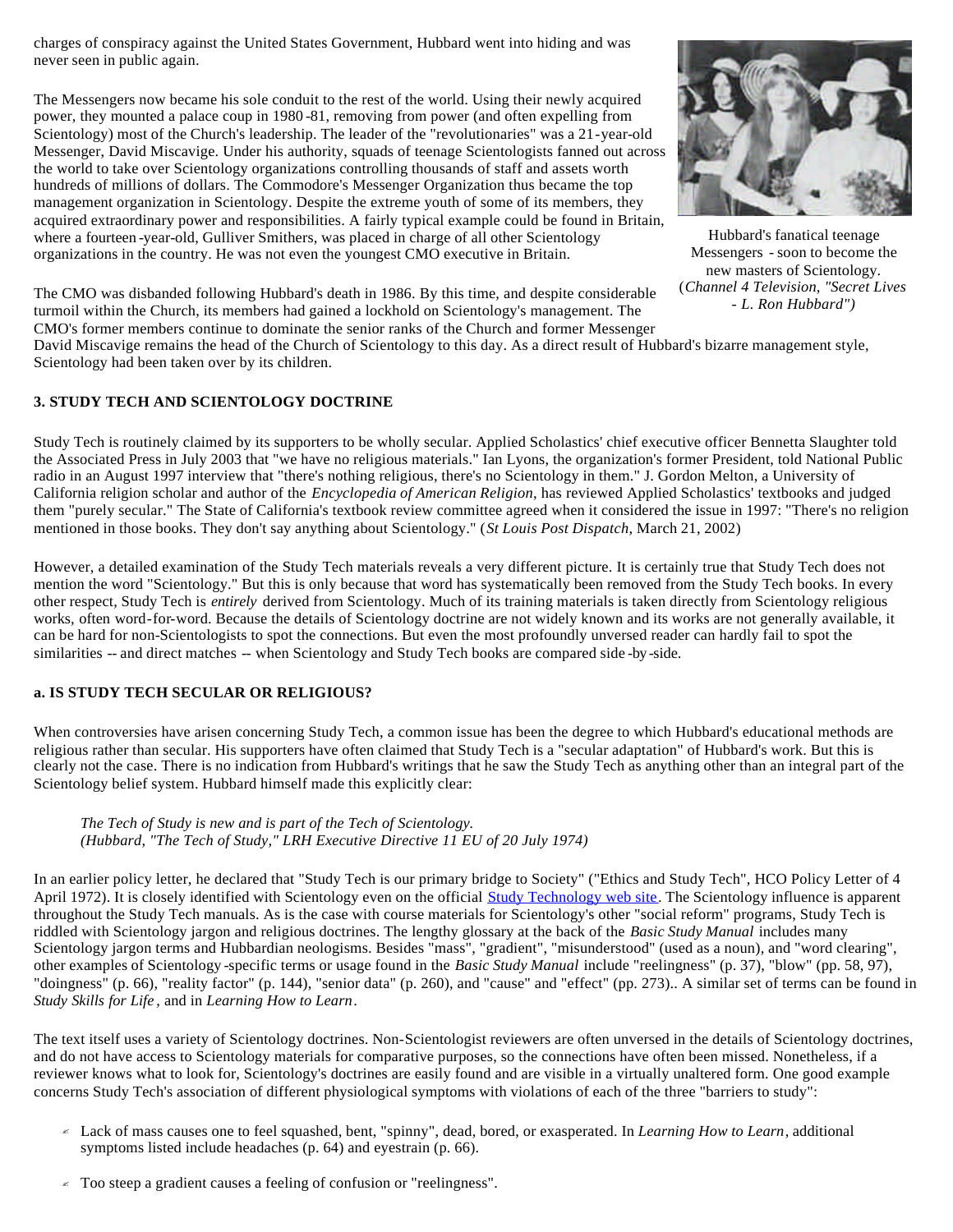$\leq$  A misunderstood word causes one to feel blank, washed -out, or "not-there", or to suffer a sort of nervous hysteria.

These symptoms are emphasized repeatedly throughout the books:

*What would you do if you and your brother were in your bedroom and he was explaining to you about the engine in your dad's car and you started to feel bored and your head started to ache? (Learning How to Learn, p. 73)* 

*[I]f a child were studying and felt sick and it was traced back to a lack of mass, the positive remedy would be to supply the mass -- the object itself or a reasonable substitute -- and the child's sickness could rapidly clear up. (Basic Study Manual, p. 35)* 

But why should the mere act of reading or listening cause physiological reactions when a misunderstood word crops up? And why should a misunderstood word prompt a student to go on a vandalism spree, as the *Basic Study Manual* depicts? The answers lie in a combination of two Scientology doctrines. The first is "ARC," short for Affinity-Reality -Communication. Collectively these form what Hubbard called the "components of understanding." Affinity can be described as one's degree of liking of a thing. Reality is one's level of acceptance of a thing (if it's true for you, it's true). Communication is one's ability to exchange ideas with others. Each element of the "ARC triangle" is dependent upon each of the other elements. If one of the elements is knocked out, the result is termed an "ARC break".

An ARC break has negative consequences for the second of the two Scientology doctrines in question. The "Tone Scale" was Hubbard's attempt to assign precise rankings and numerical values to no fewer than 59 different emotional states (or "tones"). For instance, Enthusiasm is at 4.0, Resentment is at 1.3, Grief is at 0.5 and Shame is at -0.2. Hubbard composed a highly detailed "Chart of Human Evaluation" purporting to show what behaviors would manifest themselves at a particular tone level. This includes the individual's likely physiological states. If an ARC break strikes, the claimed effect is said to be that a person is pushed "downtone" to a lower tone level.

How is this supposed to work in practice? Imagine that a student encounters a misunderstood word but doesn't deal with it properly. The student's cannot comprehend the text, so is pushed "out of reality". This is an instant ARC break. The student slides down to a lower tone level -- let us suppose that he started at 4.0, Enthusiasm, and now ends up at 2.0, Antagonism. The Hubbard Chart of Human Evaluation tells us what to expect. According to Hubbard, the student will now be "capable of destructive and minor constructive action". He will be subject to physiological effects including "severe sporadic illnesses," or as the *Basic Study Manual* puts it, "various mental and physical conditions." He will be "antagonistic and destructive to self, others and environ," a trait illustrated by the *Manual's* depiction of an ARC-broken student vandalizing his school's restroom. He "nags and bluntly criticizes to demand compliance with wishes" which the *Manual* describes as the student's "various complaints, faultfinding and look-what-you-did-to-me."

None of this is explained in the Study Tech manuals. It is, however, explained in some detail by Hubbard in the "Study Tapes" -- a series of lectures given in 1964 on the subject of study and education, which are today part of the Scientology "Student Hat" course. The Study Tech is therefore put in its proper theological (or Scientological) context when studied as part of Scientology. This context is stripped out when the Study Tech is disseminated outside of Scientology, leaving a lot of loose ends and omitted explanations. No attempt is made to supply a non-Scientological explanation; the gaps in context remain unfilled even when highly visible. For instance, the fact that the Study Tech uses "word clearing" methods numbered 3, 7 and 9 begs the question of what happened to the other methods. The question is never addressed by the Study Tech materials.

The result is that the "secularized" version of the Study Tech is actually even less coherent than the Scientology version. The student is not encouraged to dwell on this problem. Word clearing ensures that the gaps will be papered over -- the concepts might not make any sense, or be explained in any way, but that is deemed to be of little concern.

### **b. WHERE DOES STUDY TECH COME FROM?**

The contents of the Study Tech books are taken directly from Scientology scriptures published over a period of about twenty years between approximately 1960 and 1980. Not all of the material is reproduced in exactly the same form in the Scientology and Applied Scholastics versions. A number of significant changes have been made. Hubbard's rambling lectures have virtually been rewritten, although their underlying message remains the same. Some of the wording of original Scientology materials has been modified, presumably to make it more readable to a non-Scientologist audience. All mention of Scientology has systematically been removed, although some Scientology jargon still remains. But despite these modifications, much of the text remains close to the original Scientology versions in word or spirit. Each chapter of the *Basic Study Manual* is drawn from one or more original Scientology works, often retaining the same or an abbreviated version of the titles.

A side-by-side comparison of extracts from seven of the *Basic Study Manual's* eight chapters illustrates the similarities:

**Scientology original Study Tech version "Studying : Introduction," lecture of 18 June 1964 "Why Study?" chapter 1 of** *Basic Study Manual***, p. 14**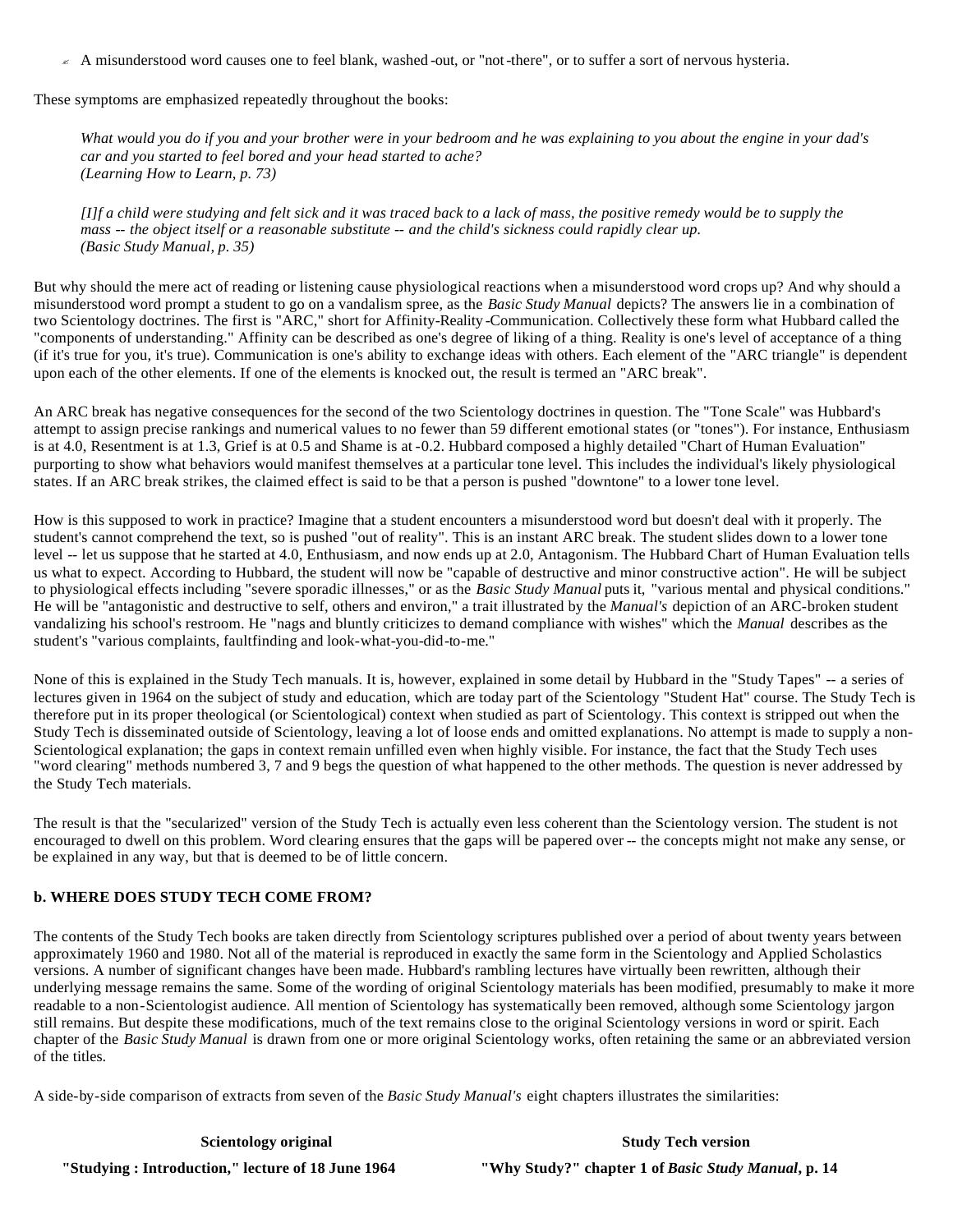$\le$  "So some years ago I had incautiously and in a moment of weakness bought a course of photography. Of course, I've been at photography since I was a kid; a nice hobby, and I have a lot of fun with it, and so forth. And at one time or another, why, I've sold pictures and so on. It's just one of these hobbyist things that you fool with. I'd probably classify as an advanced amateur; one time I classified as a pro, when I was in college. Used to make a lot of money, National Geographic and so forth. I think there 's some geography books around that still carry pictures of mine in them. ... So I took up this correspondence course in photography -- the New York Institute of Photography, one of the best -- and rolled up my sleeves, and found out I'd never gotten deeper than about the third lesson."

## **"Barriers to Study," HCO Bulletin of 25 June 1971 revised 25 November 1974**

 $\leq$  "Education in the absence of the mass in which the technology will be involved is very hard on the student.

It actually makes him feel squashed. Makes him feel bent, sort of spinny, sort of dead, bored, exasperated.

If he is studying the doingness of something in which the mass is absent this will be the result.

Photographs help and motion pictures would do pretty good as they are a sort of promise or hope of the mass but the printed page and the spoken word are not a substitute for a tractor if he's studying about tractors.

You have to understand this data in its purity -- and that is that educating a person in a mass that they don't have and which isn't available produces physiological reactions. That is what I am trying to teach you.

It's just a fact."

#### **"Simple Words," HCO Bulletin of 4 September 1971 Issue III**

 $\le$  "You might suppose at once that it is the BIG words or the technical words which are most misunderstood.

This is NOT the case.

On actual test, it was English simple words and NOT Dianetics and Scientology words which prevented understanding."

 $\leq$  "Dictionaries are vital and important tools in studying or learning any subject. However, current dictionaries vary in accuracy and usefulness and many of these modern dictionaries are virtually useless and can actually confuse a person due to their false and omitted definitions and grammatical and other errors. So the dictionary that a student chooses to use is important and can actually make a difference in his success as a student.

? "I once took a correspondence course in photography, thinking that I might learn a few more tricks in the subject. I had been a rather successful photographer, having sold many of my photographs to magazines, and some of my work had even been published in geography books. However, once I started the course, I only got as far as the third lesson when I found myself bogging down and putting it aside."

#### **"Barriers to Study," chapter 2 of** *Basic Study Manual***, p. 24- 32**

 $\le$  "Trying to educate someone without the mass that he is going to be involved with can make it very difficult for him. Imagine trying to learn how to run a tractor with no tractor to look at!

Such an absence of mass can actually make a student feel squashed. It can make him feel bent, sort of spinny, sort of dead, bored and exasperated.

If he is studying the doingness of something in which the mass is absent, this will be the result.

If one is studying about tractors, the printed page and the spoken word are no substitute for having an actual tractor there.

Photographs or motion pictures are helpful because they represent a promise or hope of the mass of a tractor.

It is important to understand that educating a person in a mass that he does not have and which is not available can produce some nonoptimum physical reactions."

# **"Understanding Words," chapter 3 of** *Basic Study Manual***, p. 79**

 $\le$  "You might suppose at once that it is the BIG words or the technical words which are most misunderstood.

This is NOT the case.

On actual test, it was English simple words and NOT technical words which prevented understanding."

#### **"Dictionaries", HCO Bulletin of 13 February 1981 "How to Use a Dictionary," chapter 4 of** *Basic Study Manual***, p. 129**

 $\epsilon$  "Dictionaries are vital and important tools in studying or learning any subject. However, current dictionaries vary in accuracy and usefulness and many of these modern dictionaries are virtually useless and can actually confuse a person due to their false and omitted definitions and grammatical and other errors. So the dictionary that a student chooses to use is important and can actually make a difference in his success as a student.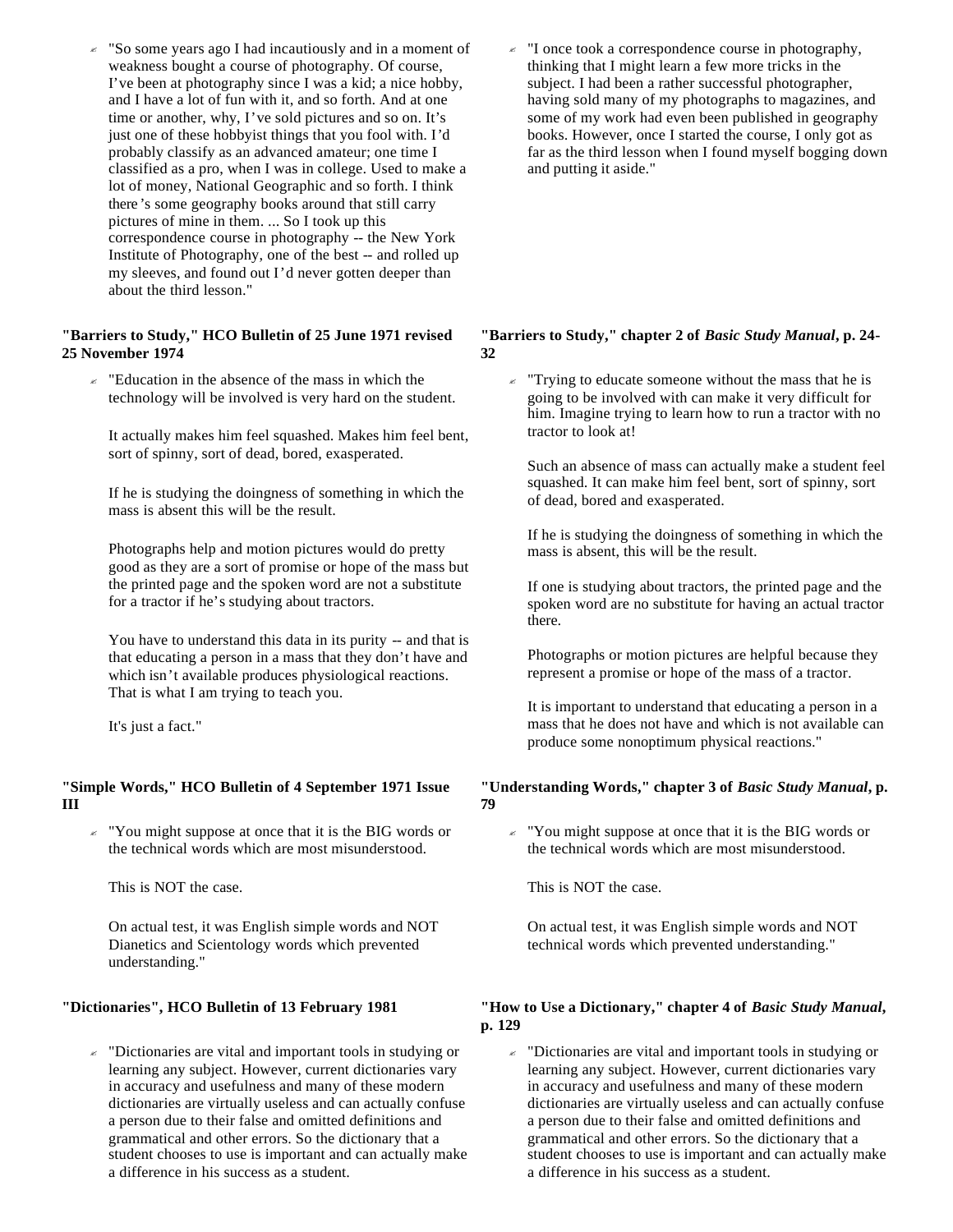As dictionaries are such an important factor in the learning and application of Scientology (or any subject for that matter) I thought I had better recommend some dictionaries that have been found to be the best of those currently available."

#### **"Clay Table Training," HCO Bulletin of 11 October 1967; "Clay Table Work in Training", HCO Bulletin of 10 December 1970R Issue I revised 10 February 1981**

- $\leq$  "The student is given a word or auditing action or situation to demonstrate. He then does this in clay, labeling each part."
- $\le$  "Any part of the mind can be represented by a piece of clay and a label. The mass parts are done by clay, the significance or thought parts by label. A piece of clay and a label are usually both used for any part of the mind. A thin-edged ring of clay with a large hole in it is usually used to signify a pure significance."

 $\le$  "The misunderstood word is looked up in a good dictionary and cleared per HCOB 23 Mar 78RA Word Clearing Series 59RA Clearing Words.

Method 3 is tremendously effective when done as described herein. If it were done every time a student hit a bog or slow or every time a student became dull or his study stats dropped your students would gradually get faster and faster and brighter and brighter. Study stats would soar and the Academy [of Scientology] would turn out more and more auditors as well as other trained individuals the org could really be proud of. So get a good reality on it and become expert in its use. Use it to Keep Scientology Working."

### **"Scientology Training Twin Checkouts", HCO Policy Letter of 26 August 1965**

 $\leq$  "In Scientology training we use a system called TWIN CHECKOUTS. Each student is assigned a "twin" to work with. The student studies his assigned material and is sometimes coached over the rough spots by his twin. When the student knows the material, he is then given a checkout by his twin."

As dictionaries are such an important factor in the learning and application of any subject, a list of some dictionaries that have been found to be the best of those currently available is included here."

### **"Demonstration," chapter 5 of** *Basic Study Manual***, p. 142-44**

- $\leq$  "The student is given a word or situation to demonstrate. He then does this in clay, labeling each part."
- $\approx$  "Any thought can be represented by a piece of clay and a label. The mass parts are done by clay, the significance or thought parts by label.

A thin-edged ring of clay with a large hole in it is usually used to signify a pure significance."

### **"Method 3 Word Clearing", HCO Bulletin of 7 October 1981 "Word Clearing," chapter 6 of** *Basic Study Manual***, p. 157-59**

 $\le$  "The student looks up the word found in a dictionary and clears it per the steps of clearing a misunderstood word.

Method 3 is tremendously effective when done as described herein. So get a good reality on it and become expert in its use."

#### **"Coaching," chapter 7 of** *Basic Study Manual***, p. 211**

 $\leq$  "In coaching drills, two students work together, one acting as a trainer to help the other achieve the purpose of the drill. Once the first student has become competent on the action, he becomes the coach to help the other student through."

These examples illustrate a very important point about the purpose of Hubbard's Study Tech. It was designed from the outset to teach Scientology to Scientologists. It was devised for religious purposes and taught in a religious context, and its adaptation to a secular environment has involved little more than taking off the Scientology labels.

# **c. MENTAL MASS AND THE E-METER**

One of the most fundamental teachings of Scientology is that painful events are permanently recorded in our minds as mental image pictures, called "engrams", or "mental mass". This includes not just the pain associated with physical injury, but also simple discomfort, or unpleasant emotions such as fear, confusion, or embarrassment. Hubbard constructed an elaborate pseudo -science around the idea of mental mass. According to Scientology doctrine, focusing attention on a mental image picture causes its mass to increase. And:

*"... mental mass is mass. There's no doubt about that. It has weight. Very tiny, but it has weight. And it actually has size and shape." (Hubbard, 1982, p. 106.)* 

*"... an increase of as much as thirty pounds, actually measured on scales, has been added to, and subtracted from, a body by*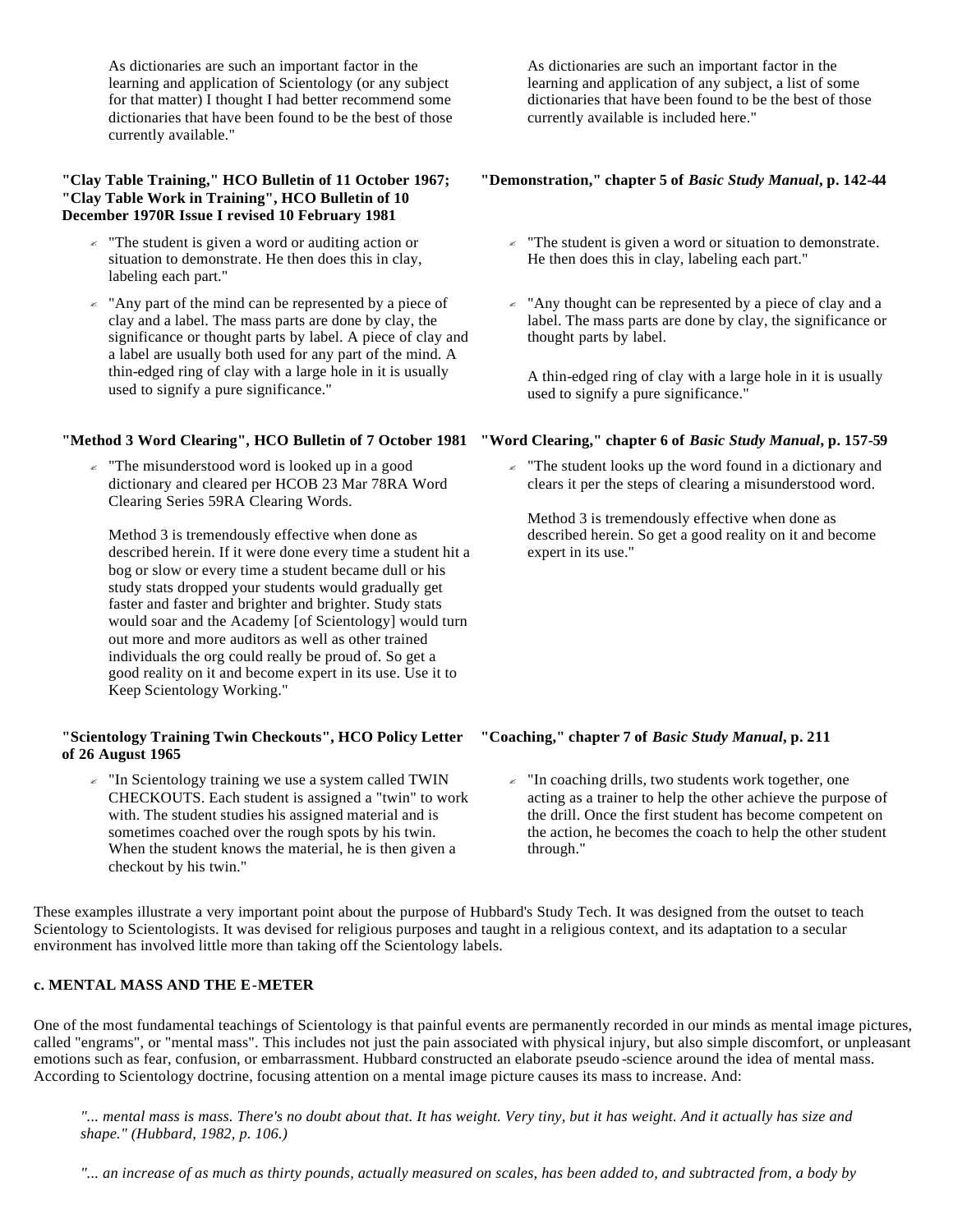*creating `mental energy'." (Hubbard, 1982, p. 50.)* 

The elimination of mental mass is the central ritual -- and the largest source of income -- of the Church of Scientology. It is accomplished by replaying the mental image pictures until the "charge" (or mass) associated with them blows off. Scientologists believe that the mass of an engram can be measured electronically, using their E-meter device, short for "electropsychometer".

The E-meter measures skin resistance in much the same way as a police lie detector. Scientology auditing (counseling) sessions use the E-meter to help the subject "locate" and "erase" their mental mass, supposedly thereby freeing them from the emotionally and physically harmful effects of their bad memories (Cooper, 1971, ch. 18). The E-meter can detect when engrams are discharged -- according to Hubbard -- because the body's electrical resistance decreases as mental mass is eliminated. More information on the E-meter can be found at the "Secrets of the E-Meter" web site (Touretzky, 2000).



Scientology has a history of making unsubstantiated claims about the power of E-meter auditing to cure

disease. On January 4, 1963, the US Food & Drug Administration raided the Washington, D.C. headquarters of the Church of Scientology and seized more than one hundred E-meters as illegal medical devices. This was as a direct result of fraudulent claims that Hubbard had been making about the machine (Atack, 1990, pt. 3, ch. 7; Miller, 1989, ch. 15, pp. 246 -248.). The subsequent legal battle over the raid led eventually to a settlement under whose terms E-meters were required to bear a printed disclaimer. The disclaimer found on current models begins: "By itself, this meter does nothing. It is solely for the guide of Ministers of the Church in Confessionals and pastoral counseling. The Electrometer is not medically or scientifically capable of improving the health or bodily function of anyone..."

The latest model of the E-meter, known as the Hubbard Professional Mark Super VII Quantum, was unveiled in 1996. The Church of Scientology charges its members more than \$4,600 for it (as of 2003), although the cost of the components is at most a few hundred dollars.

# **d. WORD CLEARING AS RELIGIOUS RITUAL**

Scientologists believe that unpleasant feelings and traumatic past experiences are recorded as engrams. Therefore, they are detectable by the E-meter. And this brings us to the word clearing methods that were omitted from the *Basic Study Manual*. The nine methods are set out in HCO Bulletin of 1 July 1971R, revised 11 January 1989, "The Different Types of Word Clearing". Methods 1, 2, 4, and 5 involve use of the E-Meter, the device intended "for religious use by students and Ministers of the Church of Scientology only" (another quote from the disclaimer attached to the Mark Super VII). Joe Harrington, who was active in Scientology from 1966 to 1990 and has studied the highest levels of its scripture, wrote in 1997 that:

*"The e-meter is extensively used in the "study tech" setting. Students are periodically subjected to questioning on the meter to ascertain if they have any disagreements or misunderstood words they have not looked up. Students who refuse to submit to meter checking are routed to ethics, or required to write confessions of all their transgressions while they were being a student."*

*(From a posting to alt.religion.scientology, cited earlier.*)

In Method 1 Word Clearing, the "auditor" goes through a long list of subjects while the student listens. The auditor notes those subjects that cause "reads" (abnormal needle movements on the meter, indicating mental mass.) Afterward, the auditor goes back and, for each noted subject, finds a chain of earlier words or earlier subjects, considering each in turn to see what problems the student may have with them. Reviewing these problems is supposed to release the "charge", meaning that the mental mass evaporates.

According to Scientology, when we die and are reincarnated, we take our accumulated mental image pictures along with us. This can include mental image pictures of the discomfort caused by misunderstood words:

*"If it didn't clear up at once he would send them back to get them to look up the word and use it in a couple of sentences. Then if THAT didn't clear it up he'd send them to the Word Clearer and really let them get worked over, because it goes way back. They even found a student who had a misunderstood word clear back into his last life." (HCO Bulletin of 25 June 1971, revised 11 January 1989, "Supervisor Two -Way Comm and the Misunderstood Word")* 



stered action of clearing up words in specific materials.<br>by the stadent while on a meter and the misrabent ord with the stad, Then it is fully defined by dictionary. The word is then<br>astronous of the student's own world the per ord cleared, the end pl

Method 2 word clearing is used to clear words in specific materials. The student reads the material to himself while holding the E-meter electrodes. The auditor monitors the E-meter, and misunderstood words are detected by meter readings.

Method 4 is used by "cramming officers" to search for misunderstood words. (Cramming is Scientology's term for remedial instruction ordered when a student shows lack of mastery of previously studied material. As the name indicates, it is essentially a rote learning task.) The cramming officer reviews the material with the student and uses the E-meter to "fish" for misunderstoods.

In Method 5, the word clearer feeds words to the student one at a time and asks for their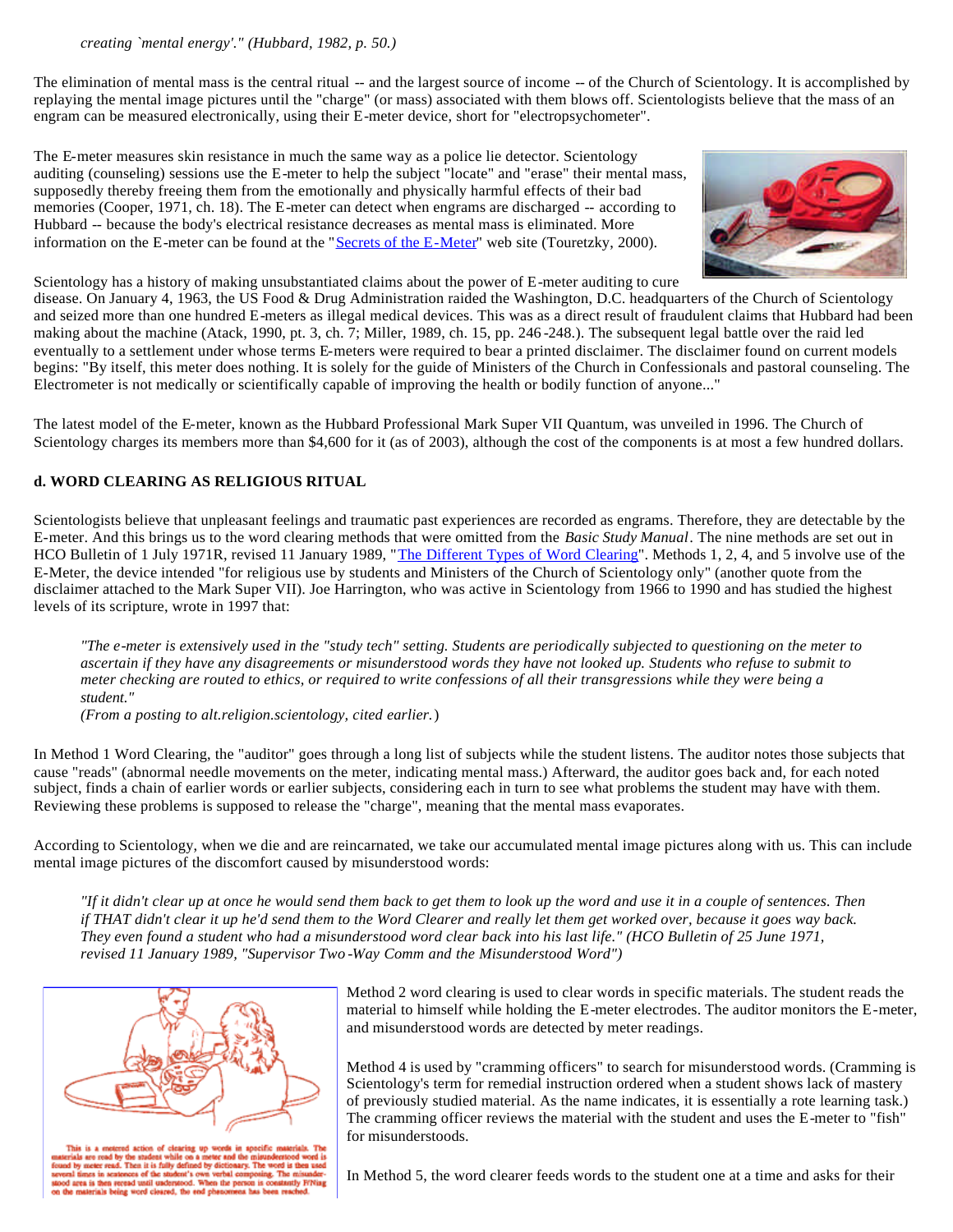definitions. Those the student cannot define are looked up in the appropriate dictionary. (A Scientology dictionary is used for Scientology terms.) This may be done with or without the E-meter. Method 5 is the method used to clear words used as auditing commands in Scientology counseling sessions.

Method 6 is called Key Word Clearing, because it focuses on the key terms associated with a specific post (i.e., a job, either within the Scientology organization or in the secular world), or a specific subject. The word clearer makes a list of these terms in advance, and then asks the student to provide a definition for each one. It does not use the E-Meter.

Method 8, which appears to no longer be in use, was supposed to produce something called "superliteracy". Students must make an alphabetical list of every word in a piece of material to be studied. They then look up the definition of each of these words. This was claimed to give complete mastery of the material, but, unsurprisingly, it never lived up to Hubbard's promise.

It should be evident by now that word clearing with or without an E-meter is a prominent part of the Scientology religion. The Study Tech books discuss only three methods, and make no mention of the E-meter, in an effort to hide the essentially religious nature of the practice. But a secular version of the E-meter, called a "Learning Accelerator", is reported to have been used in at least one supposedly non denominational private school controlled by Applied Scholastics, with wider release planned once Study Tech gains a foothold in the public schools.

# **e. STUDY TECH'S PLACE IN SCIENTOLOGY DOCTRINE**

Educational matters have played an important part in Scientology doctrine for many years, even before Study Tech was formulated in the 1960s-70s. The issue of education dovetailed neatly with Hubbard's persistent aim of improving the functioning of the human mind. The original Dianetics, way back in 1950, was claimed to improve the subject's memory, analytical ability and IQ (which would "go up like a skyrocket"). Dianetics was supposed to be a set of universal principles which would be applicable in every walk of life and every situation. It was hardly surprising that Hubbard identified flaws in what he called "the faulty educational system currently employed" -- flaws which, naturally, Dianetics could correct.

When Hubbard relaunched the secularly-oriented Dianetics as the spiritually-oriented Scientology in 1952, he added educational matters to his increasingly complex cosmology. Scientology was originally quite open about its core beliefs, but has over the years become increasingly secretive. These days, only trusted high-level Scientologists are allowed to learn the secret "advanced technology" of Scientology. Fortunately for the rest of us, enough information has leaked to allow us to learn something of Scientology's most fundamental beliefs, in which the issues of education and Study Tech play an important part.

Low-ranking Scientologists are taught to detest the conventional educational system because of its embrace of psychiatry and psychology (a topic discussed in detail in the next section of this essay). High -rankers are given a different and somewhat bizarre reason to prefer Hubbard's methods: non-Scientologist education has been heavily influenced by malevolent extraterrestrial forces. At its heart, Scientology is a 1950sstyle UFO religion. Its high-ranking followers are taught the secret history of the universe as Hubbard saw it, involving extraterrestrial "Invader Forces," "implant stations," "zap guns," galactic empires and interstellar genocides. According to Hubbard, we are all immortal spirits or "thetans" trapped inside "meat bodies." At various times over the "trillenia," jealous corporeal beings have captured and abused thetans, brainwashing them and dumping them onto the prison planet *Teegeeack* -- otherwise known as Earth.

This brainwashing has been accomplished through the means of "implant stations" located in places like Mars, Venus, the Pyrenees mountains and so on. They supposedly implant a series of hallucinations or "engrams" in thetans in order to condition and control them. Scientology is, naturally, the means by which this conditioning can be broken. Much of our daily behaviour is the direct result (or "dramatization") of the implanted conditioning. The present educational system is one of the products of the extraterrestrial brainwashing campaign.

Hubbard explained these theories in an increasingly bizarre series of works issued during the 1950s. In 1952 he wrote a famously incoherent book, *A History of Man*, with the ostensible aim of describing each of the implants and "key incidents" encountered by thetans over the years. He told his followers that education was the manifestation of two separate implants, "The Obsession" and "The Education":

*THE OBSESSION: This incident is the incident which gives one the feeling he HAS to have facsimiles in order to know. Actually one doesn't need facsimiles. One thinks in concepts, approximations, pervasions. A fine control trick is to make one think he has to have facsimiles. This aberrates him and makes him easy to handle. Educational systems are locks on this. The incident is an electronic incident, very strong, and sometimes includes a great many source points of energy directed against one's back.* 

*THE EDUCATION: After all these [other implants], the thetan was given a complete education. This was of a hypnotic, stimulus-response variety. It was the type of education which makes a file card system out of a thinking being. It is dramatized today in universities as it requires no skilled instruction. (Hubbard, A History of Man, 1952)*

Even more bizarrely, Hubbard claimed that the very appearance of the written word was a "dramatization" of an ancient implant. The following passage is so peculiar that it is hard to know what to make of it, except perhaps to ask what recreational substance Hubbard was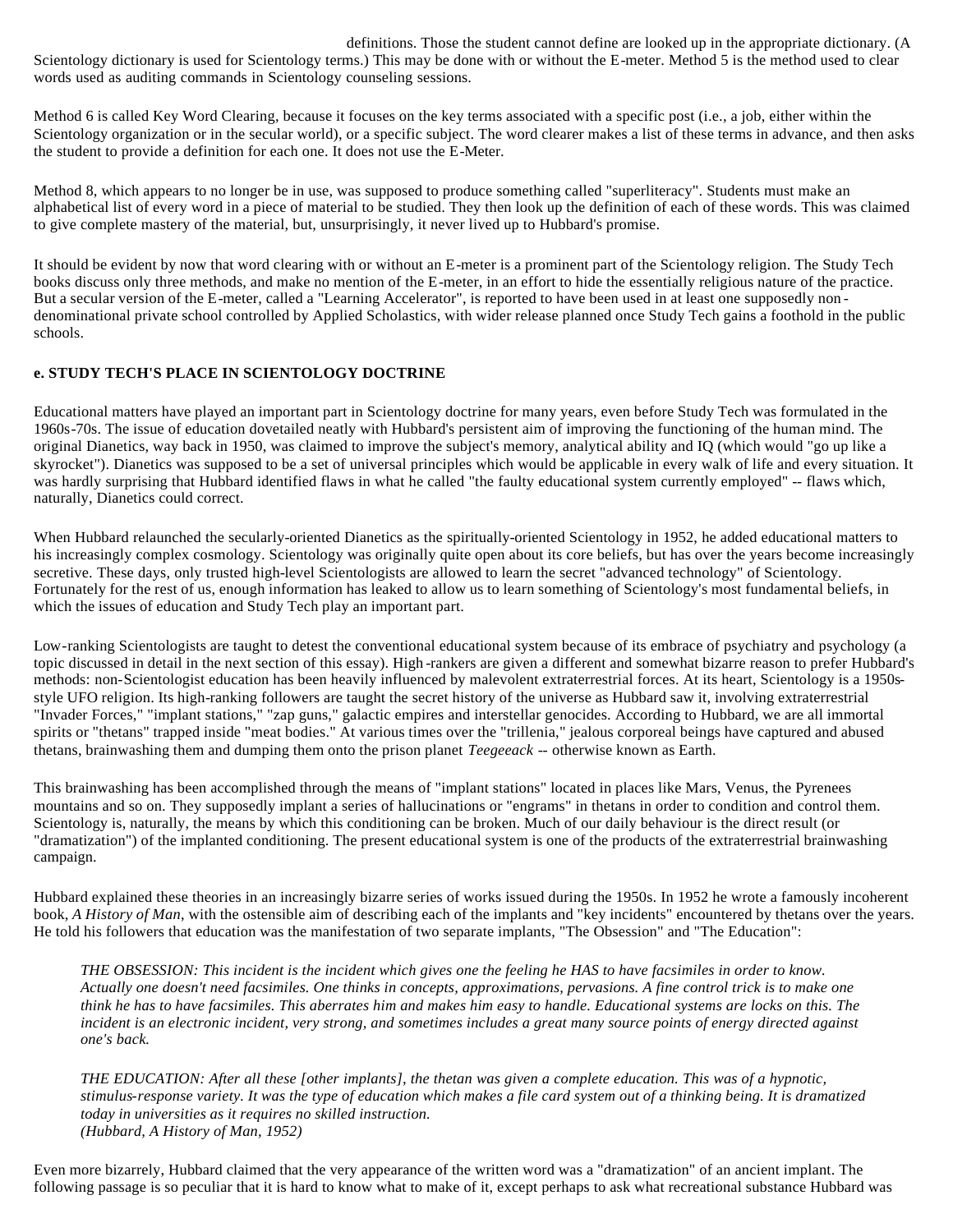*[T]he entire field of learning is today dramatizing the significance of blackness.*

*The jest is terrible, when one realizes how he has been betrayed by education. Print is in black, the page is white. In order to read, one has to put forth an effort to suppress the whiteness of the page. This keys in gradually the suppression of the brightness of an explosion, a thing which is automatic, and which is succeeded by darkness. The black letters apparently contain knowledge - and actually often do - but they lead the poor student deeper and deeper into "What is the significance?" And the more he studies, the less he knows, until he is left at length in a complete mystery of darkness.* 

*Further, in that the scholar is seeking more knowledge, and in that the knowledge is written in blackness, the scholar is led to suppress the whiteness of the page consistently until he is suppressing all whitenesses. This makes him suppress the whiteness on the cycle of an explosion and thus moves him on the time track past the peak of youth long before his time. The continuous suppression of whiteness retards the metabolism of the body and reduces energy. Educators uniformly dramatize the cycle of the explosion, of course, for their field is thought, and the first thought consists of energy particles not of concepts ...*

*And, mentioning education brings one to the most terrible thing which can happen to the thetan. This is to have a guarantee of no explosions. Once the thetan cannot have, either by manufacture or acquirement, explosions or facsimiles of explosions, he is finished. Prison is so terrible merely because it denies the thetan explosions. The interim after death is terrible to the thetan because it is without explosions. Education as done on the public school system guarantees long periods in cubicles which contain no explosions; and education free from the printed page for long years in cube space is easily the most destructive and effective method of destroying the vitality of a race and the initiative and energy of those who should be its leaders and is, to say the least, rather typical of the MEST [physical] universe.*

*(Hubbard, "The Cycle of Action of an Explosion," Professional Auditor's Bulletin No. 12, October 1953)*

Educational matters feature in other aspects of Scientology's esoteric teachings. According to Hubbard, 75 million years ago a terrible genocide was carried out by an interstellar ruler named Xenu, who brought the spirits (or "thetans") of the victims to Earth, where they were dumped into volcanic craters. They attach themselves invisibly in huge numbers to our bodies, acting as spiritual parasites. These "body thetans," or BTs as Hubbard dubbed them, suffer from educational difficulties which can be identified in the course of a kind of exorcism procedure using the E-Meter. He informed Scientologists:

*I have discovered that BTs can have misunderstood words too!* 

*The body's ear might hear one thing and the BT might hear something else entirely, direct. This results in Mis-U sounds and oral words. The BTs don't know what the person is saying, nor do they know what is being said to the person, due to these Mis-Us. ...*

*BTs can get Mis-Us from reading matter, foreign languages, and I have found BTs that don't speak English. There is also a basic consideration that the Dead would not understand anything anyway. (Hubbard, "BTs with Misunderstood Words," HCO Bulletin of 22 February 1979, NOTs Series 46)*

BTs are dealt with through procedures outlined in a series of highly confidential Scientology documents collectively called New Era Dianetics for Operating Thetans (NOTs for short). Very few Scientologists achieve a sufficiently high level of clearance to undertake the NOTs course, so knowledge of the NOTs doctrines is not widely shared within the Church of Scientology. Because Church spokespeople are trained to not disclose information to those deemed insufficiently spiritually advanced, they usually decline to make any comment on the contents of the NOTs documents. However, leaked copies have been posted on the Internet on a number of occasions; the document on BTs with Misunderstood Words may be found at  $w4u.eexi.gr/~antbos/ned7.htm$ .

The NOTs procedures require the subject to make telepathic contact with the BTs and communicate with them, while monitoring the results. The aim is to "handle" their individual problems and so persuade them to go away. In the case of BTs with misunderstood words, they need to be contacted "conceptually" (with images rather than words). According to Hubbard,

*This discovery shows the importance of clearing words used in auditing questions and commands, and the importance of clearing Mis-U words in general. And of course the fact that these Mis-Us may be a BT's Mis-Us rather than the person's own Mis-Us, will dispel any mystery about why one can run into Mis-U word phenomena when one knows the word himself. (Hubbard, "BTs with Misunderstood Words," HCO Bulletin of 22 February 1979, NOTs Series 46)*

### **f. STUDY TECH VERSUS PSYCHIATRY**

In public, Applied Scholastics claims to be interested only in education and motivated solely by a humanitarian desire to combat illiteracy. In private, however, the Church of Scientology paints a very different picture. Applied Scholastics is routinely portrayed as being a vital agent for Scientology's expansion, and Study Tech as being a weapon against the forces of "suppression" responsible for the "destruction" of secular education. Much of the funding for Applied Scholastics comes from the International Association of Scientologists (IAS), which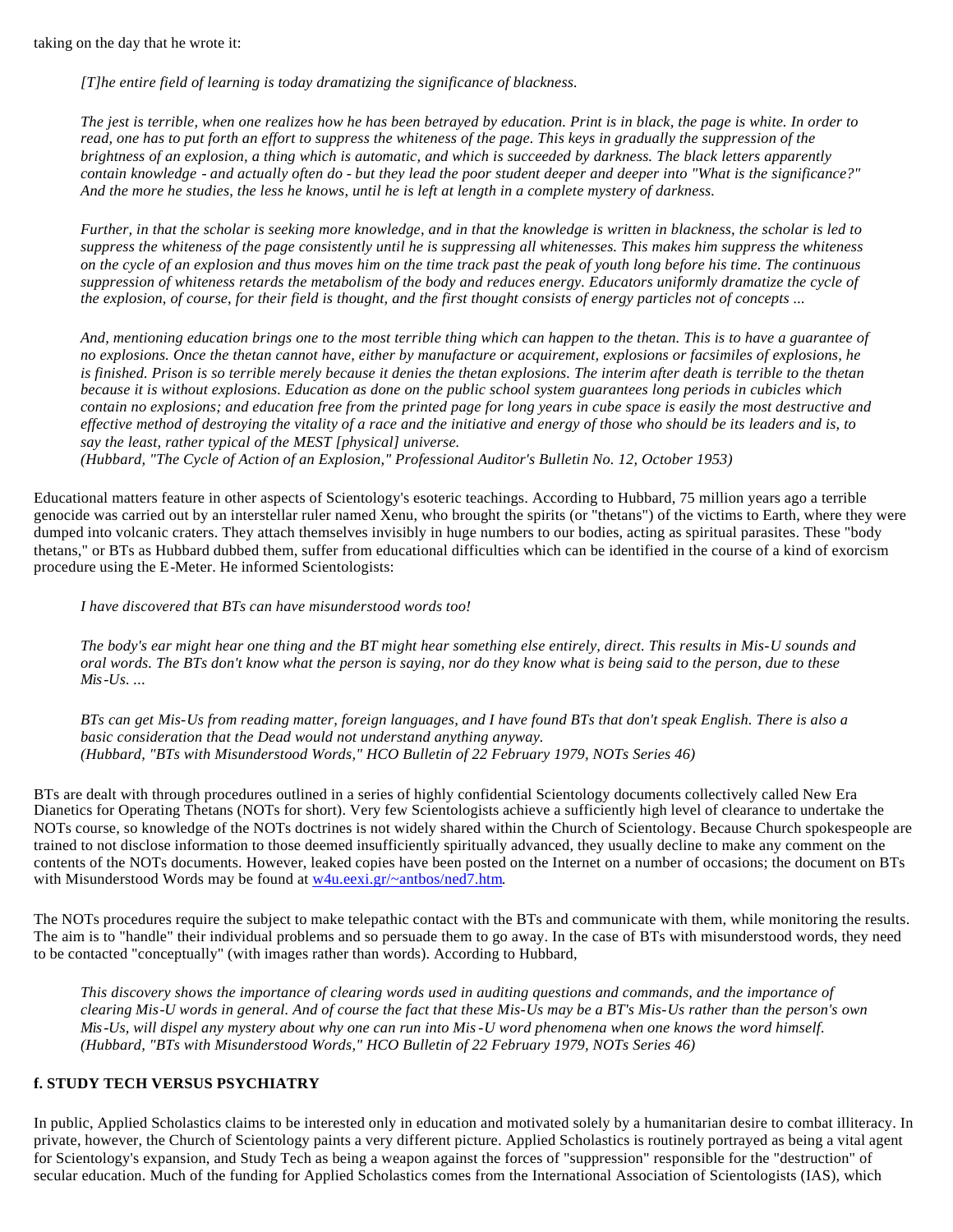explains its interest in its journal *Impact*:

*"By sponsoring generation plants of LRH [L. Ron Hubbard] social betterment technology on a global scale, such as Narconon Arrowhead, the Applied Scholastics International Spanish Lake Campus [in St. Louis, MO] and The Way to Happiness Foundation International, the decline of current society is being arrested so that it is possible for the peoples of earth to walk onto and up The Bridge [to Scientology].*

*The Applied Scholastics Spanish Lake Campus, whose purchase and establishment were made possible by grants from the US IAS Members' Trust, is the answer to handling the worldwide illiteracy problem. The need for it has never been greater. As Bennetta [Slaughter, CEO of Applied Scholastics International] pointed out, Ritalin use in US schools has soared over the last 10 years from 900,000 to almost 5 million users - most between five and twelve years of age. And while 38 billion dollars have been spent on education in the US alone, literacy rates are plummeting with 20% of American adults functionally illiterate, thereby finding even such basic actions as balancing checkbooks and filling out forms difficult tasks.*

*The only answer is to get LRH study technology implemented on a massive scale, and that will be the role of the Spanish Lake Campus which is moving rapidly toward its opening, thanks to support from the membership. (Impact magazine, issue #104, July 2003)*

The Church of Scientology views the activities of Applied Scholastics as one strand in an ambitious program of "planetary salvage." In Scientology's view, the world is in a catastrophic state. It is a point illustrated by the opening pages of the *Scientology Handbook*, a huge volume setting out the basics of Scientology "technology" including Study Tech. Various social ills are highlighted: community breakdown, falling marriage rates, environmental degradation, drug abuse, violence, failing schools and so on. Something, the *Handbook* says, has caused a change in human behavior over the past century. That something is psychiatry (blamed on the 19th century German professor Wilhelm Wundt) combined with "materialism" (blamed on Charles Darwin). The consequences for education have been disastrous:

*In our educational systems, Wundtian-based psychological and psychiatric theories have left a legacy of spiraling illiteracy. With the broad introduction of psychiatric mental health programs into the US school system in 1963, Scholastic Aptitude Test scores declined nationwide for sixteen straight years and have leveled off in a much lower range. While illiteracy has always been with us, it has generally been because of lack of schooling. These figures have worsened in spite of the availability of schooling for everyone.*

*(The Scientology Handbook, foreword)*

The point is made in more detail by another Scientology "social reform" organization, the Citizen's Commission on Human Rights, which campaigns against psychiatry. It has published a booklet on the subject entitled *Psychiatry - Education's Ruin*, one of a number of lurid publications attacking psychiatry. The booklet purports to show "how the education system has been infiltrated, subverted and brought to the brink of collapse" by psychiatrists. A hidden conspiracy of psychiatrists has apparently determined to undertake "controlling human nature and changing it to the advantage of the common weal" as defined by psychiatry (p.6). Teachers have "shed their trademark role and become psychiatric agents" (p.10). State funding of psychiatrists has increased massively in the US and elsewhere, leading to an explosion of social problems: "there is hardly a country in the world today not faced with increased drug use and suicide among youth and that, coincidentally, does have an increasing number of child psychiatrists and psychologists spreading propaganda that conditions are so bad our children are 'at risk' and 'need help'" (p.11).

Psychiatry was L. Ron Hubbard's pet hate, to such an extent that its destruction became one of his life's main obsessions. The reasons for his antipathy are somewhat complex and not at all clear, but seem to have arisen from a combination of psychiatric opposition to Scientology's activities and Hubbard's own mental problems. This virulent hatred of psychiatry permeates virtually every aspect of his work, even including his science fiction works. It is also manifested in the Study Tech manuals. In the middle of a discussion of misunderstood words in the *Basic Study Manual*, Hubbard suddenly introduces a paragraph denouncing psychology (a term which he frequently, inaccurately, uses interchangeably with psychiatry):

*The subject of psychology began its texts by saying they [sic] did not know what the word means. So the subject itself never arrived. Professor Wundt of Leipzig University in 1879 perverted the term. It really means just a study (ology) of the soul (psyche). But Wundt, working under the eye of Bismarck the greatest of German military fascists, at the height of German war ambitions, had to deny man had a soul. So there went the whole subject! Men were thereafter animals (it is all right to kill animals) and man had no soul, so the word psychology could no longer be defined. (Basic Study Manual, pp. 79-80)* 

The very existence of schools run on Hubbardian principles owes much to his hatred of psychiatry. Scientologists are all but required to share his antipathy and are constantly urged by their Church to resist the "psychiatric system." Education is at the center of the battlefield, with secular schools often being denigrated as being agents of "the enemy." Hubbard himself told his followers in a 1964 lecture: "The whole educational system, as I see it, of total duress, total squash on the individual, in view of the fact that it's a system that's full of lies, I think it's about the most destructive thing you could have around at all." In a very similar vein, the *Los Angeles Times* cited a late-1980s recruitment pamphlet for Scientology schools which warned against state education, asking: "If you turn your kids over to the enemy all day for 12 to 15 years, which side do you think they will come out on?" New Mexico's Mojave Academy, a Scientology school which somehow fails to mention the word Scientology in its online prospectus, uses exactly the same language. The school's principal, Joke Reeder, takes an even harder line than Applied Scholastics: only a school run *entirely* on Hubbard's doctrines will do. Her open letter to parents gives a flavor of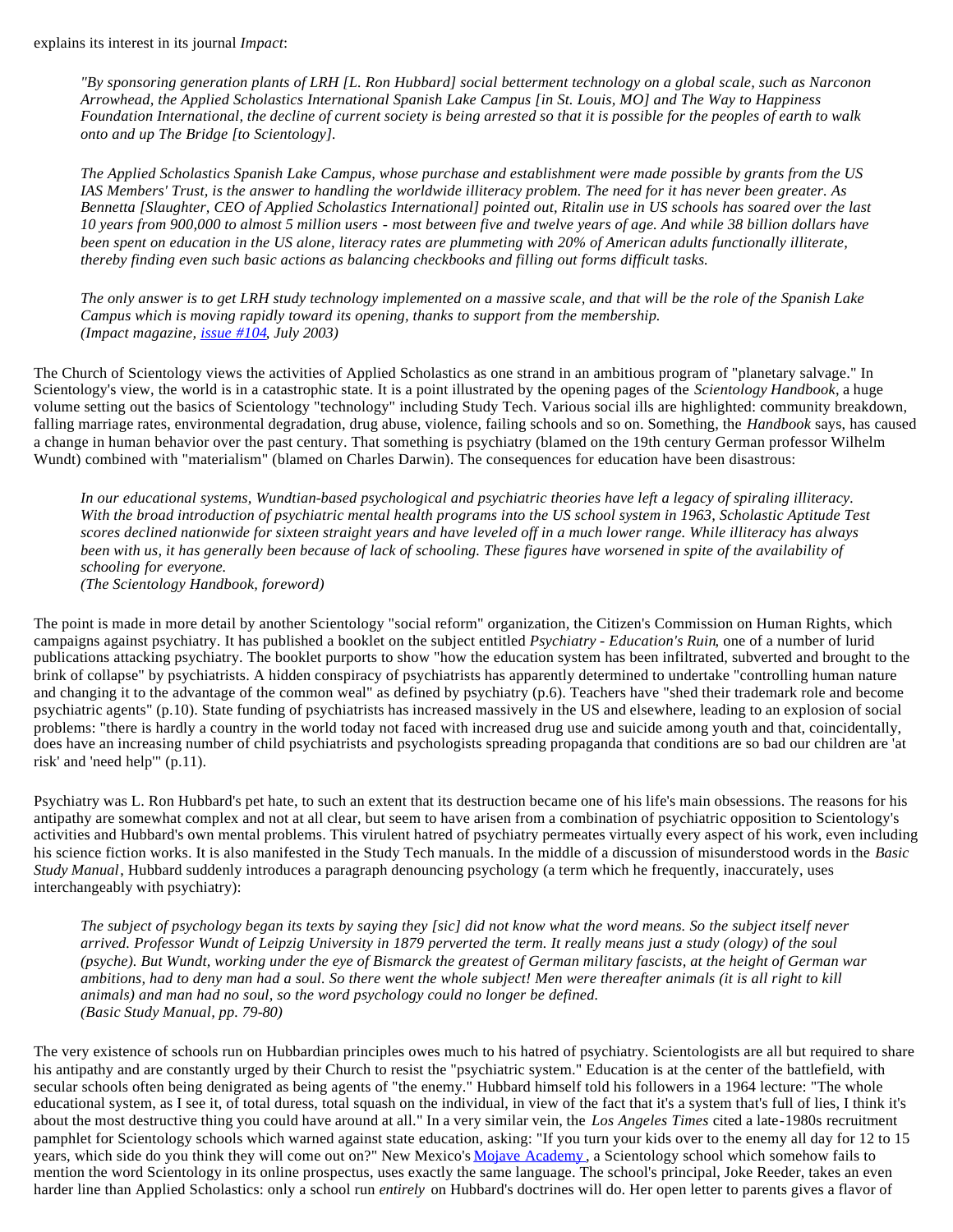how fundamentalist Scientologists view non-Scientology education:

*You can't just take the enemy's school system, give it a light coat of study tech and think you're applying the L. Ron Hubbard philosophy on education.*

*Quite often a parent will give me a pretty grim picture of what his kid is into and in the same breath say: "Charley's doing okay in school, he got an 'A' in Math."*

*At that point I chill to the bone, for I know the boys who gave Charley that "A" and I know what it stands for: "Charley is progressing toward death at an acceptable rate." We see all indications of his imminent demise and we are pleased."*

*The enemy system is hypnotizing your child and making him stupid.*

*No, I'm not being harsh. I'm not being harsh enough!*

*For too many years the victims of this system have been brought to my office by shocked parents; their lives suddenly disrupted emotionally, legally, financially as they must now face what it will take to put Charley back together again.*

*The parents as you can imagine, are crushed. They see their cause now. It wasn't Charley who betrayed them. It was they who betrayed Charley by sending him into the enemy camps unprepared to deal with the suppressives' system. (Joke Reeder, founder of Mojave Academy, NM, "Letter to parents" - http://www.mojaveacademy.com/founder.html*)

Scientologists themselves like to claim that only schools run on Scientology principles can provide a "safe environment" well away from "psych drug pushers." But Hubbard was not content merely with removing Scientologist children from the "enturbulative" influence of psychiatrists. By the end of the 1960s, he had committed Scientology totally to achieving the physical obliteration of psychiatry. He publicly declared war on psychiatrists, claiming that they had taken over all branches of the state (including the educational system):

*You may not realize it staff member but there is only one small group that has hammered Dianetics and Scientology for 18 years.*

*Last year we isolated a dozen men at the top. This year we found the organization these used and all its connections over the world.*

*They are as red as paint. Their former president was a card carrying Communist and they have four on their Board of Directors. Yet they reach into International Finance, Health Ministries, Schools, the press. They even control immigration in many lands.*

*Psychiatry and "Mental Health" was chosen as a vehicle to undermine and destroy the West! And we stood in their way ...*

*They have infiltrated boards of education, the armed services, even the churches. (Hubbard, "The War," LRH Executive Directive 55 INT of 29 November 1968)* 

Psychiatry's responsibility for educational decline was a theory that Hubbard returned to many times thereafter, with an increasing degree of stridency as the years passed. In 1971, for instance, he told Scientologists:

*Education has fallen under the control of one-worlders, is less and less real. Data taught is being taught less well. Less data is being taught. School and college unrest reflect this. Confirmation is the deteriorated basic education found in teenagers such as writing. Older technologies are being lost in modern rewrites. THIS THIRD DYNAMIC [social] PSYCHOSIS IS A COVERT REFUSAL TO TRAIN. (Hubbard, "Org Management Program No. 2," LRH Executive Directive 123 INT of 4 September 1970)*

By the 1980s, Hubbard's hatred of psychiatry had clearly developed into a psychotic obsession. Scientologists were alarmed to discover that psychiatrists were now deemed responsible for "pain and sex", as well as educational and social problems:

*They say poverty makes crime. They say if one improved education there would be less crime. They say if one cured the lot of the underprivileged one would have solved crime.*

*All these "remedies" have proven blatantly false.*

*In very poor countries there is little crime. The "improving" education, it was tailored to "social reform," not teaching skills. And it is a total failure. The fact that rewarding the underprivileged has simply wrecked schools and neighborhoods and cost billions is missing.*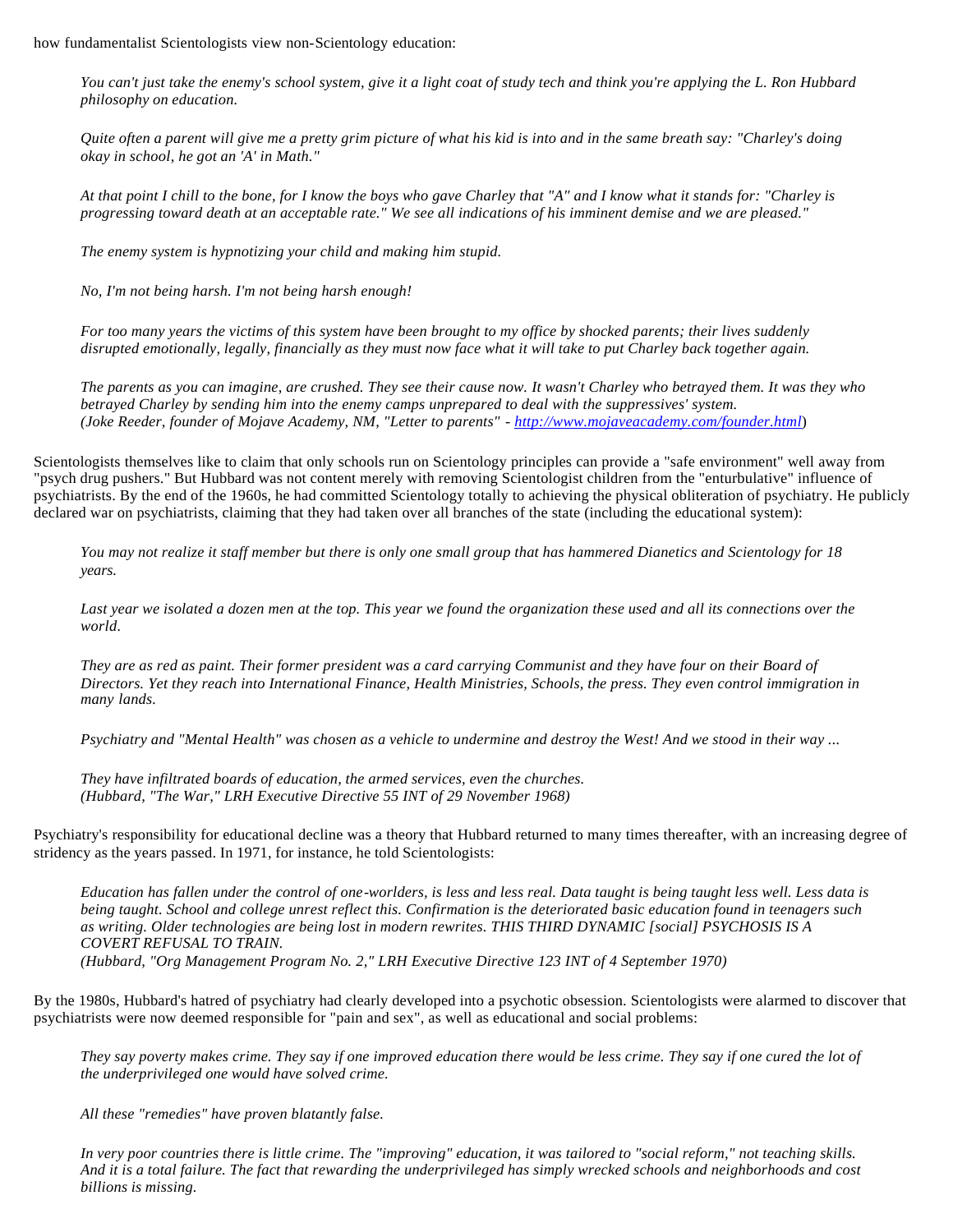*So who is "they"? The psychologist and psychiatrist, of course. These were their crackpot remedies for crime. And it's wrecked a civilization.*

*There's only one remedy for crime - get rid of the psychs! They are causing it! Ah yes, it's true on cases and cases of research on criminals. And what's it all go back to? The psychs! (Hubbard, "The Cause of Crime," HCO Bulletin of 6 May 1982)*

Hubbard was, if anything, even more rabid in private. He told his aides that the Scientology goal of "clearing the planet" (making Scientology universal) was henceforth to be subordinated to the goal of destroying psychiatry:

*Our war has been forced to become 'To take over absolutely the field of mental healing in all forms.'*

*That was not the original purpose. The original purpose was to clear Earth. The battles suffered developed the data that we had an enemy [i.e. psychiatry] who would have to be gotten out of the way and this meant we were at war. ...*

*Our total victory will come when we run his organizations, perform his functions and obtain his financing and appropriations. (Hubbard, "Intelligence Actions - Covert Intelligence - Data Collection," confidential memo of 2 December 1969)*

The establishment of Scientology's "social betterment" organizations - Applied Scholastics, Narconon and Criminon as well as a variety of others - followed on the heels of Hubbard's confidential declaration. This was very likely not a coincidence. All three organizations are heavily involved in areas that are greatly influenced by psychiatry and psychology - education, drug rehabilitation and criminal rehabilitation. Significantly, there is no place for any aspect of psychiatry or psychology in any program run by any of the three organizations. All three share, and have publicly expressed, Hubbard's hostility to psychiatry and psychology. And of course, if money is being spent on a Hubbardian program, then that money will be lost to psychiatry or psychology. This helps to meet Hubbard's goal of Scientology "perform [ing] [the psychiatrist's] functions and obtain[ing] his financing and appropriations."

# **g. STUDY TECH AND EDUCATIONAL DISABILITY**

Reading, unlike speaking, is not an evolved ability: it has to be taught. But just as there are disorders that affect speaking, there are also disorders that affect reading and learning. Dyslexia is probably the best known and most widespread of these, affecting up to one in five schoolchildren. There are others, including the often controversial Attention Deficit Disorder (ADD), commonly treated with the drug Ritalin; dyscalculia, a math disorder; and dysgraphia, a handwriting disorder.

These disorders have two things in common: medical science identifies anomalies in the brain as their probable cause, and supporters of Study Tech claim that it can cure them. Celebrity Scientologist and actor Tom Cruise is one of many who has publicly claimed that his dyslexia was overcome by Study Tech. This immediately raises three questions. *Can* dyslexia be cured? Is there any hard evidence that Study Tech has cured anything? What does Study Tech say about dyslexia and other learning disorders?

Dyslexia cannot be "cured" but it can at least be dealt with, if caught at a sufficiently early age. Psychiatric researchers have discovered, using magnetic resonance imagers to watch the activity of the brain in real time, that the probable cause of dyslexia is a "miswiring" between three parts of the left side of the brain that play a key role in reading. This is not an insurmountable problem: the brain is an enormously adaptable organ that can "rewire" itself over time if given sufficient stimulus. A young child's brain is the easiest to "rewire," as the brain is still developing - a fact illustrated by the ease with which children pick up new languages, in marked contrast to the difficulties experienced by many adults.

This means that if dyslexia is to be tackled, it should ideally be tackled as young as possible with a targeted program of remedial education. A leading researcher into dyslexia, Yale University neuroscientist Sally Shaywitz, reports that brain scans of dyslexic kindergartners and firstgraders who have benefited from a year's worth of targeted instruction start to resemble those of children who have never had any difficulty reading. Dyslexia in older people cannot be tackled in quite the same way, as their brain "wiring" will be set in a more fixed pattern. Even so, specialist centers for dyslexics such as the Frostig Center in Pasadena, California have achieved impressive results through a combination of specialist education and applied technology (of the electronic rather than the Hubbardian kind).

Study Tech's supporters may claim that it is an effective remedy for dyslexia, but there seems to be no hard evidence to support this contention. There have certainly not been any independent studies of the matter, nor does there seem to be any systematic before-and-after comparison of recorded improvements (if any). Tom Cruise's well-publicized "cure" provides a case in point. It is not even clear if he had dyslexia in the first place; in 1992, he told celebrity columnist Marilyn Beck that his exposure to Scientology had convinced him that "I had never been dyslexic." His claim to have been "cured" was criticized by the International Dyslexic Association, whose executive director J. Thomas Viall commented:

*"When an individual of the prominence of Tom Cruise makes statements that are difficult to replicate in terms of what science tells us, the issue becomes what other individuals who are dyslexic do in response to such a quote-unquote success story. There is not a lot of science to support the claims that the teachings of L. Ron Hubbard are appropriate to overcoming dyslexia."*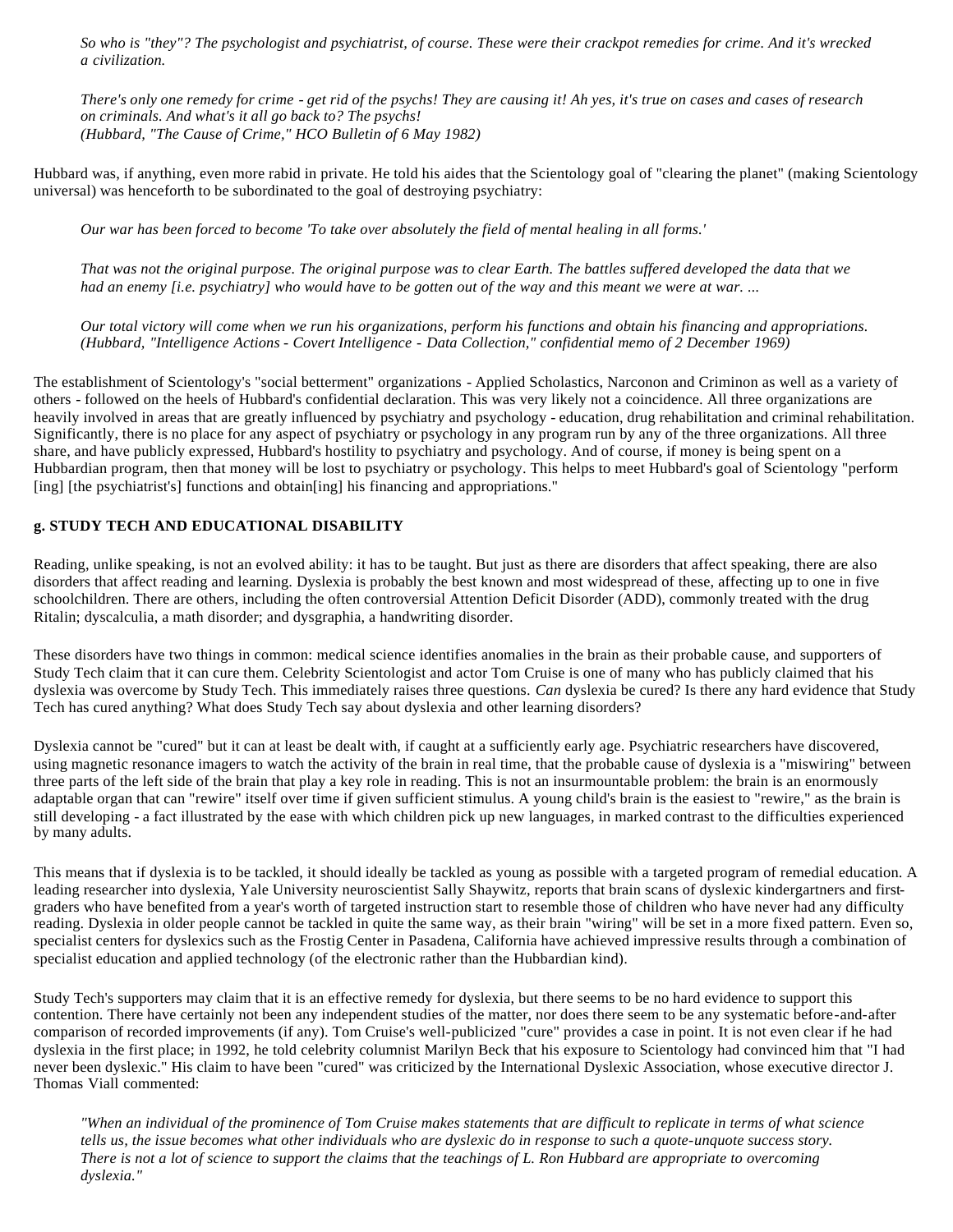There are plenty of similar "success stories" from Scientologists, but uncorroborated subjective anecdotes are a notoriously unreliable form of evidence. In the case of Study Tech, there is also the problem that these accounts are not freely given, that there are effectively penalties for failure to claim success, and that those to whom the accounts are given are already convinced that Hubbard's theories are proved beyond any dispute. (See the section "Study Tech Assessed" for more on this.) In short, Study Tech's supporters' claims cannot be verified and are very likely influenced by the bias of the reporting process.

Study Tech does not directly address the matter of dyslexia or any other learning disorder. Instead, it insists in the usual dogmatic fashion that all learning difficulties are the result of Hubbard's three "barriers to study." Scientologists insist that there is in fact no such thing as dyslexia, claiming that it is a meaningless concept invented by psychiatrists. Applied Scholastics' sister organization, the anti-psychiatry Citizens' Commission on Human Rights, publicly denies the existence of dyslexia:

*Dyslexia is a PSYCH term. It is a catch-all phrase that has gone from meaning reversal of letters to meaning anyone who can't read or study well for any number of reasons. IT IS A PSYCH CONCEPT.* 

*So, the first thing is to TOSS THE WORD "DYSLEXIA." It's just more psych crap. (Marie Gale, CCHR National Spokesperson, email to TNX mailing list, June 9, 1996)*

This claim is amplified by the CCHR publication *Psychiatry: Betraying and Drugging Children* (1995) which claims - in defiance of a century of work and a mountain of research - that all supposed learning disorders are fraudulent inventions of psychiatrists:

*Confronted with children whom psychologists, psychiatrists and teachers claimed had ADHD [Attention Deficit Hyperactivity Disorder], I have not been able to find any abnormality - no disease whatsoever!*

*Dyslexia (or Specific Reading Disability), we are told, is an abnormality in the language parts of the brain, not manifest until the child fails to gain literacy in the early grades of school. What parents and teachers are usually not told, however, is that over sixty years of research have failed to confirm that a defect of any sort exists in the brain of a child who has been labeled dyslexic. Sadly, maintaining this condition to be a fact is doing incredible damage to these individuals.*

*These made-up disorders, along with others including "Severe Emotional Disorder" or "Dyscalculia" (special arithmetic disorder), have never been validated as brain diseases. (Dr. Fred A. Baughman, Jr. in CCHR, Psychiatry: Betraying and Drugging Children)*

Although he is frequently cited by CCHR and has written articles in support of Applied Scholastics, Dr. Baughman is generally regarded as an unrepresentative and ill-informed voice on learning disabilities. The National Alliance for the Mentally Ill (NAMI) told the Congressional Committee on Education and the Workforce in a letter of September 29, 2000 that Dr. Baughman "represent[s] fringe opinions about the disorder and about psychiatry." His position is certainly at odds with mainstream research and ignores the findings of a huge amount of research from around the world.

Even Dr. Baughman does not go quite as far as some supporters of Study Tech, who claim that the symptoms attributed to dyslexia are in fact *caused* by psychiatry:

*"Dyslexia" is in fact a coverup for the victims of a deliberate psych-based assault on the mind which is also now another catch-all "treatable (and chargeable) psych illness". (Ned Hoover, email to TNX mailing list, June 17, 1996)*

The "invention" of dyslexia is a sign of the financial corruption of psychiatrists, according to another Scientologist:

*To understand the significance of the word 'dyslexia' in our modern world, it is important to understand the way the psychs work. They are essentially running a con game -- all that they are and all the income they make depends solely and entirely on how effective they are as con men.*

*Part of their smoke and mirrors is the development of resounding Latin and Greek labels which create the apparency that a palpable pathological condition exists when there is actually nothing there at all except perhaps a confusion. They then conduct studies which pretend to develop epidemiological statistics of the incidence of this made -up disease, and voila, you have a REAL disease. But the stats are ALL FALSE. I know, I've researched enough of their studies to see how they do it.* 

*It would be best if Scientologists refused to use the word 'dyslexia' and whenever it comes up, nail it, hard. Since dyslexia is defined as arising from a physical cause, the person purporting to label a child with dyslexia has the burden to prove that the child is brain-damaged or otherwise physically damaged in some way. Failing that, the use of the term 'dyslexia' is inappropriate.* 

*(Michael O'Brien, email to TNX mailing list, June 5, 1996)*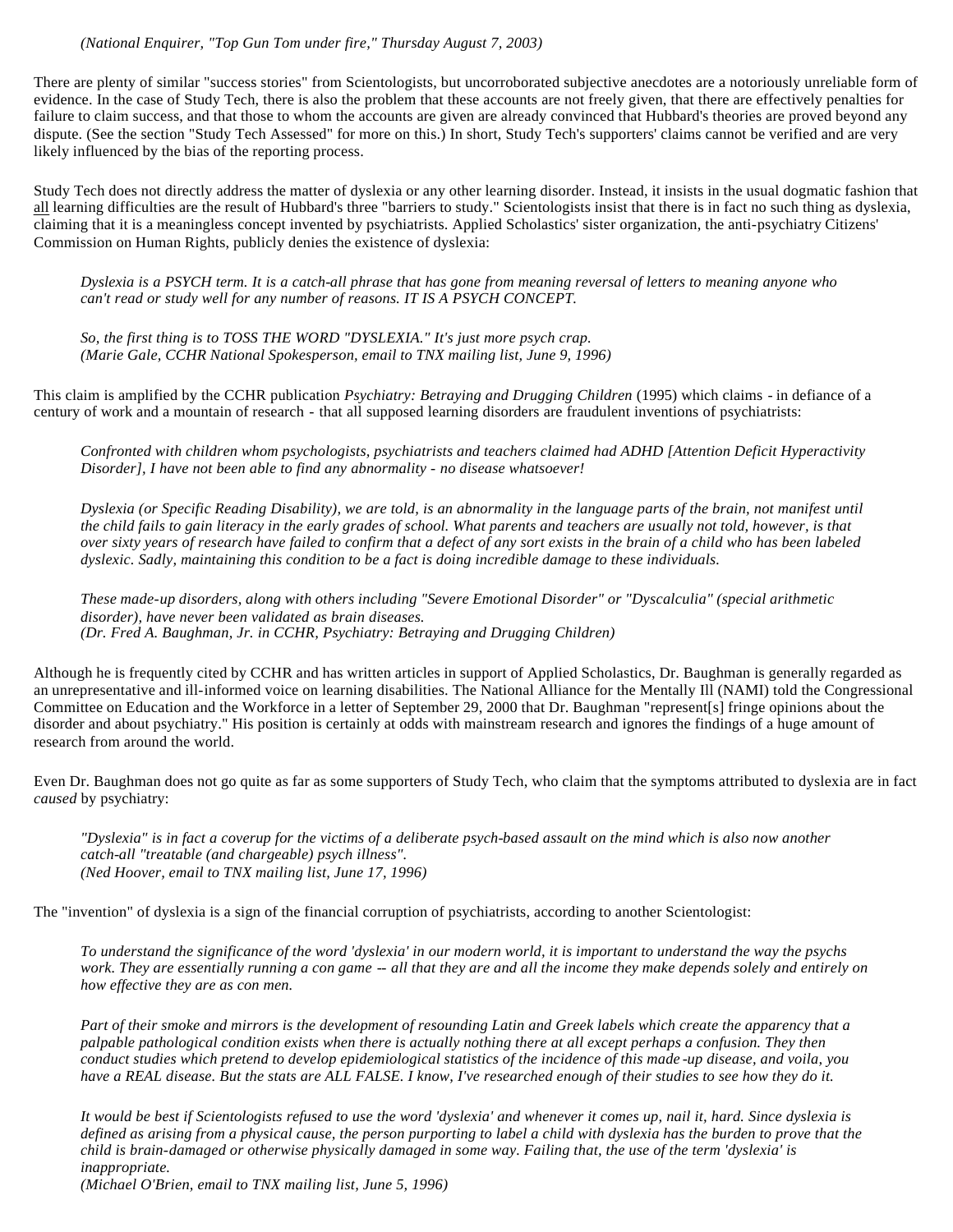This is entirely in accordance with Hubbard's claim that "the psychs" are the root cause of educational and social problems. Applied Scholastics is less extreme in public than CCHR but uses exactly the same arguments and implicit denials of the existence of learning disorders. For instance, Bernard Percy of Applied Scholastics writes in a *Tennessee Tribune* article that the symptoms attributed to learning disorders are in fact caused by Hubbard's "barriers to study":

*How often are students labeled as having some psychiatric named affliction (such as ADD or developmental reading disorder) when the truth is that they are displaying mental or physiological phenomena caused by having hit a barrier to learning?*

*For example, nervous hysteria is one of the potential symptoms of having passed a misunderstood word. How often have students displaying this symptom been labeled by a teacher as 'perhaps having ADD'? From that moment on the teacher will most likely find other 'evidence' of ADD and perhaps even recommend that child be put on the destructive drug Ritalin. (Bernard Percy, "The dangers of labeling children," Tennessee Tribune, October 6, 1996)*

In much the same vein, Fred A. Baughman castigates the "whole language" approach to literacy, which Scientologists regard as a failed psychiatric experiment being inflicted on children. He once again brings up his peculiar and unsupported belief that there is no such thing as dyslexia:

*Dyslexia refers to extraordinary difficulty identifying the printed word by normally intelligent children. It is widely held to be due to a defeat in the child's brain. However, a century of research has failed to establish the cause of dyslexia and has failed to prove anything whatsoever wrong with the brains of the children. Virtually all children who have seemed normal from birth to the first day of school, are normal and are capable of reading at an age/grade appropriate level ...*

*The problem remains, that no matter how bad the reading scores or how many children are rendered permanently "dyslexic" or "reading disabled," those of the Whole Language faith perservere, convinced that they have the right way, that the faults are not with Whole Language and that given time, and a few million more of our children, they will prove it.*

*They are the main cause of "dyslexia." They are the main cause of "at risk" children. They are the main cause of our "at risk" society.*

*(Dr. Fred A. Baughman, Jr., " 'Whole Language,' the cause of Dyslexia," Call & Post (Cincinatti), May 16, 1996)*

The supporters of Applied Scholastics and Study Tech also share Hubbard's implacable opposition to the use of psychiatric drugs to assist those diagnosed with disorders such as ADD. Such treatment is admittedly controversial and has aroused concern from non-Scientologists as well. But Applied Scholastics and its sister organizations take an extremist view of the matter, rejecting any use of psychiatric drugs. This view is not subject to change, even if the value of drugs such as Ritalin is proved beyond all doubt. Its adherence to Hubbard's view of psychiatry means that any psychiatric diagnosis must automatically be treated as suspect, if not rejected outright.

Those who suffer from learning disorders can only be badly served by this approach. Someone with dyslexia is unlikely to benefit from a "therapy" provided by an organization that denies the very existence of dyslexia. The Scientology heritage and Scientologist management of Applied Scholastics has pushed the organization into a wholly dogmatic and unscientific approach to the issue of learning disability. It is a particularly cruel irony that while Study Tech is promoted as being uniquely suited to addressing learning disorders, in practice it is likely to be much less useful than the "wog learning" that its supporters like to disparage.

# **4. STUDY TECH ASSESSED**

Much of this essay has addressed methodological concerns about Study Tech -- its unsound theories, its basis in religious dogma, its undisclosed ties to Scientology. But in the end, the most fundamental concern of all is the simplest: does it work?

# **a. DOES STUDY TECH WORK?**

It is difficult to find *objective* assessments of Study Tech. Its promoters are remarkably vague about its results. Applied Scholastics and its related organizations have publicized some claimed successes, but have provided no specifics, corroboration or even details of where the results were obtained. Some representative claims made by Applied Scholastic's parent organization, ABLE:

- ? *In New Zealand, students in a girls school showed an increase of twelve IQ points on the Otis Lennon Mental Ability Test after completing a course based on Mr. Hubbard's learning methods.*
- ? *Another study conducted in England showed that students shot ahead 1.29 years in their reading levels after just ten hours of study using Mr. Hubbard's study technology. Comparatively, no gain in reading levels was found in a control group of students not instructed in study technology.*
- ? *In a separate project in Los Angeles, high-school students tested after a forty-hour period of classroom instruction in study technology showed a remarkable average gain of over two years per student. In a similar project in South Africa, the average gain in reading age was two years and three months.*
- ? *In Mexico City, the study technology was introduced into a private school. High-school students in one class had failed 95 percent of their materials. After application of L. Ron Hubbard's study technology, the class passed 90 percent of the materials the following*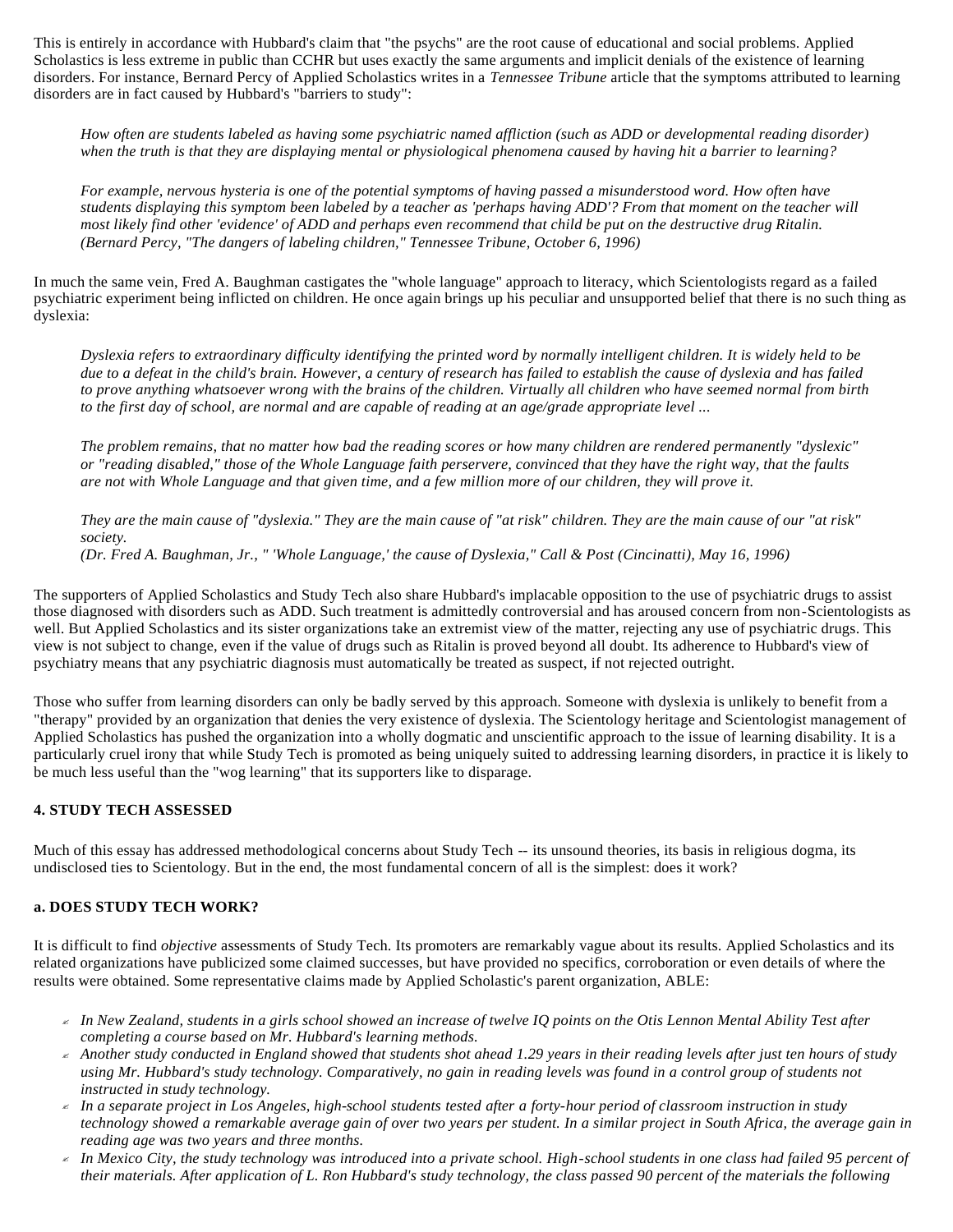#### *year. (Solutions issue #5, Association for Better Living & Education, 1997)*

Note how unspecific the attributions are: "a girls school", "students in England", "a private school". More specific claims are occasionally made. However, when statistics that can be checked independently have been provided, they have been shown to be dubious.

Steve Keller is the father of a daughter who attended one of the Californian branches of the Delphi Academy, which uses Hubbard's Study Tech. In 1997, he became concerned about the claims being made about Delphi and decided to try to corroborate them. Delphi claimed that 96% of its students applied for admission to college and provided him with a "Partial List of Colleges and Universities that have Accepted Delphi Graduates." He contacted each of the 35 schools named. Of the 27 that replied, only three acknowledged having received applications from Delphi students in recent years. Another sixteen said either they had not received such applications or they could not consider them. For example, U.C. Santa Barbara said it "...does not accept students applying from Delphi Academy...because Delphi is not an accredited institution." Keller cross-checked with California's Accrediting Commission for Schools, which replied that it had not accredited Delphi. American College Testing told him, "Few if any Delphi students have taken the ACT test." It was not surprising that he concluded, in a letter to the *Los Angeles Times*, that "Whether or not they have success in these endeavors, we need to ask: do Hubbard's methods work? If Delphi is a good example, they obviously do not."

Applied Scholastics has a section on its website dedicated to the results of Study Technology. It provides little more than a number of "success stories" from teachers, parents and children, as well as a poorly presented set of statistics. The "success stories" are almost all anonymized: for instance, "J.M." of "Lower Basic School" is quoted as saying that "When I finally succeeded in the first part of the Learning How to Learn Course for Teachers I shed tears of joy." This kind of anonymization is standard practice in all Scientology-related organizations. It is not entirely clear why it is done, but one consequence is to make it impossible for outsiders to verify the claims, as no usable personal or locational information is provided. It also makes it impossible to check whether those quoted have any vested interests. Very often, quoted individuals turn out to be Scientologists with a potentially strongly biased view on the matter.

Another standard Scientology practice is to provide lots of impressive-looking but vague statistics which are not explained in any detail. Appled Scholastics does this in spades. Its web page on statistics offers a set of bar graphs and pie charts purporting to show spectacular increases in educational achievements following the introduction of Study Tech. The data are hopelessly vague and not explained at all. The first two graphs claim to show results achieved in "Brixton, England" and "Midlands, Zimbabwe." The rest relate to "Lindbergh Elementary School," "Ball Elementary School", "teachers in Zimbabwe" and "Bell Elementary School". Nowhere is it explained where any of these studies were conducted. Nor does Applied Scholastics say when they were conducted, how many students were involved, who conducted the studies, or how they were conducted. This is basic, fundamental information which any serious researcher would present. Applied Scholastics is not alone in its apparent sloppiness: similar figures are presented similarly vaguely on the websites of its parent organization, ABLE, and on the Church of Scientology's official Study Technology website.

This peculiar omission points to only one conclusion. Applied Scholastics is not serious about researching Study Tech's effectiveness. (And from its point of view, why should it be? Devotees of L. Ron Hubbard "know" as a matter of faith that his "technology" is flawless and produces perfect results. Scientologists have no more interest in proving Hubbard wrong than fundamentalist Christians have in proving theories of evolution.) The organization's use of statistics evidently is little more than window dressing, intended to impress the faithful and promte the program to the general public. Applied Scholastics constantly empathizes quantity rather than quality. For instance, its 1995 annual report boasts of a training program in Mexico for 1,200 teachers under whom "more than 30,000 students benefited from the application of this study technology in the classroom," and one in Zimbabwe where 7,500 children are being taught with "outstanding results." But it does not say exactly what these results were or provide objective data on them.

This is very much a common outcome of Scientology management methods. Hubbard continually emphasized outputs rather than results, directing his organizations to get as many individuals through the system as possible but placing little importance on the qualitative outcomes of courses. Unfortunately for Applied Scholastics, some of its claimed statistics and studies have been exposed as questionable at best. This may be why Applied Scholastics provides so little detail of its claimed results. For instance, the Brixton study mentioned earlier turns out to be nearly 30 years old, conducted with a sample of 24 pupils (of whom only 12 actually undertook Study Tech) given just 8-10 hours of instruction over two weeks in June 1975. This tiny sample is statistically insignificant -- far too small to justify the inferences drawn from it. The students were given a 30-year-old version of Study Tech, taught in its original Scientology form rather than the "child-friendly" version presented today in the *Basic Study Manual* and related books. Yet Applied Scholastics still presents this flawed, antiquated set of results as being somehow representative of Study Tech as taught in 2003. It is no wonder that Applied Scholastics and its sister organizations have shied away from giving any further details of the study.

Nor is this the only example of Applied Scholastics publicizing dubious statistics. *LA Weekly* found that the group's claims were misleading in at least once instance:

*[Applied Scholastics] cites St. Antoine, a public elementary school in Lafayette, Louisiana. It claims that after the school's three second-grade teachers were trained in the study technology techniques outlined in Applied Scholastics' Basic Study Manual, their students' California Achievement Test composite scores in reading, English and math rose from the 29th percentile to the 46th percentile. The report also claims that this was the first time St. Antoine "ever achieved a rating higher than the 30th percentile," which school principal Helen Magee says is false.*

*Magee confirms the increase in overall scores, but says that just one of the second -grade teachers received the study*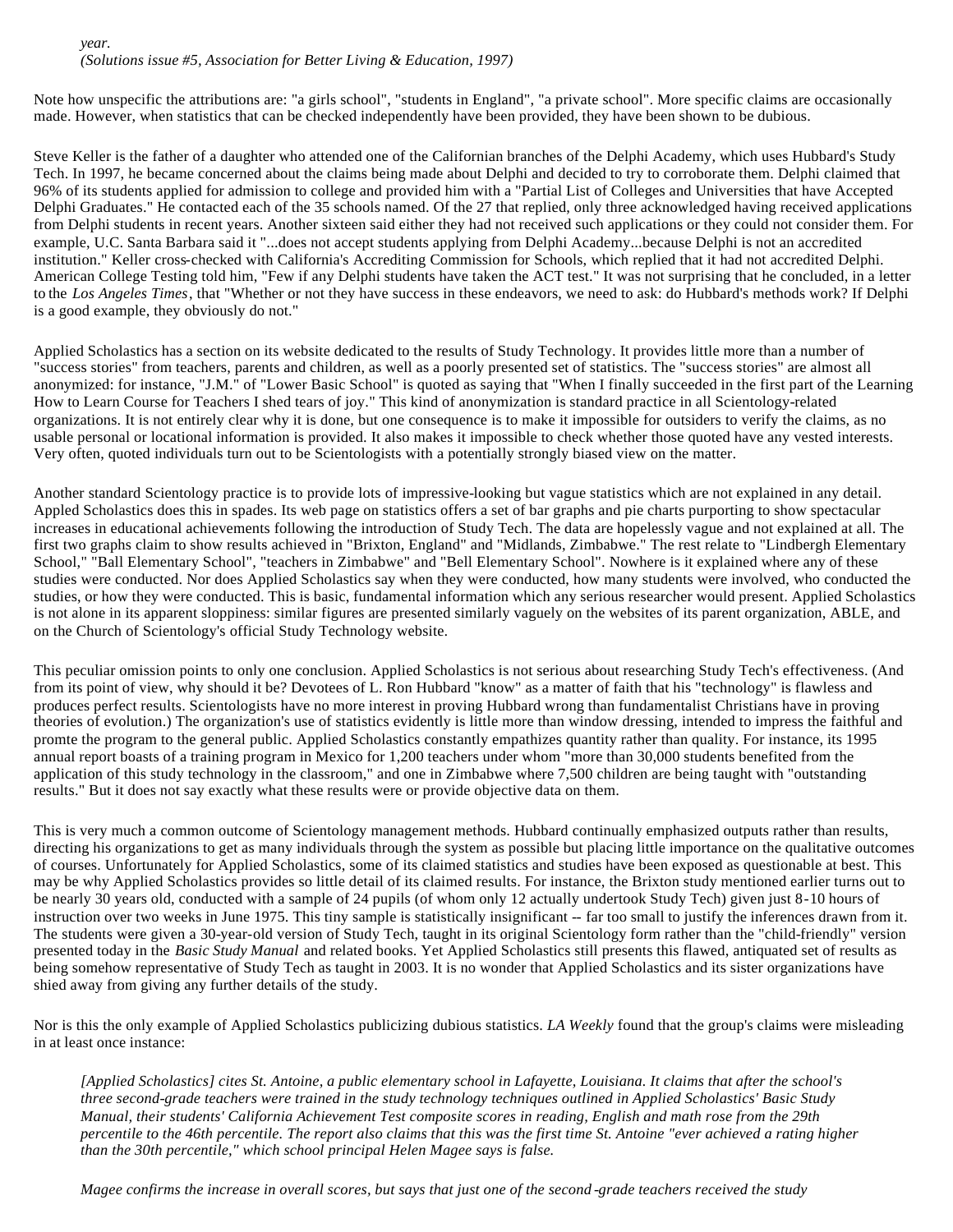*technology training. The scores of the students in that class did go up 17 percent, while in the other two classes the scores went up 13 percent and 2 percent. Magee says she was initially enthusiastic about expanding the use of study technology, but when several other teachers at the school were later trained, the outcome was disappointing. "I did not see the same results," she says. "I think you have to have a certain kind of teacher to make it work." (Catania, 1997)*

In a similar vein, Applied Scholastics claims to have educated 1.5 million poor black schoolchildren in South Africa through its "Education Alive" initiative. This attracted the interest of Australian Scientology critic Tony McClelland, who asked the South African government about the claim. A South African foreign service official wrote back to explain:

*The matter has been taken up with the Department of Education and Culture as well as the Department of Education and Training who are responsible for school education in South Africa.*

*Both denied any knowledge of the Church's involvement in formal education in South Africa.*

*According to the Department of Education and Training, the Church of Scientology tried to use a front organization in 1989, the so called "Education Alive" but was not allowed to get involved in the Department's schools.*

*I am afraid their claim of teaching 1.5 million children in South Africa to read is just another fabrication. (Letter from Johan Klopper, Second Secretary, South African Embassy Canberra, April 7, 1992)*

There is certainly no shortage of purely *subjective* assessments of the Study Tech, in the form of "success stories" from people who have undergone or delivered the course. It is a striking illustration of Applied Scholastics' priorities that its web site provides far more success stories than hard data. But their prevalence is hardly surprising. In Applied Scholastics' sister organization Narconon, clients are required to write success stories on a standardized form at the end of each course, in order to "attest" to a successful completion. This is a standard feature of Scientology management practices. Hubbard stated that the key statistic for measuring the success of an organization is "PAID COMPLETIONS ACCOMPANIED BY AN ACCEPTABLE SUCCESS STORY" ("Org Condition Stat Change", LRH Executive Directive 153 Int of 30 August 1971). They are not simply a method of surveying customer satisfaction. If a Narconon client does not submit a success story, he or she is deemed not to have completed the course and may have to redo it, with possible adverse financial implications. This gives clients a motive for submitting as positive a success story as possible. It is not clear whether precisely the same arrangement is in place in Applied Scholastics, but given Scientology's penchant for standardization it would not be surprising.

Success stories are also a key tool for promotion and recruitment. A staff member is given responsibility for collating success stories (the post is referred to as the Success Officer) to "help Ron get volume high communication success stories into the hands or notice of the org's publics, enhancing and increasing desire for the Org's services" ("Success Officer Duties", Board Policy Letter of 14 June 1973, Issue II). Hubbard described the tasks to be undertaken:

*"Categorizes success stories into types of successes and results. Distributes and posts success stories and makes such available for use in ... promotion pieces and also for [recruitment] use. Sees that success stories are used. All these duties adds up to ensuring good word of month." (Hubbard, "Big League Registration Series No. 12", HCO Policy Letter of 14 November 1971)*

This is exactly the way in which success stories are used by Applied Scholastics and its subordinate organizations. Its websites and much of its promotional material provide numerous glowing success stories, often described as an "explanation of our program from the only source that matters -- our students and their parents." This claim that subjective accounts are "the only source that matters" says much about Applied Scholastics' attitude towards objective evaluations.

Study Tech's supporters even claim that it can raise IQ by large amounts. In a 1998 interview, Heber C. Jentzsch, President of the Church of Scientology International told a *Boston Herald* reporter that "Scientology's study techniques are so effective they raised his own IQ by 34 points." (Mallia, 1998) Such claims are commonplace from Scientologists, as the following examples culled from Scientologists' Internet home pages illustrate:

*I did a course called "The Student Hat" which introduces you to L. Ron Hubbard's "study technology" and my IQ has gone from 130 to 140. (Steve Welton -- http://www.our-home.org/stevewelton/success.htm)*

*The main success for me was when I got L. Ron Hubbard's study technology. I learned how to handle some study problems that I had. My I.Q. got better and I felt more able to achieve anything I want to. (Emily Hayes -- http://scientologist.myhomepage.org/emilyhayes/success.htm)*

*Then, using Scientology study technology, I learned how to study, so I could improve myself. I got processing and by actual test my IQ went up by forty points. (Bob Aldrich -- http://www.oursites.org/bobaldrich/success.htm)*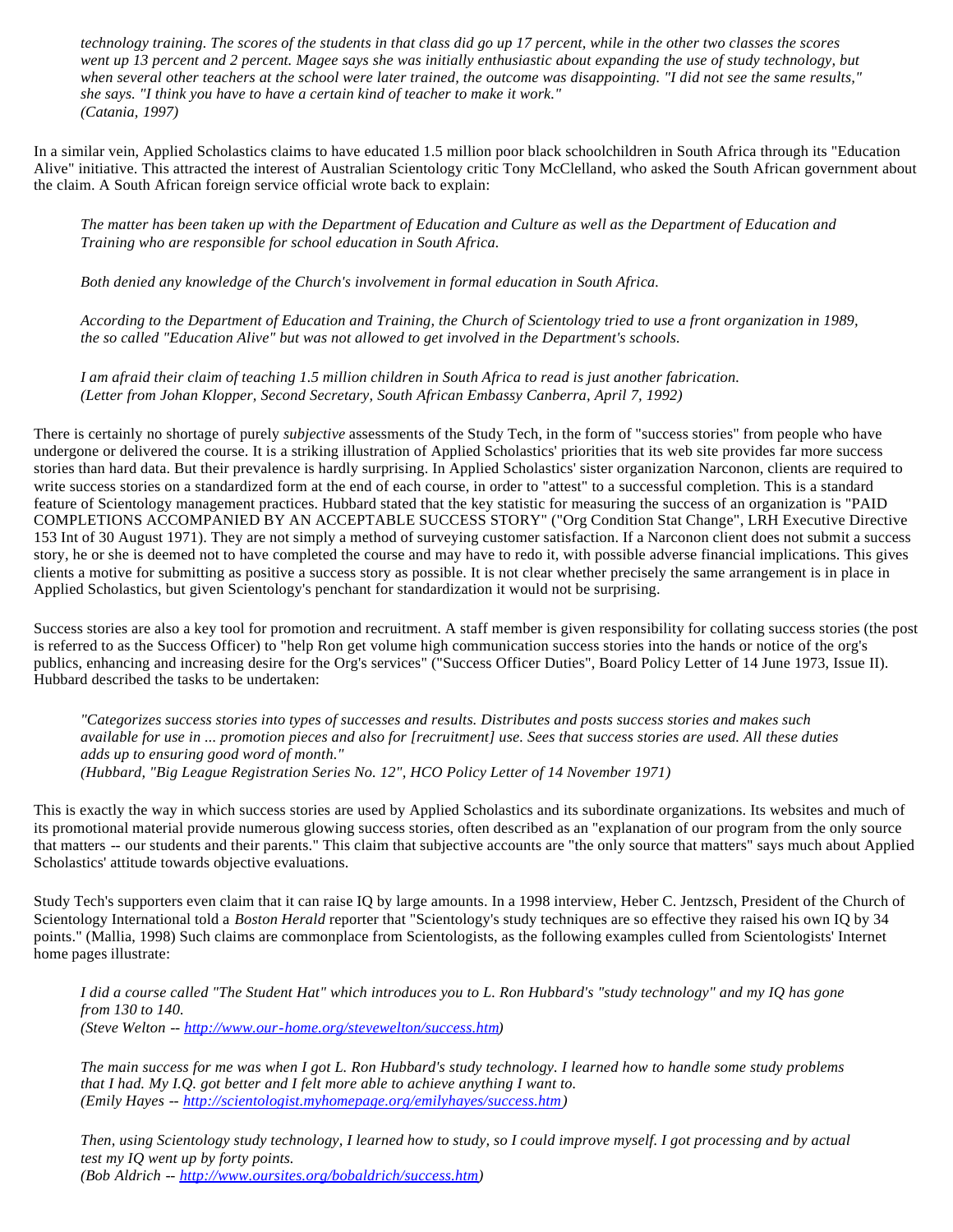Applied Scholastics has made similar claims -- for instance, that "in New Zealand, students in a girls school showed an increase of twelve IQ points on the Otis Lennon Mental Ability Test after completing a course based on Mr. Hubbard's learning methods." No further details are provided and the claim is not corroborated in any way whatsoever. Many experts question whether adult IQ can be raised in the first place. Even if it can, there is no verifiable evidence that Scientology or Study Tech has raised anybody's intelligence. There are also major methodological concerns about the Hubbard-approved method of taking IQ tests, which relies on repeatedly taking the same test before and after courses to show the "improvement" that has been made. A simple memory effect -- learning the test - can artificially inflate the scores. Certainly, outside of Scientology nobody seems to take seriously Hubbard's claims that his methods could send IQ "skyrocketing."

# **b. WHAT EXPERTS SAY ABOUT STUDY TECH**

During the various controversies over Study Tech, educators have been canvassed for their opinions of Hubbard's work. The reviews have been mixed at best and often unfavorable.

Applied Scholastics received an unenthusiastic response from Missouri educators when it opened a new facility in the state in July 2003. According to the *St Louis Post-Dispatch*:

*Scot Danforth, who oversees teacher education for the University of Missouri at St. Louis, said he searched a database of four decades of published educational research and could find no study on L. Ron Hubbard's instructional techniques.* 

*"In my opinion, they are involved in the worst kind of deception. They make grandiose claims about the effectiveness of their methods and materials ... with data that has never been published in a legitimate educational research journal," he said.*

*Greg Jung, president of the Missouri National Education Association, is cautious.* 

*"We don't know if the people who are providing training are qualified and if the teachers providing the tutoring are qualified," Jung said.*

*(Bower, 2003)*

During the 1997 controversy over Study Tech in California, reporter Sara Catania interviewed several educators about the Study Tech books for an article that appeared in *LA Weekly* on November 12, 1997.

*Johanna Lemlech, a professor of education at USC specializing in curriculum and teaching, calls the books "awful." They "violate everything we know about how children learn, and appropriate pedagogy," she says. "In short, these books should be carefully placed in the cylindrical file." (Catania, 1997)* 

Hubbard's dogmatic doctrine of the "misunderstood word" attracted particular criticism:

*"In many cases, lack of comprehension is not because of a misunderstood word," says Sidnie Myrick, who leads a UCLA research group on early literacy, teaches a master's course in reading at Cal State L.A., and also teaches a class of first, second and third graders at Thomas Edison Elementary School in Glendale (she was Glendale's 1993 Teacher of the Year). "In fact," she says, "in many cases the student won't get the meaning until the material is presented in a completely different way."*

*Myrick also finds the books' illustrations "cutesy and condescending," the explanations "stilted and manufactured," and study technology, all in all, "woefully inadequate." (Catania, 1997)*

Ms. Catania also interviewed members of the Los Angeles school board, about which she wrote:

*One member of the Los Angeles school board is unimpressed. A former high school history teacher, David Tokofsky calls the books "remedial" and says they would be of little use to any but the lowest-performing students. "If you walked into an eighthgrade class and tried to use these books on kids who are at the proper level, you'd kill them," says Tokofsky, who coached the Marshall High School Academic Decathlon team to a national championship in 1987. "They're not even good comic books." (Catania, ibid)* 

Journalist Mark Walsh, in a September 17, 1997 article in *Education Week*, interviewed MaryEllen Vogt, a professor of education at California State University at Long Beach. Professor Vogt expressed concerns about the Study Tech books' reliance on Word Clearing as the only route to comprehension. Walsh quotes her directly:

*"The reading process is so complex," she said. The principles in Hubbard's three barriers to learning focus primarily on reading at the word level.*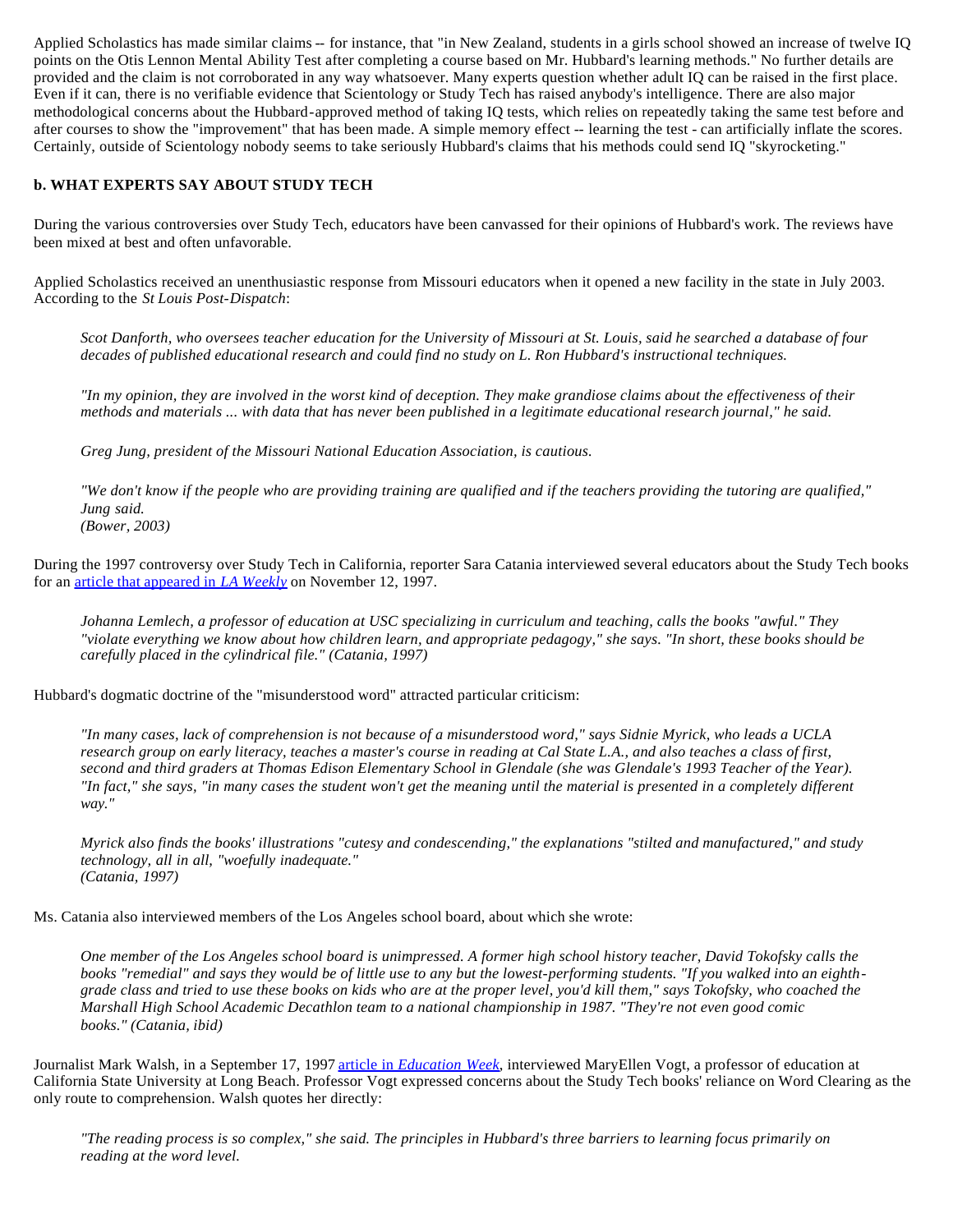*"But there is a whole other aspect of the reading process that is ignored," added Ms. Vogt, who is a former president of the California Reading Association and a past board member of the International Reading Association.* 

*"For older readers, we sometimes say, 'Skip a word you don't understand and try to gain comprehension from the whole context,'" she said. "We don't say that for young readers. But for older readers, it is extremely cumbersome to try to attend to every word." (From Walsh, 1997.)* 

An earlier attempt to introduce Study Tech to public schools in eastern Canada foundered on the skepticism of local educators. Harvard University literacy professor Victoria Purcell-Gates, who reviewed the *Basic Study Manual* , told *NOW* magazine that the merits of study tech are suspect:

*"There isn't anything new. It's also sort of sketchy. What we know about teaching comprehension skills and study skills is a little more complex."* 

*Purcell-Gates says the program's emphasis on use of the dictionary "is probably not the most effective tool for learning word meanings, because dictionary definitions tend to be very decontextualized. Teachers wouldn't use that as a primary vehicle for teaching vocabulary." (di Matteo, 1992)*

When the *Boston Herald* questioned the use of Study Tech in Massachussetts schools, it asked Purcell-Gates to assess the *Basic Study Manual*:

*"This is all 'old stuff,' and has been taught in the schools for at least 30 years (probably more) now," the Harvard professor wrote in an assessment for the Herald.*

*"Basically, there is nothing new in this text that is not known by reading/study specialists at a very basic level," she added. "The only thing really `different' is that Mr. Hubbard has renamed basic concepts to fit into his overall scheme of things." (Mallia, 1998)*

## **c. IS STUDY TECH CONSTITUTIONAL?**

Many countries have strict rules governing the relationship between church and state. Most famously, the First Amendment to the United States Constitution prohibits the "establishment of religion" by state agencies. The precise details of what is permissible have been worked out over many years through a series of court cases. One of the most important was a 1947 case before the Supreme Court, *Everson v. Board of Education* , which involved publicly subsidized transportation for students attending private religious schools in New Jersey. The court's ruling established a set of crucially important principles, notably the rules subsequently referred to as the *no-aid-to-religion rule* and the *sacred-secular doctrine*.

The no-aid-to-religion rule prohibited the state from "pass[ing] laws which aid one religion, aid all religions, or prefer one religion over another" or levying taxes "to support any religious activities or institutions, whatever they may be called, or whatever form they may adopt to teach or practice religion." The sacred-secular doctrine distinguished between

*programs that would contribute "money to the schools" or would "support them" and those, such as the one that was being challenged in that case, "indisputably marked off from the religious function" of schools. [The court] held that bus transportation was clearly separable from the religious mission of the schools and similar to general public services such as police and fire protection and sewage disposal. Thus it could be supported by public funds.* 

*The Supreme Court thereby established a second crucial legal doctrine, namely, that while public money may not go to support religious programs or organizations, it may go to provide services not directly related to the religious mission of religious organizations. This was the beginning of the legal doctrine that separates the sacred and the secular aspects of a religiously based organization, and holds that public money may flow to its secular, but not its sacred aspects. (Monsma, p. 31-32)*

In 1971, the Supreme Court heard another crucial church-and-state case, *Lemon v. Kurtzman*, concerning state subsidization of teachers in private religious schools in Rhode Island and Pennsylvania. The Court built on the principles established in *Everson* to establish a detailed set of criteria -- since referred to as the "Lemon test" -- to guide church-state interactions. As articulated by Chief Justice Burger, the test has three parts:

*First, the statute must have a secular legislative purpose; second, its principal or primary effect must be one that neither advances nor inhibits religion; finally, the statute must not foster an excessive government entanglement with religion.*

According to legal scholars, the fact that a law may have a "religious purpose or be motivated by religion does not mean it is unconstitutional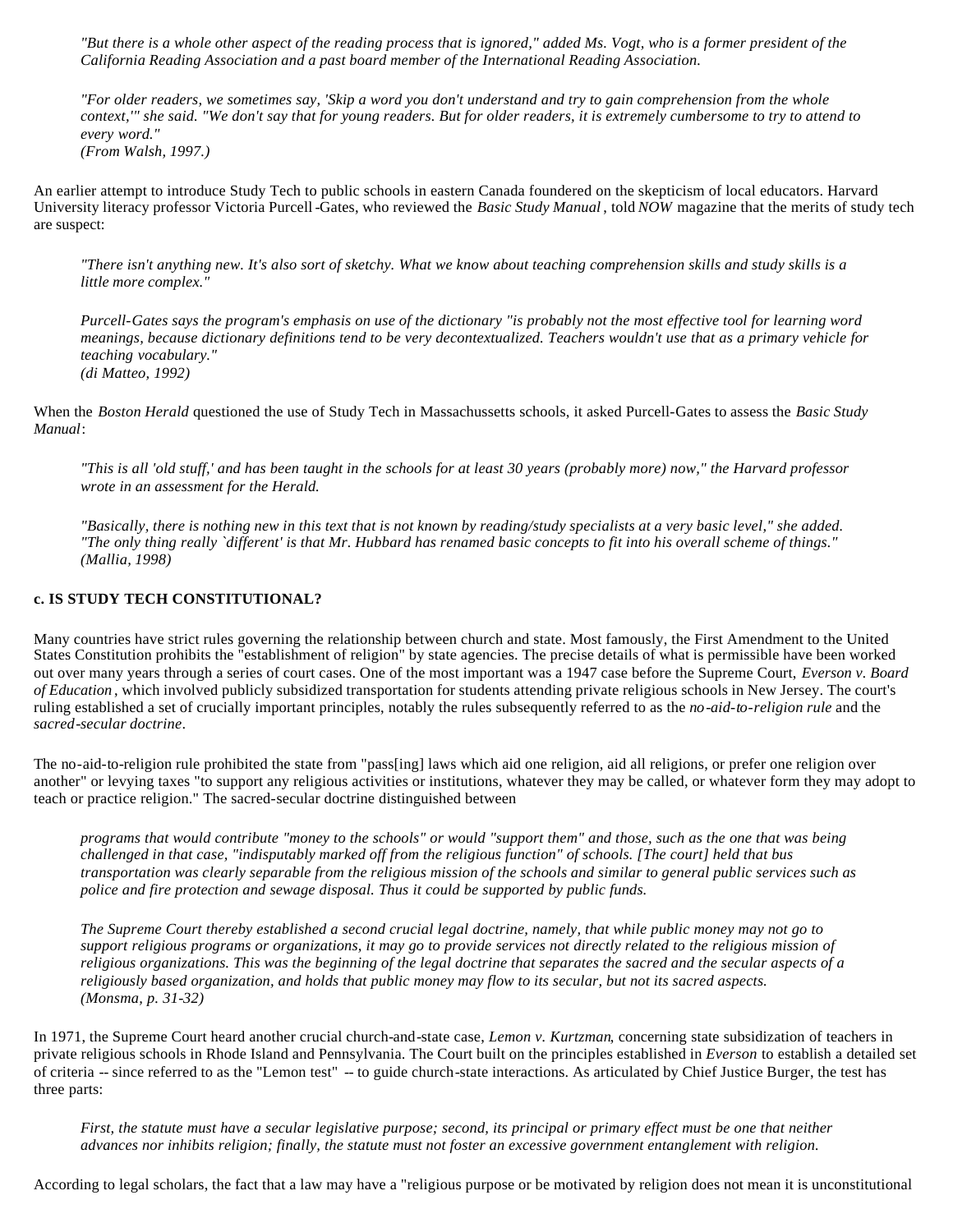as long as it also has a bona fide secular or civic purpose" (Lynn, Stern & Thomas, p. 3). Similarly, "a law that has a remote or incidental effect of advancing religion is not unconstitutional as long as the effect is not a 'primary' effect" (ibid. p. 3). Finally, the Court permitted some entanglement between church and state, as long as this entanglement is not "excessive" (ibid. p. 3).

The latter point has proved particularly significant. Religious organizations can, and do, engage in secular as well as religious activities. But this raises the issue of whether it is always possible to separate the religious from the secular for the purpose of public funding. For instance, if a religious organization engaged in secular welfare activity without proselytizing its clients (or otherwise discriminating on the basis of religion) that would probably pass constitutional muster. On the other hand, if a publicly funded school was to teach religious doctrine in classes, that would certainly be ruled unconstitutional. In the former case, one can receive publicly funded services without being exposed to religious messages. In the latter case of a "pervasively sectarian" environment, those messages are an integral part of what is being taught and exposure cannot be avoided.

It is for precisely this reason that the issue of creationism in public schools has provoked so much legal controversy. It is an issue with considerable parallels to that of Study Tech in public schools. The doctrine of a Supreme Being creating the world is very obviously a religious one, and specifically a Judeo -Christian one. Christian fundamentalists have made strenuous efforts over the years to prevent evolution from being taught in public schools, or at least to mandate "equal time" for the teaching of evolution and creationism. Their attempts have foundered on the principles set out in *Everson* and *Lemon*, forcing them to use increasingly obscurantist tactics. After overt creationism was rooted out of schools, so-called "scientific creationism" was adopted in a number of states until ruled unconstitutional by the Supreme Court in 1987 in *McLean v. Arkansas Board of Education*. Since then, creationists have swung behind the equally unscientific but less overtly religious doctrine of "intelligent design." They have so far failed to introduce it into public schools but will probably succeed at some point -- whereupon opponents of religious instruction in the schools will take it to the courts and very likely have it too ruled unconstitutional.

There is thus a considerable body of legal precedent by which Study Technology can be judged. As far as is known, it has never been exposed to a formal legal challenge over its constitutionality. But if it was, would it pass muster? It seems likely that it would not:

- $\le$  Study Tech's course materials are taken directly from Scientology scriptures, often word-for-word. Religious materials do not cease to be religious simply by virtue of being given a different cover. L. Ron Hubbard himself declared Study Tech to be "part of the Tech of Scientology." Study Tech can therefore accurately be described as being "pervasively sectarian."
- $\epsilon$  The provision of Study Tech is not "indisputably marked off from the religious function" of the Church of Scientology. Study Tech is an integral part of Scientology doctrine. It is taught in all Scientology Churches, and is compulsory for all Scientologists. No distinction is made in Scientology between Study Tech and any other part of Scientology doctrine, and Scientology policy makes no mention of Study Tech being secular (quite the opposite, in fact). Study Tech cannot be described as being unrelated to "the religious mission of religious organizations." This, together with the previous concern, would very likely count as "excessive entanglement" between the state and religion.
- $\epsilon$  Scientology plainly sees Study Tech as a principal weapon in its doctrinally-inspired goal of eliminating psychiatry and psychology from public schools. This does not by itself make Study Tech unconstitutional, as the Lemon test permits a religious purpose as long as it is accompanied by "a bona fide secular or civic purpose." However, the Supreme Court's ruling in *McLean* looked closely at the motives of the supporters of scientific creationism, finding that they were heavily influenced by purely sectarian concerns. If the issue of Study Tech were ever to go before the courts, it is likely that Scientology's sectarian hatred of psychiatry would be a major issue and would count against Study Tech.

These concerns are not merely theoretical, as questions have already been asked about the constitutionality of Study Tech. When controversy broke out in California in 1997 over the use of Study Tech books in public schools, the American Civil Liberties Union became involved:

*"I have some fairly serious questions about the constitutionality and, from a public-policy standpoint, the propriety of using these materials in public schools," said Douglas Mirell, a board member of the American Civil Liberties Union of Southern California, who has examined some of the study-skills books and compared them with materials from the church. "It seems like the books go out of their way to use terms that have a technical definition within the religion." (Walsh, ibid)* 

Similar concerns were raised within the Los Angeles Unified School District. Board member David Tokofsky told the *Los Angeles Times* (Helfand, 1997): "We cannot turn our public school students and monies into a religious institution. It's a problem on a fundamental constitutional level."

If Study Tech were to be adopted formally by public authorities, it seems very likely that the ACLU or another public interest group would challenge it in court, at considerable cost to taxpayers. And judging from the issues highlighted above, any such challenge would seem to have a good chance of success.

# **5. CONCLUSION**

Study Tech has been around for several decades, but today, only Scientologists recommend it for use in public classrooms. Its proponents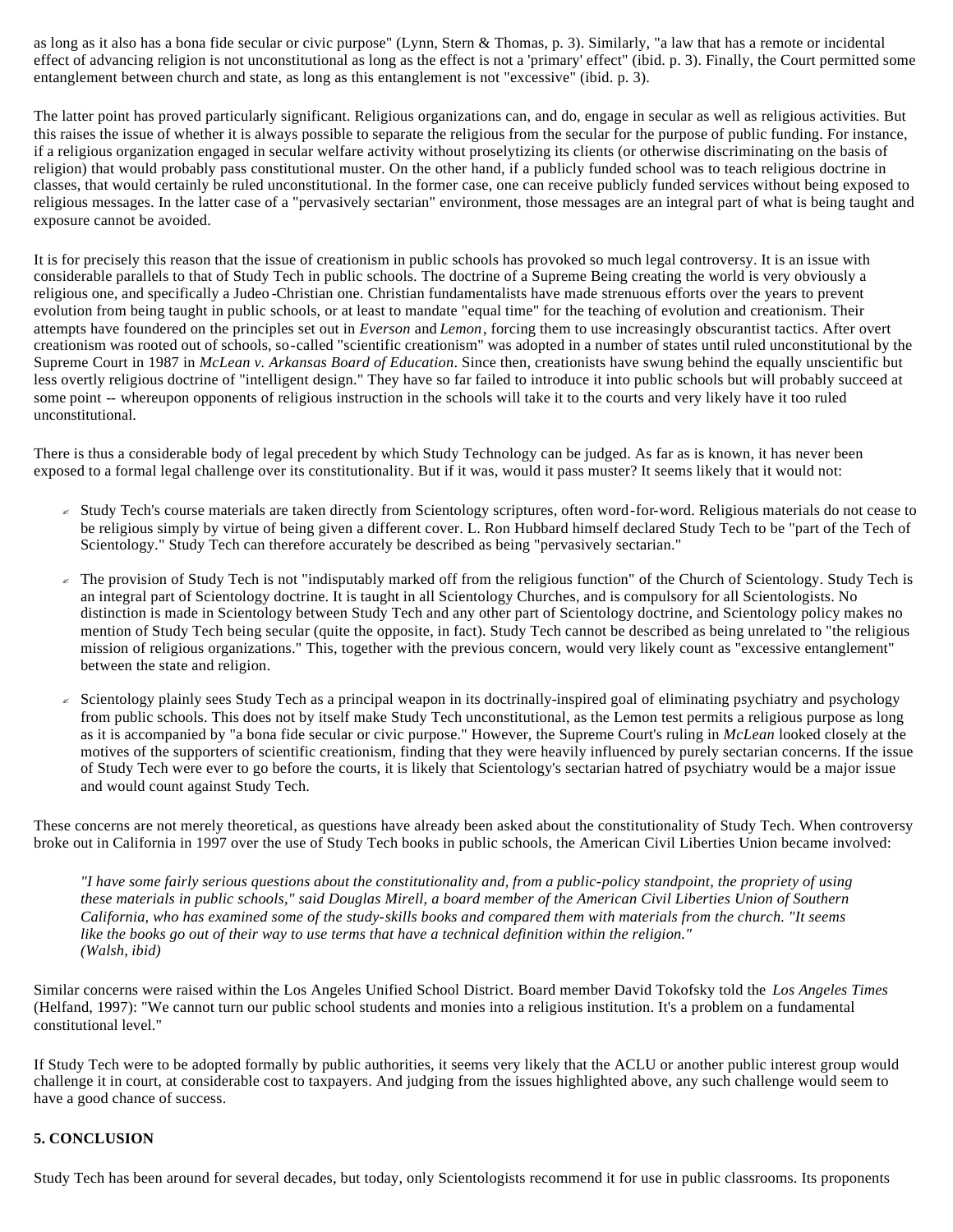claim miraculous results, yet no independent evaluation of its effectiveness has ever been done. Its creator claimed that it represents a revolutionary advance in learning, yet it is in practice little more than a method of compelling mindless rote learning devoid of any critical thought or interpretation.

Those who support Study Tech undoubtedly believe in its effectiveness. Then again, as Study Tech's supporters are overwhelmingly Scientologists, they also believe many things that the general populace would find hard to accept as everyday reality: recall of past lives, possession of super powers, and at the advanced levels, telepathic contact with space alien spirits. No proof is ever offered for the existence of these things. That poses no problems for Scientologists, as proof is never requested. For Hubbard's followers, it is an article of faith that whatever Ron says *must* be correct, even if its correctness is not evident to anyone else. The effectiveness of what Scientologists call "the tech", of which Study Tech is a part, is a matter of religious doctrine. It HAS to work.

But Study Tech is no more a secular learning methodology than wine and communion wafers are a Sunday morning snack. Its ambitions may be entirely conventional, but its vocabulary and practices are part of a religious doctrine closely tied to Scientology beliefs. The end product of Study Tech is an individual who has been taught to "duplicate" uncritically any proposition, no matter how dubious. It deprecates critical analysis and genuine understanding in favour of a mindless acceptance of the author as an unassailable authority figure. It reflects L. Ron Hubbard's profoundly authoritarian desire to be seen as the "Source" of all Scientology wisdom and it serves his aim of encouraging unquestioning acceptance of his authority.

The real danger of Study Tech is that it was designed for indoctrination, not education. While it may be good at producing obedient Scientologists, it is completely at odds with promoting the ability to think independently. It quite deliberately aims to reduce a student's ability to think critically. Students are taught to distrust their own intelligence and background knowledge, passively and uncritically accepting whatever they are being told. This can only deprive students of a skill vital in an age saturated with conflicting messages, where critical thinking is essential to making sense of the world. Study Tech's doctrinaire and authoritarian approach to teaching is hostile to, and deserves no place in, secular educational institutions.

# **ACKNOWLEDGMENTS**

Critical comments, reference materials, and other assistance with this article were provided by Jeff Jacobsen, Deana Holmes, Joe Harrington, Tory Bezazian, Chris Owen and several anonymous posters to the *alt.religion.scientology* newsgroup.

#### **REFERENCES**

Association for Better Living & Education - *Solutions* magazine issue #5 (1997).

Atack, Jonathan. (1990). *A Piece of Blue Sky*. Lyle Stuart Books. Available at http://www.cs.cmu.edu/~dst/Library/Shelf/atack/

Applied Scholastics International website at http://www.appliedscholastics.org

Catania, Sara (1997) Can L. Ron Hubbard's "study technology" make kids smarter? *LA Weekly*, November 12, 1997.

Cooper, Paulette (1971) *The Scandal of Scientology*. New York: Tower Publications. Available on the web at http://www.cs.cmu.edu/~dst/Library/shelf/cooper.

Church of Scientology International (1994), *The Scientology Handbook* - available on the web at http://www.scientologyhandbook.org/

Church of Scientology International Exemption Application Form 1023 Attached Statement (1993) - available on the web at http://www.xenu.net/archive/IRS

Citizens' Commission on Human Rights (1995), *Psychiatry - Education's Ruin* - available on the Web at http://www.cchr.org/educate/

Helfand, Duke (1997a) Special report: Hubbard teachings in public classrooms. *Los Angeles Times*, Sunday, July 27, 1997.

Helfand, Duke (1997b) Hubbard textbooks have state approval. *Los Angeles Times*, Tuesday, July 29, 1997.

Hubbard, L. Ron (1951) *Child Dianetics*. Los Angeles: Bridge Publications.

Hubbard, L. Ron (1950) *Dianetics: the Modern Science of Mental Health*.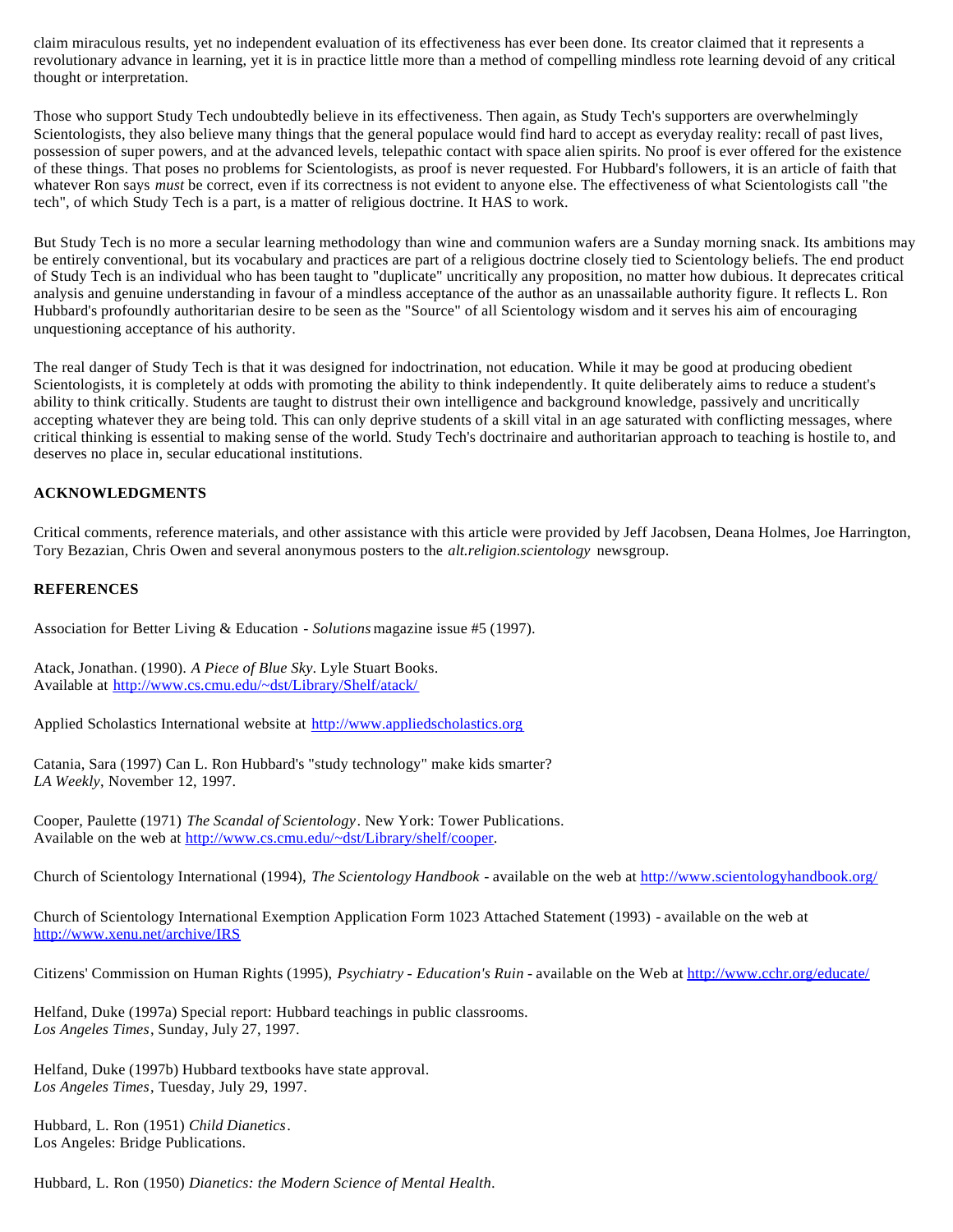Los Angeles: Bridge Publications.

Hubbard, L. Ron (1952) *Scientology: A History of Man*. Los Angeles: Bridge Publications.

Hubbard, L. Ron (1968) *Introduction to Scientology Ethics*. Los Angeles: Bridge Publications.

Hubbard, L. Ron (1977) *Have You Lived Before This Life?* Los Angeles: Bridge Publications. Revision of earlier version published by Hubbard Communications Office in 1960.

Hubbard, L. Ron (1976) *The Management Series 1970-1974*, Los Angeles: American Saint Hill Organization.

Hubbard, L. Ron (1976, 1991) *Technical Bulletins of Dianetics and Scientology*, Los Angeles: Bridge Publications.

Hubbard, L. Ron (1974, 1986) *Organization executive course : an encyclopedia of Scientology policy*, Los Angeles: Bridge Publications.

Hubbard, L. Ron (1985) *The Study Tapes*, Golden Era Productions

Hubbard, L. Ron (1976, 1991) *Technical Bulletins of Dianetics and Scientology*, Los Angeles: Bridge Publications.

Hubbard, L. Ron (1982) *Understanding the E-Meter*. Copenhagen, Denmark: New Era Publications. Available in the US from Bridge Publications, Inc.

Hubbard, L. Ron attrib. (1990) *Basic Study Manual* . Los Angeles: Bridge Publicatons.

Hubbard, L. Ron attrib. (1992) *Learning How to Learn* . Los Angeles: Bridge Publicatons.

International Association of Scientologists - *Impact* magazine issue #104 (2002), #10 (1987).

Kent, Stephen A., "The Globalization of Scientology: Influence, Control and Opposition in Transnational Markets," *Religion*, vol. 29, no. 2, April 1999, p.147 -169

L. Ron Hubbard Library (1996) *L. Ron Hubbard, the Humanitarian : Education*. Los Angeles: L. Ron Hubbard library. Available on the web at http://education.lronhubbard.org

Lynn, Barry; Stern, Marc; Thomas, Oliver (1995) *The Right to Religious Liberty*, Southern Illinois University Press.

Miller, Russell. (1988) *Bare-Faced Messiah*. New York: Henry Holt. Available on the web at http://www-2.cs.cmu.edu/~dst/Library/Shelf/miller/bfmconte.htm.

Mojave Academy, Datil, New Mexico - website at http://www.mojaveacademy.com

Monsma, Stephen (2000) *When Sacred and Secular Mix: Religious Nonprofit Organizations and Public Money*, Rowman & Littlefield Publishing

Myslinksi, Mike (1980) Group linked with Scientology cult denied school lease. *Cupertino Courier*, vol. 34, no. 29, July 16, 1980.

Owen, Chris (2002) *Narconon Exposed* Available on the web at http://www.narconon-exposed.org

Owen, Chris (1999) *Ron the War Hero* Available on the web at http://www.ronthewarhero.org.

Partridge, Christopher H. ed. (2003) *UFO Religions*, Routledge

Scott, Perry (1996) The Scientology Comparative Theology Page. http://ezlink.com/~perry/Co\$/Christian.